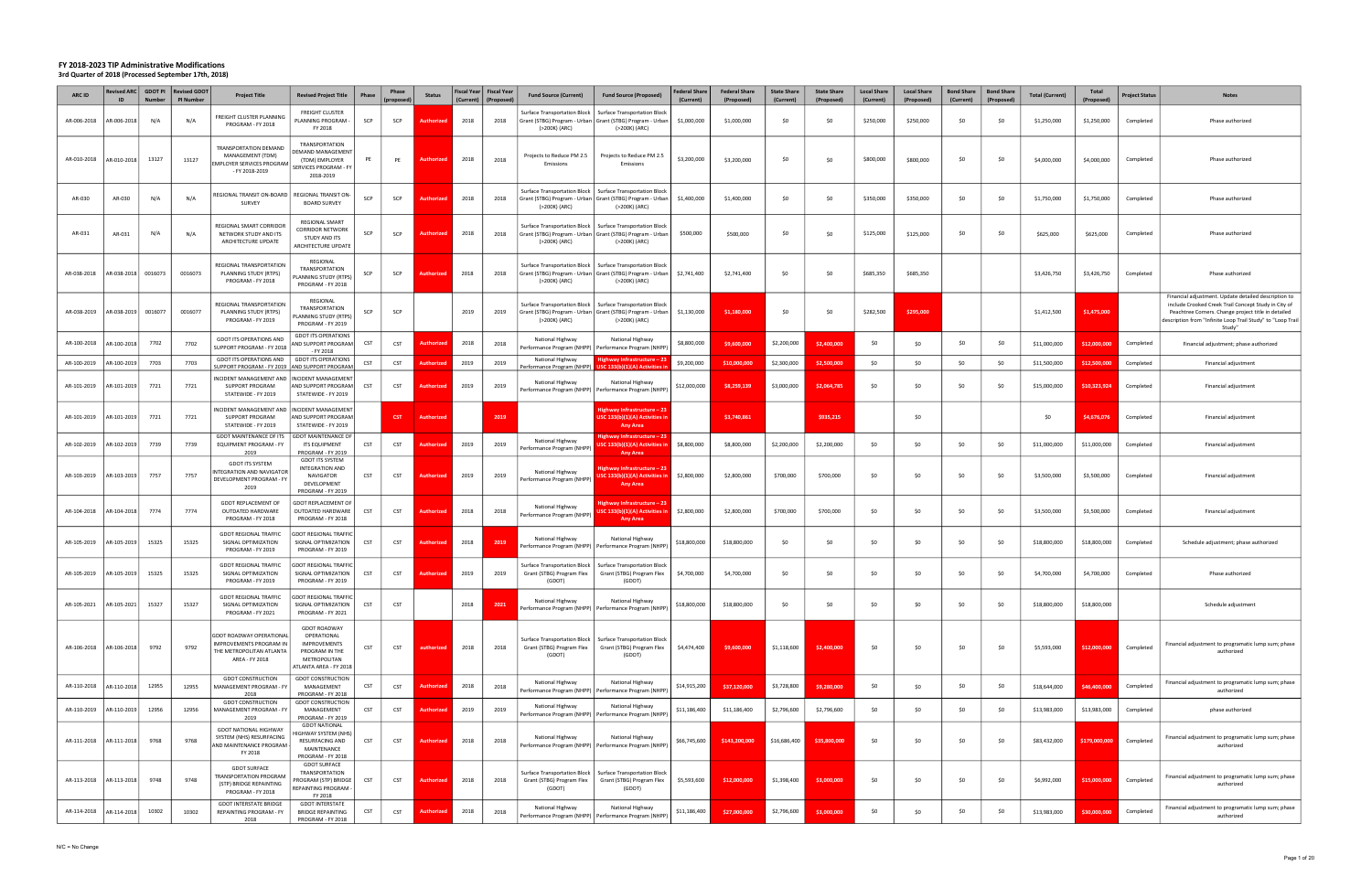| <b>ARC ID</b> | Revised ARC GDOT PI<br>ID | <b>Number</b> | <b>Revised GDOT</b><br>PI Number | <b>Project Title</b>                                                                                                  | <b>Revised Project Title</b>                                                                                                          | <b>Phase</b> | Phase<br>(proposed | <b>Status</b>     | (Current) | Fiscal Year   Fiscal Year<br>(Proposed | <b>Fund Source (Current)</b>                                               | <b>Fund Source (Proposed)</b>                                                          | <b>Federal Share</b><br>(Current) | <b>Federal Share</b><br>(Proposed) | <b>State Share</b><br>(Current) | <b>State Share</b><br>(Proposed) | <b>Local Share</b><br>(Current) | <b>Local Share</b><br>(Proposed) | <b>Bond Share</b><br>(Current) | <b>Bond Share</b><br>(Proposed) | <b>Total (Current)</b> | Total<br>(Proposed) | Project Status | <b>Notes</b>                                                      |
|---------------|---------------------------|---------------|----------------------------------|-----------------------------------------------------------------------------------------------------------------------|---------------------------------------------------------------------------------------------------------------------------------------|--------------|--------------------|-------------------|-----------|----------------------------------------|----------------------------------------------------------------------------|----------------------------------------------------------------------------------------|-----------------------------------|------------------------------------|---------------------------------|----------------------------------|---------------------------------|----------------------------------|--------------------------------|---------------------------------|------------------------|---------------------|----------------|-------------------------------------------------------------------|
| AR-116-2018   | R-116-2018                | 13629         | 13629                            | <b>GDOT SURFACE</b><br>TRANSPORTATION PROGRAM<br>(STP) WETLAND MITIGATION<br>SITE RESTORATION PROGRAM -<br>FY 2018    | <b>GDOT SURFACE</b><br><b>TRANSPORTATION</b><br>PROGRAM (STP)<br><b>VETLAND MITIGATION</b><br>SITE RESTORATION<br>PROGRAM - FY 2018   | <b>CST</b>   | <b>CST</b>         | <b>Authorize</b>  | 2018      | 2018                                   | <b>Surface Transportation Block</b><br>Grant (STBG) Program Flex<br>(GDOT) | <b>Surface Transportation Block</b><br>Grant (STBG) Program Flex<br>(GDOT)             | \$447,200                         | \$447,200                          | \$111,800                       | \$111,800                        | \$0                             | \$0                              | \$0                            | - SO                            | \$559,000              | \$559,000           | Completed      | Phase authorized                                                  |
| AR-117-2018   | AR-117-2018               | 9772          | 9772                             | <b>GDOT SURFACE</b><br>TRANSPORTATION PROGRAM<br>(STP) RAILROAD/HIGHWAY<br>HAZARD ELIMINATION<br>PROGRAM - FY 2018    | <b>GDOT SURFACE</b><br><b>TRANSPORTATION</b><br>PROGRAM (STP)<br>RAILROAD/HIGHWAY<br>HAZARD ELIMINATION<br>PROGRAM - FY 2018          | CST          | <b>CST</b>         | <b>Authorizer</b> | 2018      | 2018                                   | Railway-Highway - Hazard<br>Elimination                                    | Railway-Highway - Hazard<br>Elimination                                                | \$1,864,800                       | \$4,500,000                        | \$466,200                       | \$500,000                        | \$0                             | \$0                              | \$0                            | -SO                             | \$2,331,000            | \$5,000,000         | Completed      | Financial adjustment to programatic lump sum; phase<br>authorized |
| AR-118-2018   | AR-118-2018               | 9744          | 9744                             | <b>GDOT SURFACE</b><br>TRANSPORTATION PROGRAM<br>(STP) SAFETY PROGRAM - FY<br>2018                                    | <b>GDOT SURFACE</b><br>TRANSPORTATION<br>PROGRAM (STP) SAFETY<br>PROGRAM - FY 2018                                                    | CST          | CST                | Authorize         | 2018      | 2018                                   | Highway Safety Improvement  <br>Program (HSIP)                             | Highway Safety Improvement<br>Program (HSIP)                                           | \$35,424,000                      | \$85,500,000                       | \$8,856,000                     | \$9,500,000                      | \$0                             | \$0                              | \$0                            | -SO                             | \$44,280,000           | \$95,000,000        | Completed      | Financial adjustment to programatic lump sum; phase<br>authorized |
| AR-119-2018   | AR-119-2018               | 9776          | 9776                             | <b>GDOT SURFACE</b><br>TRANSPORTATION PROGRAM<br>(STP) RIGHT OF WAY<br>PROTECTIVE BUYING PROGRAM<br>- FY 2018         | <b>GDOT SURFACE</b><br><b>TRANSPORTATION</b><br><b>PROGRAM (STP) RIGHT</b><br>OF WAY PROTECTIVE<br><b>BUYING PROGRAM - FY</b><br>2018 | ROW          | ROW                | <b>Authorized</b> | 2018      | 2018                                   | <b>Surface Transportation Block</b><br>Grant (STBG) Program Flex<br>(GDOT) | <b>Surface Transportation Block</b><br>Grant (STBG) Program Flex<br>(GDOT)             | \$559,200                         | \$1,200,000                        | \$139,800                       | \$300,000                        | \$0                             | \$0                              | \$0                            | SO.                             | \$699,000              | \$1,500,000         | Completed      | Financial adjustment to programatic lump sum; phase<br>authorized |
| AR-121-2018   | AR-121-2018               | 9755          | 9755                             | <b>GDOT NATIONAL HIGHWAY</b><br>SYSTEM (NHS) INTERCHANGE<br>AND ROADWAY LIGHTING<br>PROGRAM - FY 2018                 | <b>GDOT NATIONAL</b><br>IGHWAY SYSTEM (NHS)<br>INTERCHANGE AND<br>ROADWAY LIGHTING<br>PROGRAM - FY 2018                               | CST          | CST                | <b>Authorized</b> | 2018      | 2018                                   | National Highway                                                           | National Highway<br>Performance Program (NHPP)   Performance Program (NHPP)            | \$596,800                         | \$1,280,000                        | \$149,200                       | \$320,000                        | \$0                             | \$0                              | \$0                            | SO.                             | \$746,000              | \$1,600,000         | Completed      | Financial adjustment to programatic lump sum; phase<br>authorized |
| AR-122-2018   | AR-122-2018               | 9780          | 9780                             | STP RAILROAD/HIGHWAY<br>PROTECTION DEVICE LUMP<br>SUM - FY 2018                                                       | <b>TP RAILROAD/HIGHWAY</b><br>PROTECTION DEVICE<br>LUMP SUM - FY 2018                                                                 | CST          | <b>CST</b>         | <b>Authorize</b>  | 2018      | 2018                                   | Devices                                                                    | Railway-Highway - Protective   Railway-Highway - Protective<br>Devices                 | \$1,491,200                       | \$3,600,000                        | \$372,800                       | \$400,000                        | \$0                             | \$0                              | \$0                            | -SO                             | \$1,864,000            | \$4,000,000         | Completed      | Financial adjustment to programatic lump sum; phase<br>authorized |
| AR-123-2018   | AR-123-2018               | 9784          | 9784                             | <b>GDOT SURFACE</b><br><b>TRANSPORTATION PROGRAM</b><br>(STP) SIGNAL INSTALLATION<br>AND UPGRADE PROGRAM - FY<br>2018 | <b>GDOT SURFACE</b><br>TRANSPORTATION<br>PROGRAM (STP) SIGNAL<br><b>INSTALLATION AND</b><br>JPGRADE PROGRAM - FY<br>2018              | <b>CST</b>   | CST                | Authorize         | 2018      | 2018                                   | Surface Transportation Block  <br>Grant (STBG) Program Flex<br>(GDOT)      | <b>Surface Transportation Block</b><br>Grant (STBG) Program Flex<br>(GDOT)             | \$11,372,800                      | \$24,400,000                       | \$2,843,200                     | \$6,100,000                      | \$0                             | \$0                              | \$0                            | -SO                             | \$14,216,000           | \$30,500,000        | Completed      | Financial adjustment to programatic lump sum; phase<br>authorized |
| AR-125-2018   | AR-125-2018               | 9760          | 9760                             | <b>GDOT SURFACE</b><br>TRANSPORTATION PROGRAM<br>(STP) RESURFACING AND<br>MAINTENANCE PROGRAM - FY<br>2018            | <b>GDOT SURFACE</b><br>TRANSPORTATION<br>PROGRAM (STP)<br><b>RESURFACING AND</b><br>MAINTENANCE<br>PROGRAM - FY 2018                  | <b>CST</b>   | CST                | <b>Authorized</b> | 2018      | 2018                                   | Surface Transportation Block  <br>Grant (STBG) Program Flex<br>(GDOT)      | <b>Surface Transportation Block</b><br>Grant (STBG) Program Flex<br>(GDOT)             | \$59,660,800                      | \$128,000,000                      | \$14,915,200                    | \$32,000,000                     | \$0                             | \$0                              | \$0                            | -SO                             | \$74,576,000           | \$160,000,000       | Completed      | Financial adjustment to programatic lump sum; phase<br>authorized |
| AR-129-2018   | R-129-2018                | 13188         | 13188                            | <b>GDOT LOW IMPACT BRIDGE</b><br>PROGRAM - FY 2018                                                                    | <b>GDOT LOW IMPACT</b><br><b>BRIDGE PROGRAM - FY</b>                                                                                  | CST          | <b>CST</b>         | Authorized        | 2018      | 2018                                   | <b>Surface Transportation Block</b><br>Grant (STBG) Program Off-           | <b>Surface Transportation Block</b><br>Grant (STBG) Program Off-                       | \$9,695,200                       | \$9,695,200                        | \$2,423,800                     | \$2,423,800                      | \$0                             | \$0                              | \$0                            | -SO                             | \$12,119,000           | \$12,119,000        | Completed      | Phase authorized                                                  |
| AR-135-2018   | R-135-2018                | 9740          | 9740                             | <b>STP TRANSPORTATION</b><br>ENHANCEMENT ACTIVITIES<br>PROGRAM - FY 2018                                              | 2018<br>STP TRANSPORTATION<br>ENHANCEMENT<br><b>ACTIVITIES PROGRAM -</b><br>FY 2018                                                   | CST          | CST                | Authoriz          | 2018      | 2018                                   | System Bridge<br>STP - Enhancements                                        | System Bridge<br>STP - Enhancements                                                    | \$7,084,800                       | \$15,200,000                       | \$1,771,200                     | \$3,800,000                      | \$0                             | \$0                              | \$0                            | SO.                             | \$8,856,000            | \$19,000,000        | Completed      | Financial adjustment to programatic lump sum; phase<br>authorized |
| AR-136-2018   | R-136-2018                | 9795          | 9795                             | RECREATIONAL TRAILS<br>PROGRAM - FY 2018                                                                              | RECREATIONAL TRAILS<br>PROGRAM - FY 2018                                                                                              | CST          | <b>CST</b>         | uthor             | 2018      | 2018                                   | <b>Recreational Trails Program</b>                                         | <b>Recreational Trails Program</b>                                                     | \$466,400                         | \$1,000,000                        | \$116,600                       | \$250,000                        | \$0                             | \$0                              | \$0                            | -SO                             | \$583,000              | \$1,250,000         | Completed      | Financial adjustment to programatic lump sum; phase<br>authorized |
| AR-137-2018   | AR-137-2018               | 13190         | 13190                            | TOWING AND RECOVERY<br><b>NCENTIVE PROGRAM - FY 2018</b>                                                              | TOWING AND RECOVERY<br><b>INCENTIVE PROGRAM</b>                                                                                       | <b>CST</b>   | <b>CST</b>         | Authorizec        | 2018      | 2018                                   | Congestion Mitigation & Air                                                | Congestion Mitigation & Air<br>Quality Improvement (CMAQ)   Quality Improvement (CMAQ) | \$400,000                         | \$400,000                          | \$100,000                       | \$100,000                        | \$0                             | \$0                              | \$0                            | \$0                             | \$500,000              | \$500,000           | Completed      | Phase authorized                                                  |
| AR-139-2018   | AR-139-2018               | 15233         | 15233                            | <b>GDOT SURFACE</b><br>TRANSPORTATION PROGRAM<br>(NHS) SIGNAL INSTALLATION<br>AND UPGRADE PROGRAM - FY<br>2018        | <b>GDOT SURFACE</b><br><b>TRANSPORTATION</b><br>ROGRAM (NHS) SIGNAL<br><b>INSTALLATION AND</b><br>UPGRADE PROGRAM - FY<br>2018        | <b>CST</b>   | CST                | <b>Authorized</b> | 2018      | 2018                                   | National Highway                                                           | National Highway<br>Performance Program (NHPP)   Performance Program (NHPP)            | \$1,677,600                       | \$1,677,600                        | \$419,400                       | \$419,400                        | \$0                             | \$0                              | \$0                            | -SO                             | \$2,097,000            | \$2,097,000         | Completed      | Phase authorized                                                  |
| AR-190-2017   | AR-190-2017               | TBD           | TBD                              | GRTA XPRESS BUS SYSTEM<br>OPERATING ASSISTANCE - FY<br>2017                                                           | <b>GRTA XPRESS BUS</b><br>SYSTEM OPERATING<br>ASSISTANCE - FY 2017                                                                    | CST          | <b>CST</b>         | <b>Authorized</b> | 2017      | 2017                                   | State of Georgia                                                           | State of Georgia                                                                       | \$0                               | \$0                                | \$12,000,000                    | \$12,000,000                     | \$0                             | \$0                              | \$0                            | \$0                             | \$12,000,000           | \$12,000,000        | Completed      | Phase authorized                                                  |
| AR-190-2018   | R-190-2018                | TBD           | TBD                              | GRTA XPRESS BUS SYSTEM<br>OPERATING ASSISTANCE - FY<br>2018                                                           | <b>GRTA XPRESS BUS</b><br>SYSTEM OPERATING<br>ASSISTANCE - FY 2018                                                                    | CST          | <b>CST</b>         | <b>Authorized</b> | 2018      | 2018                                   | State of Georgia                                                           | State of Georgia                                                                       | \$0                               | \$0                                | \$12,000,000                    | \$12,000,000                     | \$0                             | \$0                              | \$0                            | SO.                             | \$12,000,000           | \$12,000,000        | Completed      | Phase authorized                                                  |
| AR-318        | AR-318                    | 14203         | 14203                            | I-75 COMMERCIAL VEHICLE<br>LANES (NORTHBOUND<br>DIRECTION ONLY)                                                       | I-75 COMMERCIAL<br><b>VEHICLE LANES</b><br>(NORTHBOUND<br>DIRECTION ONLY)                                                             | ROW          | ROW                |                   | 2018      | 2019                                   | National Highway                                                           | National Highway<br>erformance Program (NHPP) Performance Program (NHPP                | \$844,998                         | \$844,998                          | \$211,249                       | \$211,249                        | \$0                             | \$0                              | \$0                            | \$0                             | \$1,056,247            | \$1,056,247         |                | Schedule adjustment                                               |
| AR-318        | AR-318                    | 14203         | 14203                            | I-75 COMMERCIAL VEHICLE<br>LANES (NORTHBOUND<br>DIRECTION ONLY)                                                       | I-75 COMMERCIAL<br><b>VEHICLE LANES</b><br>(NORTHBOUND<br>DIRECTION ONLY)                                                             | PE           | PE                 | Authorizeo        | 2019      | 2019                                   | National Highway                                                           | National Highway<br>Performance Program (NHPP)   Performance Program (NHPP)            | \$1,144,000                       | \$1,144,000                        | \$286,000                       | \$286,000                        | \$0                             | \$0                              | \$0                            | \$0                             | \$1,430,000            | \$1,430,000         |                | Phase authorized                                                  |
| AR-318        | AR-318                    | 14203         | 14203                            | -75 COMMERCIAL VEHICLE<br>LANES (NORTHBOUND<br>DIRECTION ONLY)                                                        | <b>I-75 COMMERCIAL</b><br><b>VEHICLE LANES</b><br>(NORTHBOUND<br>DIRECTION ONLY)                                                      | PE           |                    |                   | 2018      |                                        | <b>Transportation Funding Act</b><br>(HB 170)                              |                                                                                        | \$0                               | \$0                                | \$4,063,753                     |                                  | \$0                             | \$0                              | \$0                            | \$0                             | \$4,063,753            | \$0                 |                | Phase deleted                                                     |
| AR-320        | AR-320                    | 15770         | 15770                            | ENVIRONMENTAL JUSTICE POST<br>SURVEY FOR I-75 SOUTH<br><b>EXPRESS</b>                                                 | ENVIRONMENTAL<br>JUSTICE POST SURVEY<br>OR I-75 SOUTH EXPRESS                                                                         | PE           | PE                 | <b>Authorized</b> | 2018      | 2018                                   | National Highway                                                           | National Highway<br>Performance Program (NHPP)   Performance Program (NHPP)            | \$720,000                         | \$720,000                          | \$180,000                       | \$180,000                        | \$0                             | \$0                              | \$0                            | \$0                             | \$900,000              | \$900,000           | Completed      | Phase authorized                                                  |
| AR-321        | AR-321                    | 15771         | 15771                            | <b>ENVIRONMENTAL JUSTICE POST</b><br>SURVEY FOR I-85 HOT<br>EXTENSION                                                 | ENVIRONMENTAL<br><b>JUSTICE POST SURVEY</b><br>FOR I-85 HOT EXTENSION                                                                 | PE           | PE                 | <b>Authorized</b> | 2019      | 2019                                   | National Highway                                                           | National Highway<br>erformance Program (NHPP)   Performance Program (NHPP              | \$960,000                         | \$960,000                          | \$240,000                       | \$240,000                        | \$0                             | \$0                              | \$0                            | \$0                             | \$1,200,000            | \$1,200,000         |                | Phase authorized                                                  |
| AR-322        | AR-322                    | 15772         | 15772                            | ENVIRONMENTAL JUSTICE POST<br>SURVEY FOR NORTHWEST<br>CORRIDOR                                                        | ENVIRONMENTAL<br><b>USTICE POST SURVEY</b><br>FOR NORTHWEST<br>CORRIDOR                                                               | PE           | PE                 | Authorizeo        | 2019      | 2019                                   | National Highway                                                           | National Highway<br>Performance Program (NHPP)   Performance Program (NHPP             | \$960,000                         | \$960,000                          | \$240,000                       | \$240,000                        | \$0                             | \$0                              | \$0                            | \$0                             | \$1,200,000            | \$1,200,000         |                | Phase authorized                                                  |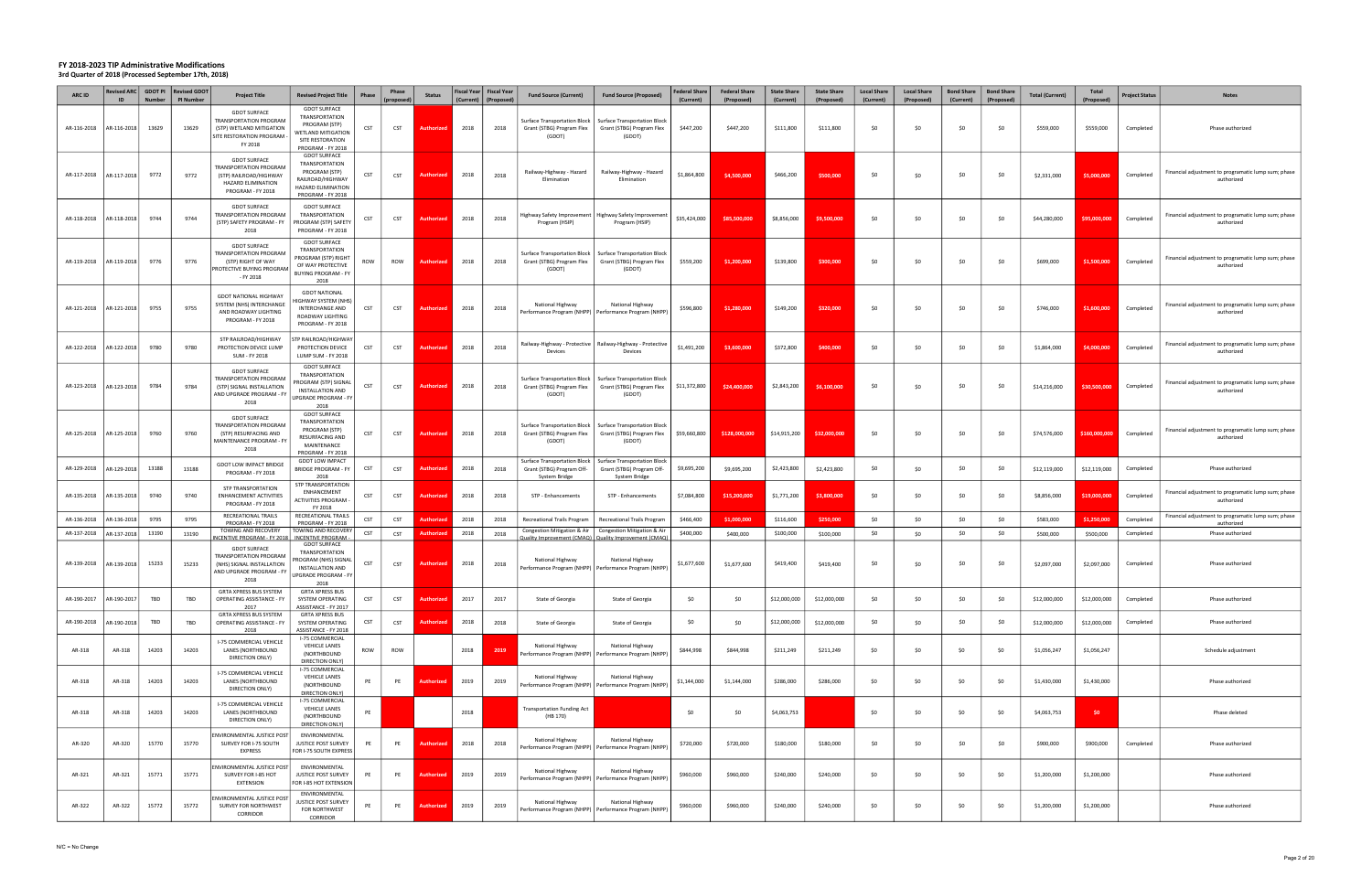| <b>ARC ID</b> | ID          | <b>Number</b> | Revised ARC   GDOT PI   Revised GDOT<br><b>PI Number</b> | <b>Project Title</b>                                                                   | <b>Revised Project Title</b>                                                              | Phase      | Phase<br>(proposec | <b>Status</b>     | (Current) | Fiscal Year   Fiscal Year<br>(Proposed) | <b>Fund Source (Current)</b>                                                    | <b>Fund Source (Proposed)</b>                                                                                        | <b>Federal Share</b><br>(Current) | <b>Federal Share</b><br>(Proposed) | <b>State Share</b><br>(Current) | <b>State Share</b><br>(Proposed) | <b>Local Share</b><br>(Current) | <b>Local Share</b><br>(Proposed) | <b>Bond Share</b><br>(Current) | <b>Bond Share</b><br>(Proposed) | <b>Total (Current)</b> | Total<br>(Proposed) | <b>Project Status</b> | <b>Notes</b>         |
|---------------|-------------|---------------|----------------------------------------------------------|----------------------------------------------------------------------------------------|-------------------------------------------------------------------------------------------|------------|--------------------|-------------------|-----------|-----------------------------------------|---------------------------------------------------------------------------------|----------------------------------------------------------------------------------------------------------------------|-----------------------------------|------------------------------------|---------------------------------|----------------------------------|---------------------------------|----------------------------------|--------------------------------|---------------------------------|------------------------|---------------------|-----------------------|----------------------|
| AR-375E       | AR-375E     | 0015698       | 0015698                                                  | <b>GRTA BUS PURCHASE IN</b><br>SUPPORT OF MANAGED LANES<br><b>EXPANSION</b>            | <b>GRTA BUS PURCHASE IN</b><br>SUPPORT OF MANAGED<br><b>LANES EXPANSION</b>               | <b>CST</b> | CST                | Authorized        | 2018      | 2018                                    |                                                                                 | Congestion Mitigation & Air   Congestion Mitigation & Air<br>Quality Improvement (CMAQ)   Quality Improvement (CMAQ) | \$1,000,000                       | \$1,000,000                        | \$250,000                       | \$250,000                        | \$0                             | \$0                              | \$0                            | \$0                             | \$1,250,000            | \$1,250,000         |                       | phase authorized     |
| AR-450A       | AR-450A     | 9395          | 9395                                                     | BELTLINE CORRIDOR MULTI-<br>USE TRAIL AND STREETSCAPES                                 | BELTLINE CORRIDOR<br>MULTI-USE TRAIL AND<br>STREETSCAPES                                  | PE         | PE                 | <b>Authorize</b>  | 2018      | 2018                                    | Surface Transportation Block  <br>(>200K) (ARC)                                 | <b>Surface Transportation Block</b><br>Grant (STBG) Program - Urban Grant (STBG) Program - Urban<br>(>200K) (ARC)    | \$2,700,000                       | \$2,700,000                        | \$0                             | \$0                              | \$675,000                       | \$675,000                        | \$0                            | \$0                             | \$3,375,000            | \$3,375,000         |                       | Phase authorized     |
| AR-450A       | AR-450A     | 9395          | 9395                                                     | BELTLINE CORRIDOR MULTI-<br>USE TRAIL AND STREETSCAPES                                 | <b>BELTLINE CORRIDOR</b><br>MULTI-USE TRAIL AND<br>STREETSCAPES                           | PE         | PE                 | Authori:          | 2018      | 2018                                    | <b>Transportation Alternatives</b><br>(Section 133(h)) - Urban<br>(>200K) (ARC) | <b>Transportation Alternatives</b><br>(Section 133(h)) - Urban<br>(>200K) (ARC)                                      | \$1,300,000                       | \$1,300,000                        | \$0                             | \$0                              | \$325,000                       | \$325,000                        | \$0                            | \$0                             | \$1,625,000            | \$1,625,000         |                       | Phase authorized     |
| AR-450C       | AR-450C     | 9397          | 9397                                                     | BELTLINE CORRIDOR MULTI-<br>USE TRAIL AND STREETSCAPES                                 | <b>BELTLINE CORRIDOR</b><br>MULTI-USE TRAIL AND<br>STREETSCAPES                           | PE         | PE                 | Authorized        | 2018      | 2018                                    | Transportation Alternatives<br>(Section 133(h)) - Urban<br>(>200K) (ARC)        | <b>Transportation Alternatives</b><br>(Section 133(h)) - Urban<br>(>200K) (ARC)                                      | \$2,400,000                       | \$2,400,000                        | \$0                             | \$0                              | \$600,000                       | \$600,000                        | \$0                            | \$0                             | \$3,000,000            | \$3,000,000         |                       | Phase authorized     |
| AR-450C       | AR-450C     | 9397          | 9397                                                     | BELTLINE CORRIDOR MULTI-<br>USE TRAIL AND STREETSCAPES                                 | BELTLINE CORRIDOR<br>MULTI-USE TRAIL AND<br>STREETSCAPES                                  | ROW        | ROW                |                   | 2018      | 201                                     | Funds                                                                           | Local Jurisdiction/Municipality   Local Jurisdiction/Municipality<br>Funds                                           | \$0                               | \$0                                | \$0                             | \$0                              | \$41,531,000                    | \$41,531,000                     | \$0                            | \$0                             | \$41,531,000           | \$41,531,000        |                       | Schedule adjustment  |
| AR-507        | AR-507      | N/A           | N/A                                                      | FTA RIDES TO WELLNESS<br>DEMONSTRATION AND<br>INNOVATIVE COORDINATED<br>ACCESS PROGRAM | FTA RIDES TO WELLNESS<br>DEMONSTRATION AND<br>INNOVATIVE<br>COORDINATED ACCESS<br>PROGRAM | CST        | CST                | Authorize         | 2016      | 2016                                    | FTA Rides to Wellness Grant                                                     | FTA Rides to Wellness Grant                                                                                          | \$337,628                         | \$337,628                          | \$0                             | \$0                              | \$84,407                        | \$84,407                         | \$0                            | \$0                             | \$422,035              | \$422,035           | Completed             | Project completed    |
| AR-512        | AR-512      | N/A           | 0015994                                                  | <b>GRTA XPRESS BREEZE</b><br><b>MIGRATION &amp; MOBILE</b><br>TICKETING                | <b>GRTA XPRESS BREEZE</b><br>MIGRATION & MOBILE<br>TICKETING                              | CST        | <b>CST</b>         | Authorized        | 2018      | 2018                                    | Surface Transportation Block<br>(>200K) (ARC)                                   | <b>Surface Transportation Block</b><br>Grant (STBG) Program - Urban   Grant (STBG) Program - Urban<br>(>200K) (ARC)  | \$2,000,000                       | \$2,000,000                        | \$500,000                       | \$500,000                        | \$0                             | \$0                              | \$0                            | \$0                             | \$2,500,000            | \$2,500,000         |                       | Phase authorized     |
| AR-512        | AR-512      | N/A           | N/A                                                      | <b>GRTA XPRESS BREEZE</b><br><b>MIGRATION &amp; MOBILE</b><br>TICKETING                | <b>GRTA XPRESS BREEZE</b><br>MIGRATION & MOBILE<br>TICKETING                              | CST        | <b>CST</b>         | Authorized        | 2018      | 2018                                    | Surface Transportation Block<br>(>200K) (ARC)                                   | <b>Surface Transportation Block</b><br>Grant (STBG) Program - Urban   Grant (STBG) Program - Urban<br>(>200K) (ARC)  | \$2,000,000                       | \$2,000,000                        | \$500,000                       | \$500,000                        | \$0                             | \$0                              | \$0                            | \$0                             | \$2,500,000            | \$2,500,000         |                       | Phase authorized     |
| AR-513        | AR-513      | N/A           | N/A                                                      | XPRESS SUGARLOAF PARK-AND-<br>RIDE EXPANSION                                           | XPRESS SUGARLOAF<br>PARK-AND-RIDE<br>EXPANSION                                            | <b>CST</b> | <b>CST</b>         | Author            | 2018      | 2018                                    | Surface Transportation Block  <br>(>200K) (ARC)                                 | <b>Surface Transportation Block</b><br>Grant (STBG) Program - Urban   Grant (STBG) Program - Urban<br>(>200K) (ARC)  | \$5,200,000                       | \$5,200,000                        | \$1,300,000                     | \$1,300,000                      | \$0                             | \$0                              | \$0                            | SO.                             | \$6,500,000            | \$6,500,000         |                       | Phase authorized     |
| AR-513        | AR-513      | N/A           | N/A                                                      | XPRESS SUGARLOAF PARK-AND-<br>RIDE EXPANSION                                           | <b>XPRESS SUGARLOAF</b><br>PARK-AND-RIDE<br>EXPANSION                                     | PE         | PE                 | Authorized        | 2018      | 2018                                    | Surface Transportation Block  <br>(>200K) (ARC)                                 | <b>Surface Transportation Block</b><br>Grant (STBG) Program - Urban   Grant (STBG) Program - Urban<br>(>200K) (ARC)  | \$600,000                         | \$600,000                          | \$450,000                       | \$450,000                        | \$0                             | \$0                              | \$0                            | \$0                             | \$1,050,000            | \$1,050,000         |                       | Phase authorized     |
| AR-513        | AR-513      | N/A           | N/A                                                      | XPRESS SUGARLOAF PARK-AND<br>RIDE EXPANSION                                            | <b>XPRESS SUGARLOAF</b><br>PARK-AND-RIDE<br>EXPANSION                                     | ROW        | ROW                | <b>Authorized</b> | 2018      | 2018                                    | Surface Transportation Block<br>(>200K) (ARC)                                   | <b>Surface Transportation Block</b><br>Grant (STBG) Program - Urban   Grant (STBG) Program - Urban<br>(>200K) (ARC)  | \$1,200,000                       | \$1,200,000                        | \$450,000                       | \$450,000                        | \$0                             | \$0                              | \$0                            | \$0                             | \$1,650,000            | \$1,650,000         |                       | Phase authorized     |
| AR-514        | AR-514      | N/A           | N/A                                                      | XPRESS ROCKDALE PARK-AND-   XPRESS ROCKDALE PARK-<br>RIDE EXPANSION                    | AND-RIDE EXPANSION                                                                        | PE         | PE                 |                   | 2020      | 2020                                    | Surface Transportation Block  <br>(>200K) (ARC)                                 | <b>Surface Transportation Block</b><br>Grant (STBG) Program - Urban   Grant (STBG) Program - Urban<br>(>200K) (ARC)  | \$600,000                         | \$600,000                          | \$150,000                       | \$0                              | \$0                             | \$0                              | \$0                            | \$150,000                       | \$750,000              | \$750,000           |                       | Financial adjustment |
| AR-514        | AR-514      | N/A           | N/A                                                      | XPRESS ROCKDALE PARK-AND-<br>RIDE EXPANSION                                            | <b>XPRESS ROCKDALE PARK-</b><br>AND-RIDE EXPANSION                                        | <b>CST</b> | CST                |                   | 2020      | 2020                                    | Surface Transportation Block  <br>(>200K) (ARC)                                 | <b>Surface Transportation Block</b><br>Grant (STBG) Program - Urban   Grant (STBG) Program - Urban<br>(>200K) (ARC)  | \$2,800,000                       | \$2,800,000                        | \$700,000                       | \$0                              | \$0                             | \$0                              | \$0                            | \$700,000                       | \$3,500,000            | \$3,500,000         |                       | Financial adjustment |
| AR-5307-ARC   | AR-5307-ARC | N/A           | N/A                                                      | FTA SECTION 5307/5340<br>FORMULA FUNDS ALLOCATION<br>FOR ARC                           | TA SECTION 5307/5340<br><b>FORMULA FUNDS</b><br>ALLOCATION FOR ARC                        | CST        | CST                |                   | 2018      | 2018                                    | Transit Urbanized Area<br>Formula Program                                       | <b>Transit Urbanized Area</b><br>Formula Program                                                                     | \$300,294                         | \$330,239                          | \$0                             | \$0                              | \$75,073                        | \$82,560                         | \$0                            | \$0                             | \$375,367              | \$412,799           |                       | Financial adjustment |
| AR-5307-BA    | AR-5307-BA  | N/A           | N/A                                                      | FTA SECTION 5307/5340<br>FORMULA FUNDS ALLOCATION<br>FOR BARROW COUNTY                 | FTA SECTION 5307/5340<br><b>FORMULA FUNDS</b><br>ALLOCATION FOR<br><b>BARROW COUNTY</b>   | <b>CST</b> | CST                |                   | 2018      | 2018                                    | Transit Urbanized Area<br>Formula Program                                       | Transit Urbanized Area<br>Formula Program                                                                            | \$42,582                          | \$36,301                           | \$0                             | \$0                              | \$10,646                        | \$9,075                          | \$0                            | \$0                             | \$53,228               | \$45,376            |                       | Financial adjustment |
| AR-5307-BT    | AR-5307-BT  | N/A           | N/A                                                      | FTA SECTION 5307/5340<br>FORMULA FUNDS ALLOCATION<br>FOR BARTOW COUNTY                 | FTA SECTION 5307/5340<br>FORMULA FUNDS<br>ALLOCATION FOR<br><b>BARTOW COUNTY</b>          | <b>CST</b> | CST                |                   | 2018      | 2018                                    | Transit Urbanized Area<br>Formula Program                                       | Transit Urbanized Area<br>Formula Program                                                                            | \$28,367                          | \$24,183                           | -SO                             | \$0                              | \$7,092                         | \$6,046                          | \$0                            | \$0                             | \$35,459               | \$30,229            |                       | Financial adjustment |
| AR-5307-CA    | AR-5307-CA  | N/A           | N/A                                                      | FTA SECTION 5307/5340<br>FORMULA FUNDS ALLOCATION<br>FOR CARROLL COUNTY                | TA SECTION 5307/5340<br><b>FORMULA FUNDS</b><br>ALLOCATION FOR<br>CARROLL COUNTY          | <b>CST</b> | CST                |                   | 2018      | 2018                                    | Transit Urbanized Area<br>Formula Program                                       | Transit Urbanized Area<br>Formula Program                                                                            | \$81,509                          | \$69,486                           | \$0                             | \$0                              | \$20,377                        | \$17,371                         | \$0                            | \$0                             | \$101,886              | \$86,857            |                       | Financial adjustment |
| AR-5307-CH    | AR-5307-CH  | N/A           | N/A                                                      | FTA SECTION 5307/5340<br>FORMULA FUNDS ALLOCATION<br>FOR CHEROKEE COUNTY               | FTA SECTION 5307/5340<br><b>FORMULA FUNDS</b><br>ALLOCATION FOR<br>CHEROKEE COUNTY        | <b>CST</b> | CST                |                   | 2018      | 2018                                    | Transit Urbanized Area<br>Formula Program                                       | Transit Urbanized Area<br>Formula Program                                                                            | \$867,069                         | \$761,907                          | \$0                             | \$0                              | \$216,767                       | \$190,477                        | \$0                            | \$0                             | \$1,083,836            | \$952,384           |                       | Financial adjustment |
| AR-5307-CO    | AR-5307-CO  | T000583       | T000583                                                  | FTA SECTION 5307/5340<br>FORMULA FUNDS ALLOCATION<br>FOR COBB COUNTY                   | FTA SECTION 5307/5340<br><b>FORMULA FUNDS</b><br>ALLOCATION FOR COBB<br>COUNTY            | <b>CST</b> | CST                |                   | 2018      | 2018                                    | Transit Urbanized Area<br>Formula Program                                       | Transit Urbanized Area<br>Formula Program                                                                            | \$5,289,569                       | \$4,741,288                        | \$0                             | \$0                              | \$1,322,392                     | \$1.185.322                      | \$0                            | \$0                             | \$6,611,961            | \$5,926,610         |                       | Financial adjustment |
| AR-5307-CW    | AR-5307-CW  | N/A           | N/A                                                      | FTA SECTION 5307/5340<br>FORMULA FUNDS ALLOCATION<br>FOR COWETA COUNTY                 | TA SECTION 5307/5340<br>FORMULA FUNDS<br>ALLOCATION FOR<br>COWETA COUNTY                  | <b>CST</b> | CST                |                   | 2018      | 2018                                    | Transit Urbanized Area<br>Formula Program                                       | Transit Urbanized Area<br>Formula Program                                                                            | \$322,261                         | \$274,726                          | \$0                             | \$0                              | \$80,565                        | \$68,681                         | \$0                            | \$0                             | \$402,826              | \$343,407           |                       | Financial adjustment |
| AR-5307-DA    | AR-5307-DA  | N/A           | N/A                                                      | FTA SECTION 5307/5340<br>FORMULA FUNDS ALLOCATION<br>FOR DAWSON COUNTY                 | FTA SECTION 5307/5340<br><b>FORMULA FUNDS</b><br>ALLOCATION FOR<br><b>DAWSON COUNTY</b>   | CST        | CST                |                   | 2018      | 2018                                    | Transit Urbanized Area<br>Formula Program                                       | Transit Urbanized Area<br>Formula Program                                                                            | \$14,864                          | \$12,671                           | \$0                             | \$0                              | \$3,716                         | \$3,168                          | \$0                            | \$0                             | \$18,580               | \$15,839            |                       | Financial adjustment |
| AR-5307-DO    | AR-5307-DO  | N/A           | N/A                                                      | FTA SECTION 5307/5340<br>FORMULA FUNDS ALLOCATION<br>FOR DOUGLAS COUNTY                | TA SECTION 5307/5340<br>FORMULA FUNDS<br>ALLOCATION FOR<br>DOUGLAS COUNTY                 | <b>CST</b> | CST                |                   | 2018      | 2018                                    | Transit Urbanized Area<br>Formula Program                                       | Transit Urbanized Area<br>Formula Program                                                                            | \$1,041,953                       | \$785,403                          | \$0                             | \$0                              | \$260,488                       | \$196,351                        | \$0                            | \$0                             | \$1,302,441            | \$981,754           |                       | Financial adjustment |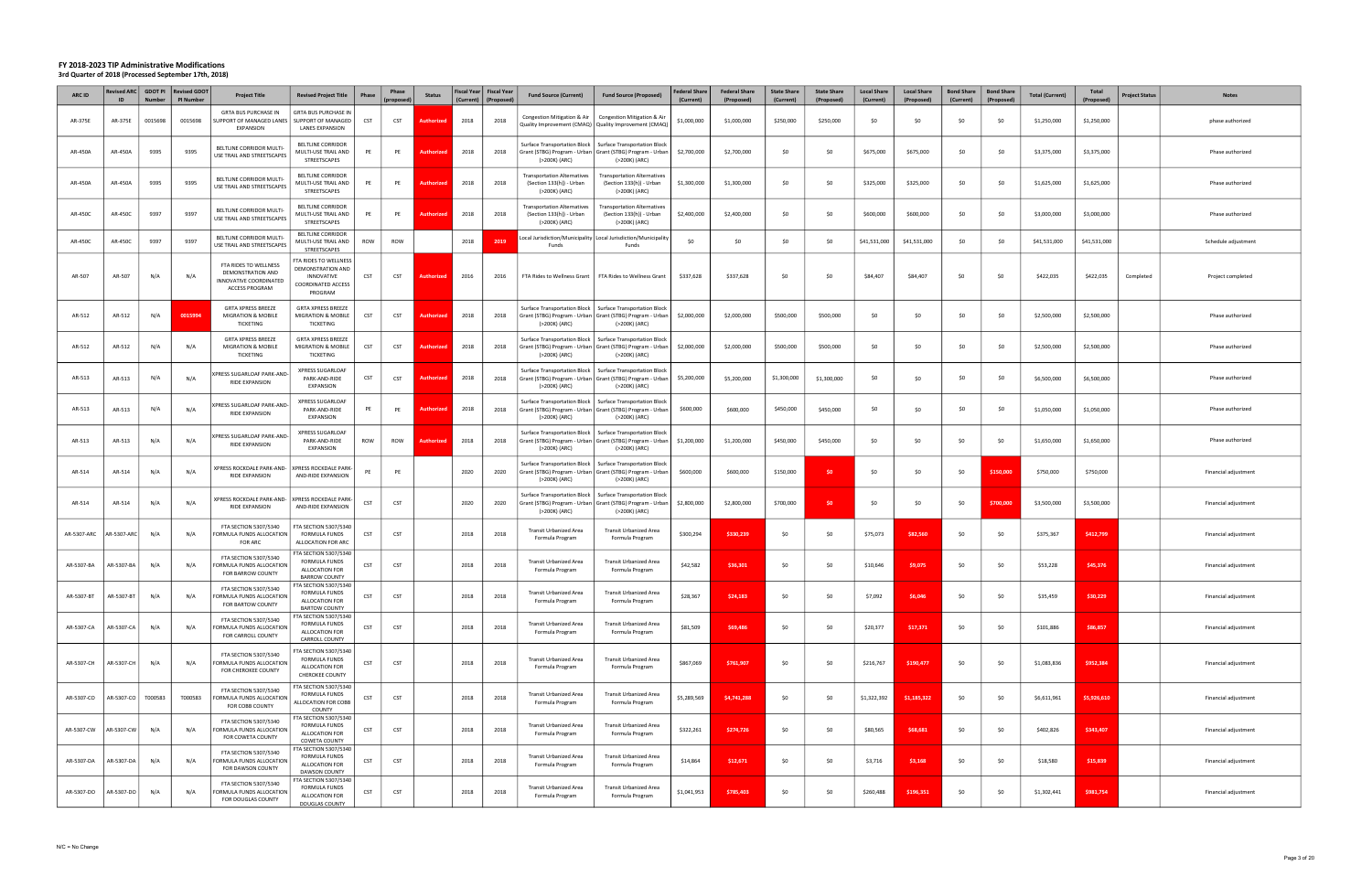| ARC ID       | <b>Revised ARC</b><br>ID | <b>Number</b> | GDOT PI   Revised GDOT<br><b>PI Number</b> | <b>Project Title</b>                                                                                                                                  | <b>Revised Project Title</b><br>Phase                                                                                                                                       | Phase<br>(proposed | <b>Status</b>     | (Current) | Fiscal Year   Fiscal Year<br>(Proposed) | <b>Fund Source (Current)</b>                                                       | <b>Fund Source (Proposed)</b>                                                                                       | <b>Federal Share</b><br>(Current) | <b>Federal Share</b><br>(Proposed) | <b>State Share</b><br>(Current) | <b>State Share</b><br>(Proposed) | <b>Local Share</b><br>(Current) | <b>Local Share</b><br>(Proposed) | <b>Bond Share</b><br>(Current) | <b>Bond Share</b><br>(Proposed) | <b>Total (Current)</b> | <b>Total</b><br>(Proposed) | <b>Project Status</b><br><b>Notes</b> |
|--------------|--------------------------|---------------|--------------------------------------------|-------------------------------------------------------------------------------------------------------------------------------------------------------|-----------------------------------------------------------------------------------------------------------------------------------------------------------------------------|--------------------|-------------------|-----------|-----------------------------------------|------------------------------------------------------------------------------------|---------------------------------------------------------------------------------------------------------------------|-----------------------------------|------------------------------------|---------------------------------|----------------------------------|---------------------------------|----------------------------------|--------------------------------|---------------------------------|------------------------|----------------------------|---------------------------------------|
| AR-5307-FA   | AR-5307-FA               | N/A           | N/A                                        | FTA SECTION 5307/5340<br>FORMULA FUNDS ALLOCATION<br>FOR FAYETTE COUNTY                                                                               | TA SECTION 5307/5340<br><b>FORMULA FUNDS</b><br><b>CST</b><br>ALLOCATION FOR<br><b>FAYETTE COUNTY</b>                                                                       | CST                |                   | 2018      | 2018                                    | Transit Urbanized Area<br>Formula Program                                          | <b>Transit Urbanized Area</b><br>Formula Program                                                                    | \$343,428                         | \$292,771                          |                                 | \$0                              | \$85,857                        | \$73,193                         | \$0                            | \$0                             | \$429,285              | \$365,964                  | Financial adjustment                  |
| AR-5307-FT   | AR-5307-FT               | N/A           | N/A                                        | FTA SECTION 5307/5340<br>FORMULA FUNDS ALLOCATION<br>FOR FORSYTH COUNTY                                                                               | TA SECTION 5307/5340<br><b>CST</b><br><b>FORMULA FUNDS</b><br>ALLOCATION FOR                                                                                                | CST                |                   | 2018      | 2018                                    | Transit Urbanized Area<br>Formula Program                                          | Transit Urbanized Area<br>Formula Program                                                                           | \$613,899                         | \$523,347                          | \$0                             | \$0                              | \$153,475                       | \$130,837                        | \$0                            | SO.                             | \$767,374              | \$654,184                  | Financial adjustment                  |
| AR-5307-GRTA | AR-5307-<br>GRTA         | N/A           | N/A                                        | FTA SECTION 5307/5340<br>FORMULA FUNDS ALLOCATION<br>FOR GRTA                                                                                         | FTA SECTION 5307/5340<br>CST<br><b>FORMULA FUNDS</b><br>ALLOCATION FOR GRTA                                                                                                 | CST                |                   | 2018      | 2018                                    | Transit Urbanized Area<br>Formula Program                                          | Transit Urbanized Area<br>Formula Program                                                                           | \$5,275,478                       | \$5,623,463                        | \$1,318,869                     | \$1,405,866                      | \$0                             | \$0                              | \$0                            | \$0                             | \$6,594,347            | \$7,029,329                | Financial adjustment                  |
| AR-5307-GRTA | AR-5307-<br>GRTA         | N/A           | N/A                                        | FTA SECTION 5307/5340<br>FORMULA FUNDS ALLOCATION<br><b>FOR GRTA</b>                                                                                  | FTA SECTION 5307/5340<br><b>FORMULA FUNDS</b><br>CST<br>ALLOCATION FOR GRTA                                                                                                 | CST                | uthori:           | 2018      | 2018                                    | Surface Transportation Block<br>(>200K) (ARC)                                      | <b>Surface Transportation Block</b><br>Grant (STBG) Program - Urban   Grant (STBG) Program - Urban<br>(>200K) (ARC) | \$1,000,000                       | \$1,000,000                        | \$250,000                       | \$250,000                        | \$0                             | \$0                              | \$0                            | \$0                             | \$1,250,000            | \$1,250,000                | Phase authorized                      |
| AR-5307-GW   | <b>AR-5307-GW</b>        | N/A           | N/A                                        | FTA SECTION 5307/5340<br>FORMULA FUNDS ALLOCATION<br>FOR GWINNETT COUNTY                                                                              | TA SECTION 5307/5340<br><b>FORMULA FUNDS</b><br><b>CST</b><br>ALLOCATION FOR<br><b>GWINNETT COUNTY</b>                                                                      | CST                |                   | 2018      | 2018                                    | Transit Urbanized Area<br>Formula Program                                          | <b>Transit Urbanized Area</b><br>Formula Program                                                                    | \$5,437,936                       | \$4,702,455                        | \$0                             | \$0                              | \$1,359,484                     | \$1,175,614                      | \$0                            | \$0                             | \$6,797,420            | \$5,878,069                | Financial adjustment                  |
| AR-5307-HA   | AR-5307-HA               | N/A           | N/A                                        | FTA SECTION 5307/5340<br>FORMULA FUNDS ALLOCATION<br>FOR HALL COUNTY                                                                                  | FTA SECTION 5307/5340<br><b>FORMULA FUNDS</b><br>CST<br>ALLOCATION FOR HALI<br>COUNTY                                                                                       | CST                |                   | 2018      | 2018                                    | Transit Urbanized Area<br>Formula Program                                          | <b>Transit Urbanized Area</b><br>Formula Program                                                                    | \$50,675                          | \$43,200                           | \$0                             | \$0                              | \$12,669                        | \$10,800                         | \$0                            | \$0                             | \$63,344               | \$54,000                   | Financial adjustment                  |
| AR-5307-HE   | AR-5307-HE               | N/A           | N/A                                        | FTA SECTION 5307/5340<br>FORMULA FUNDS ALLOCATION<br>FOR HENRY COUNTY                                                                                 | TA SECTION 5307/5340<br><b>FORMULA FUNDS</b><br>CST<br><b>ALLOCATION FOR HENRY</b><br>COUNTY                                                                                | CST                |                   | 2018      | 2018                                    | Transit Urbanized Area<br>Formula Program                                          | <b>Transit Urbanized Area</b><br>Formula Program                                                                    | \$853,554                         | \$776,541                          | -SO                             | \$0                              | \$213,389                       | \$194,135                        | \$0                            | SO.                             | \$1,066,943            | \$970,676                  | Financial adjustment                  |
| AR-5307-JA   | <b>AR-5307-JA</b>        | N/A           | N/A                                        | FTA SECTION 5307/5340<br>FORMULA FUNDS ALLOCATION<br>FOR JACKSON COUNTY                                                                               | TA SECTION 5307/5340<br><b>FORMULA FUNDS</b><br>CST<br>ALLOCATION FOR<br>JACKSON COUNTY                                                                                     | CST                |                   | 2018      | 2018                                    | Transit Urbanized Area<br>Formula Program                                          | Transit Urbanized Area<br>Formula Program                                                                           | \$22,986                          | \$19,595                           | \$0                             | \$0                              | \$5,746                         | \$4,899                          | \$0                            | \$0                             | \$28,732               | \$24,494                   | Financial adjustment                  |
| AR-5307-M    | AR-5307-M                | 10221         |                                            | FTA SECTION 5307/5340<br>FORMULA FUNDS ALLOCATION<br>FOR MARTA AND FLEXED FHWA<br><b>FUNDS PURPOSED FOR</b><br>SECTION 5307/5340 ELIGIBLE<br>PROJECTS | TA SECTION 5307/5340<br><b>FORMULA FUNDS</b><br>LLOCATION FOR MARTA<br>AND FLEXED FHWA<br><b>CST</b><br>FUNDS PURPOSED FOR<br>SECTION 5307/5340<br><b>ELIGIBLE PROJECTS</b> | CST                |                   | 2018      | 2018                                    | Transit Urbanized Area<br>Formula Program                                          | <b>Transit Urbanized Area</b><br>Formula Program                                                                    | \$46,235,952                      | \$45,939,431                       | \$0                             | \$0                              | \$11,558,988                    | \$11,484,858                     | \$0                            | \$0                             | \$57,794,940           | \$57,424,289               | Financial adjustment; remove PI#      |
| AR-5307-NE   | AR-5307-NE               | N/A           | N/A                                        | FTA SECTION 5307/5340<br>FORMULA FUNDS ALLOCATION<br>FOR NEWTON COUNTY                                                                                | TA SECTION 5307/5340<br><b>FORMULA FUNDS</b><br>CST<br>ALLOCATION FOR<br>NEWTON COUNTY                                                                                      | CST                |                   | 2018      | 2018                                    | Transit Urbanized Area<br>Formula Program                                          | <b>Transit Urbanized Area</b><br>Formula Program                                                                    | \$272,677                         | \$232,456                          | \$0                             | \$0                              | \$68,169                        | \$58,114                         | \$0                            | \$0                             | \$340,846              | \$290,570                  | Financial adjustment                  |
| AR-5307-PA   | AR-5307-PA               | N/A           | N/A                                        | FTA SECTION 5307/5340<br>FORMULA FUNDS ALLOCATION<br>FOR PAULDING COUNTY                                                                              | TA SECTION 5307/5340<br><b>FORMULA FUNDS</b><br><b>CST</b><br>ALLOCATION FOR<br>PAULDING COUNTY                                                                             | CST                |                   | 2018      | 2018                                    | Transit Urbanized Area<br>Formula Program                                          | <b>Transit Urbanized Area</b><br>Formula Program                                                                    | \$434,608                         | \$370,502                          |                                 | \$0                              | \$108,652                       | \$92,625                         | \$0                            | \$0                             | \$543,260              | \$463,127                  | Financial adjustment                  |
| AR-5307-PI   | AR-5307-PI               | N/A           | N/A                                        | FTA SECTION 5307/5340<br>FORMULA FUNDS ALLOCATION<br>FOR PIKE COUNTY                                                                                  | TA SECTION 5307/5340<br><b>FORMULA FUNDS</b><br><b>CST</b><br>ALLOCATION FOR PIKE<br>COUNTY                                                                                 | CST                |                   | 2018      | 2018                                    | Transit Urbanized Area<br>Formula Program                                          | <b>Transit Urbanized Area</b><br>Formula Program                                                                    | \$624                             | \$532                              | \$0                             | \$0                              | \$156                           | \$133                            | \$0                            | SO.                             | \$780                  | \$665                      | Financial adjustment                  |
| AR-5307-RO   | 4R-5307-RO               | N/A           | N/A                                        | FTA SECTION 5307/5340<br>FORMULA FUNDS ALLOCATION<br>FOR ROCKDALE COUNTY                                                                              | TA SECTION 5307/5340<br><b>FORMULA FUNDS</b><br><b>CST</b><br>ALLOCATION FOR<br>ROCKDALE COUNTY                                                                             | CST                |                   | 2018      | 2018                                    | Transit Urbanized Area<br>Formula Program                                          | Transit Urbanized Area<br>Formula Program                                                                           | \$305,954                         | \$260,824                          | \$0                             | \$0                              | \$76,488                        | \$65,206                         | \$0                            | SO.                             | \$382,442              | \$326,030                  | Financial adjustment                  |
| AR-5307-SP   | AR-5307-SP               | N/A           | N/A                                        | FTA SECTION 5307/5340<br>FORMULA FUNDS ALLOCATION<br>FOR SPALDING COUNTY                                                                              | TA SECTION 5307/5340<br>FORMULA FUNDS<br>CST<br>ALLOCATION FOR<br>SPALDING COUNTY                                                                                           | CST                |                   | 2018      | 2018                                    | <b>Transit Urbanized Area</b><br>Formula Program                                   | <b>Transit Urbanized Area</b><br>Formula Program                                                                    | \$163,415                         | \$139,311                          | \$0                             | \$0                              | \$40,854                        | \$34,828                         | \$0                            | \$0                             | \$204,269              | \$174,139                  | Financial adjustment                  |
| AR-5307-WA   | AR-5307-WA               | N/A           | N/A                                        | FTA SECTION 5307/5340<br>FORMULA FUNDS ALLOCATION<br>FOR WALTON COUNTY                                                                                | TA SECTION 5307/5340<br>FORMULA FUNDS<br><b>CST</b><br>ALLOCATION FOR<br>WALTON COUNTY                                                                                      | CST                |                   | 2018      | 2018                                    | Transit Urbanized Area<br>Formula Program                                          | Transit Urbanized Area<br>Formula Program                                                                           | \$102,289                         | \$87,201                           | \$0                             | \$0                              | \$25,572                        | \$21,800                         | \$0                            | \$0                             | \$127,861              | \$109,001                  | Financial adjustment                  |
| AR-5310      | AR-5310                  | N/A           | N/A                                        | FTA SECTION 5310 TRANSIT FOR<br>ELDERLY AND PERSONS WITH<br><b>DISABILITIES FUNDS - REGIONAL</b><br>LUMP SUM                                          | FTA SECTION 5310<br><b>TRANSIT FOR ELDERLY</b><br>AND PERSONS WITH<br><b>CST</b><br>DISABILITIES FUNDS -<br>REGIONAL LUMP SUM                                               | <b>CST</b>         | <b>Authorized</b> | 2014      | 2014                                    | <b>Enhanced Mobility of Seniors</b><br>and Individuals with<br>Disabilities        | <b>Enhanced Mobility of Seniors</b><br>and Individuals with<br>Disabilities                                         | \$1,150,000                       | \$2,783,277                        | \$0                             | \$0                              | \$287,500                       | \$695,819                        | \$0                            | \$0                             | \$1,437,500            | \$3,479,096                | Financial adjustment                  |
| AR-5310      | AR-5310                  | N/A           | N/A                                        | FTA SECTION 5310 TRANSIT FOR<br>ELDERLY AND PERSONS WITH<br><b>DISABILITIES FUNDS - REGIONAL</b><br>LUMP SUM                                          | FTA SECTION 5310<br><b>TRANSIT FOR ELDERLY</b><br>AND PERSONS WITH<br><b>CST</b><br>DISABILITIES FUNDS -<br>REGIONAL LUMP SUM                                               | <b>CST</b>         | <b>Authorized</b> | 2015      | 2015                                    | <b>Enhanced Mobility of Seniors</b><br>and Individuals with<br><b>Disabilities</b> | <b>Enhanced Mobility of Seniors</b><br>and Individuals with<br>Disabilities                                         | \$1,491,198                       | \$2,778,345                        | \$0                             | \$0                              | \$372,800                       | \$694,586                        | \$0                            | \$0                             | \$1,863,998            | \$3,472,931                | Financial adjustment                  |
| AR-5310      | AR-5310                  | N/A           | N/A                                        | FTA SECTION 5310 TRANSIT FOR<br>ELDERLY AND PERSONS WITH<br>DISABILITIES FUNDS - REGIONAL<br>LUMP SUM                                                 | FTA SECTION 5310<br><b>TRANSIT FOR ELDERLY</b><br>CST<br>AND PERSONS WITH<br>DISABILITIES FUNDS -<br>REGIONAL LUMP SUM                                                      | <b>CST</b>         | Authorized        | 2016      | 2016                                    | <b>Enhanced Mobility of Seniors</b><br>and Individuals with<br>Disabilities        | <b>Enhanced Mobility of Seniors</b><br>and Individuals with<br>Disabilities                                         | \$1,220,796                       | \$2,931,342                        | \$0                             | \$0                              | \$305,199                       | \$732,836                        | \$0                            | \$0                             | \$1,525,995            | \$3,664,178                | Financial adjustment                  |
| AR-5310      | AR-5310                  | N/A           | N/A                                        | TA SECTION 5310 TRANSIT FOR<br>ELDERLY AND PERSONS WITH<br>DISABILITIES FUNDS - REGIONAL                                                              | FTA SECTION 5310<br>TRANSIT FOR ELDERLY<br>CST<br>AND PERSONS WITH                                                                                                          | CST                |                   | 2017      | 2017                                    | Inhanced Mobility of Seniors<br>and Individuals with<br><b>Disabilities</b>        | <b>Enhanced Mobility of Seniors</b><br>and Individuals with<br>Disabilities                                         | \$1,220,796                       | \$3,006,156                        | \$0                             | \$0                              | \$305,199                       | \$751,539                        | \$0                            | \$0                             | \$1,525,995            | \$3,757,695                | Financial adjustment                  |
| AR-5310      | AR-5310                  | N/A           | N/A                                        | FTA SECTION 5310 TRANSIT FOR<br>ELDERLY AND PERSONS WITH<br>DISABILITIES FUNDS - REGIONAL   AND PERSONS WITH                                          | FTA SECTION 5310<br><b>CST</b><br>TRANSIT FOR ELDERLY                                                                                                                       | CST                |                   | 2018      | 2018                                    | Enhanced Mobility of Seniors  <br>and Individuals with<br><b>Disabilities</b>      | <b>Enhanced Mobility of Seniors</b><br>and Individuals with<br>Disabilities                                         | \$1,220,796                       | \$3,131,351                        | \$0                             | \$0                              | \$305,199                       | \$782,838                        | \$0                            | SO.                             | \$1,525,995            | \$3,914,189                | Financial adjustment                  |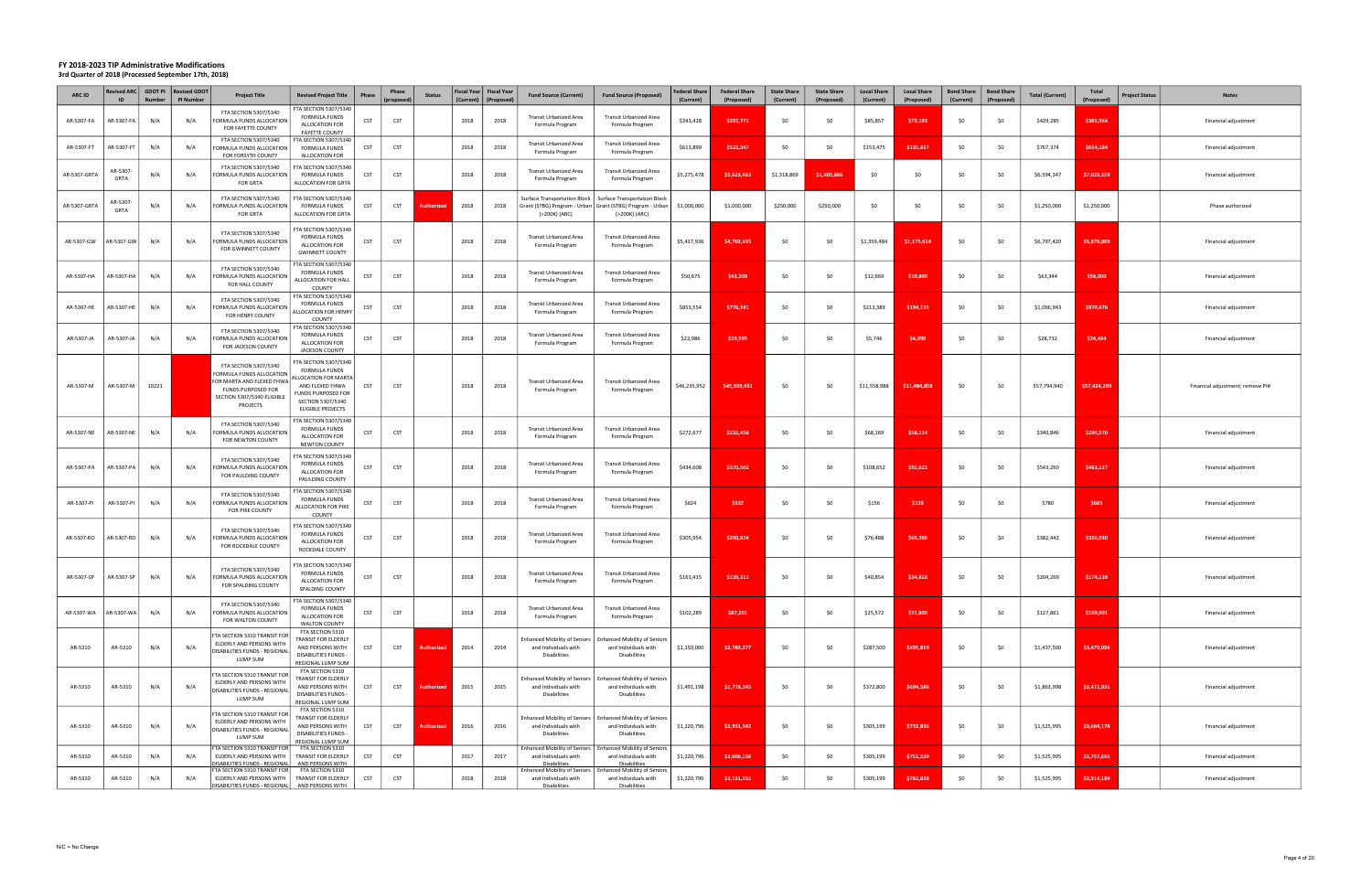| ARC ID        | ID                        | <b>Number</b> | Revised ARC GDOT PI Revised GDOT<br><b>PI Number</b> | <b>Project Title</b>                                                                                                        | <b>Revised Project Title</b>                                                                                                                       | Phase      | Phase<br>(proposed) | <b>Status</b>    | Fiscal Year   Fiscal Year<br>(Current) | (Proposed) | <b>Fund Source (Current)</b>                                    | <b>Fund Source (Proposed)</b>                                   | <b>Federal Share</b><br>(Current) | <b>Federal Share</b><br>(Proposed) | <b>State Share</b><br>(Current) | <b>State Share</b><br>(Proposed) | <b>Local Share</b><br>(Current) | <b>Local Share</b><br>(Proposed) | <b>Bond Share</b><br>(Current) | <b>Bond Share</b><br>(Proposed) | <b>Total (Current)</b> | Total<br>(Proposed) | <b>Project Status</b> | <b>Notes</b>                     |
|---------------|---------------------------|---------------|------------------------------------------------------|-----------------------------------------------------------------------------------------------------------------------------|----------------------------------------------------------------------------------------------------------------------------------------------------|------------|---------------------|------------------|----------------------------------------|------------|-----------------------------------------------------------------|-----------------------------------------------------------------|-----------------------------------|------------------------------------|---------------------------------|----------------------------------|---------------------------------|----------------------------------|--------------------------------|---------------------------------|------------------------|---------------------|-----------------------|----------------------------------|
| AR-5311       | AR-5311                   | N/A           | N/A                                                  | FTA SECTION 5311<br>NONURBANIZED AREA SECTION<br>5311 TRANSIT FORMULA<br>PROGRAM FUNDS - REGIONAL<br>LUMP SUM               | FTA SECTION 5311<br>NONURBANIZED AREA<br>SECTION 5311 TRANSIT<br>FORMULA PROGRAM<br>UNDS - REGIONAL LUMP<br>SUM                                    | CST        | CST                 | <b>Authorize</b> | 2014                                   | 2014       | Transit Nonurbanized Area<br>Formula                            | <b>Transit Nonurbanized Area</b><br>Formula                     | \$760,000                         | \$2,319,143                        | \$0                             | \$62,787                         | \$190,000                       | \$1,620,760                      | \$0                            | \$0                             | \$950,000              | \$4,002,690         |                       | Financial adjustment             |
| AR-5311       | AR-5311                   | N/A           | N/A                                                  | FTA SECTION 5311<br>NONURBANIZED AREA SECTION<br>5311 TRANSIT FORMULA                                                       | FTA SECTION 5311<br>NONURBANIZED AREA<br><b>SECTION 5311 TRANSIT</b>                                                                               | CST        | <b>CST</b>          | <b>Authorize</b> | 2015                                   | 2015       | <b>Transit Nonurbanized Area</b><br>Formula                     | Transit Nonurbanized Area<br>Formula                            | \$760,000                         | \$2,167,842                        | \$0                             | \$19,021                         | \$190,000                       | \$1,382,682                      | \$0                            | \$0                             | \$950,000              | \$3,569,545         |                       | Financial adjustment             |
| AR-5311       | AR-5311                   | N/A           | N/A                                                  | FTA SECTION 5311<br>NONURBANIZED AREA SECTION<br>5311 TRANSIT FORMULA<br>PROGRAM FUNDS - REGIONAL<br>LUMP SUM               | FTA SECTION 5311<br>NONURBANIZED AREA<br>SECTION 5311 TRANSIT<br>FORMULA PROGRAM<br>UNDS - REGIONAL LUMP<br>SUM                                    | CST        | CST                 | <b>Authorize</b> | 2016                                   | 2016       | Transit Nonurbanized Area<br>Formula                            | Transit Nonurbanized Area<br>Formula                            | \$760,000                         | \$1,466,837                        | \$0                             | \$19,487                         | \$190,000                       | \$839,318                        | \$0                            | \$0                             | \$950,000              | \$2,325,642         |                       | Financial adjustment             |
| AR-5311       | AR-5311                   | N/A           | N/A                                                  | FTA SECTION 5311<br>NONURBANIZED AREA SECTION<br>5311 TRANSIT FORMULA<br>PROGRAM FUNDS - REGIONAL<br>LUMP SUM               | FTA SECTION 5311<br>NONURBANIZED AREA<br>SECTION 5311 TRANSIT<br>FORMULA PROGRAM<br>UNDS - REGIONAL LUMP<br>SUM                                    | <b>CST</b> | CST                 | Authorize        | 2017                                   | 2017       | Transit Nonurbanized Area<br>Formula                            | <b>Transit Nonurbanized Area</b><br>Formula                     | \$1,370,038                       | \$1,375,759                        | \$190,000                       | \$52,967                         | \$1,004,272                     | \$1,004,990                      | \$0                            | \$0                             | \$2,564,310            | \$2,433,716         |                       | Financial adjustment             |
| AR-5311       | AR-5311                   | N/A           | N/A                                                  | FTA SECTION 5311<br>NONURBANIZED AREA SECTION<br>5311 TRANSIT FORMULA<br>PROGRAM FUNDS - REGIONAL<br>LUMP SUM               | FTA SECTION 5311<br>NONURBANIZED AREA<br>SECTION 5311 TRANSIT<br>FORMULA PROGRAM<br>UNDS - REGIONAL LUMP<br>SUM                                    | CST        | CST                 |                  | 2018                                   | 2018       | Transit Nonurbanized Area<br>Formula                            | Transit Nonurbanized Area<br>Formula                            | \$760,000                         | \$1,838,321                        | \$0                             | \$110,787                        | \$190,000                       | \$190,000                        | \$0                            | \$0                             | \$950,000              | \$2,139,108         |                       | Financial adjustment             |
| AR-5337A      | AR-5337A                  | N/A           | N/A                                                  | FTA SECTION 5337 HIGH<br>INTENSITY FIXED GUIDEWAY<br>STATE OF GOOD REPAIR<br>FORMULA FUNDS - REGIONAL<br>LUMP SUM FOR MARTA | FTA SECTION 5337 HIGH<br>INTENSITY FIXED<br><b>GUIDEWAY STATE OF</b><br><b>GOOD REPAIR FORMULA</b><br>UNDS - REGIONAL LUMP<br><b>SUM FOR MARTA</b> | CST        | CST                 |                  | 2018                                   | 2018       |                                                                 | State of Good Repair Grants   State of Good Repair Grants       | \$48,969,526                      | \$57,429,452                       | \$0                             | \$0                              | \$12,242,382                    | \$14,357,363                     | \$0                            | \$0                             | \$61,211,908           | \$71,786,815        |                       | Financial adjustment             |
|               | AR-5337B-CO   AR-5337B-CO | N/A           | N/A                                                  | HIGH INTENSITY MOTORBUS<br>STATE OF GOOD REPAIR<br>FORMULA FUNDS FOR COBB<br>COUNTY                                         | HIGH INTENSITY<br>MOTORBUS STATE OF<br><b>GOOD REPAIR FORMULA</b><br><b>FUNDS FOR COBB</b><br>COUNTY                                               | CST        | <b>CST</b>          |                  | 2018                                   | 2018       |                                                                 | State of Good Repair Grants   State of Good Repair Grants       | \$473,628                         | \$569,719                          | \$0                             | \$0                              | \$118,407                       | \$142,430                        | \$0                            | \$0                             | \$592,035              | \$712,149           |                       | Financial adjustment             |
| AR-5337B-GRTA | \R-5337B-<br>GRTA         | N/A           | N/A                                                  | HIGH INTENSITY MOTORBUS<br>STATE OF GOOD REPAIR<br>FORMULA FUNDS FOR GRTA                                                   | HIGH INTENSITY<br>MOTORBUS STATE OF<br><b>GOOD REPAIR FORMULA</b><br><b>FUNDS FOR GRTA</b>                                                         | CST        | CST                 |                  | 2018                                   | 2018       |                                                                 | State of Good Repair Grants   State of Good Repair Grants       | \$1,455,529                       | \$1,769,131                        | \$363,882                       | \$442,283                        | \$0                             | SO.                              | \$0                            | - SO                            | \$1,819,411            | \$2,211,414         |                       | Financial adjustment             |
| AR-5337B-GW   | AR-5337B<br>GW            | 15526         |                                                      | HIGH INTENSITY MOTORBUS<br>STATE OF GOOD REPAIR<br><b>FORMULA FUNDS FOR</b><br><b>GWINNETT COUNTY</b>                       | HIGH INTENSITY<br>MOTORBUS STATE OF<br><b>GOOD REPAIR FORMULA</b><br><b>FUNDS FOR GWINNETT</b><br>COUNTY                                           | CST        | CST                 |                  | 2018                                   | 2018       |                                                                 | State of Good Repair Grants   State of Good Repair Grants       | \$1,726,134                       | \$1,710,620                        | \$0                             | \$0                              | \$431,534                       | \$427,655                        | \$0                            | - SO                            | \$2,157,668            | \$2,138,275         |                       | Financial adjustment; remove PI# |
| AR-5337B-M    | AR-5337B-M                | N/A           | N/A                                                  | HIGH INTENSITY MOTORBUS<br>STATE OF GOOD REPAIR<br>FORMULA FUNDS FOR MARTA                                                  | HIGH INTENSITY<br>MOTORBUS STATE OF<br>GOOD REPAIR FORMULA<br><b>FUNDS FOR MARTA</b>                                                               | CST        | <b>CST</b>          |                  | 2018                                   | 2018       |                                                                 | State of Good Repair Grants   State of Good Repair Grants       | \$386,238                         | \$545,198                          | \$0                             | \$0                              | \$96,560                        | \$136,300                        | \$0                            | \$0                             | \$482,798              | \$681,498           |                       | Financial adjustment             |
| AR-5339-CH    | AR-5339-CH                | N/A           | N/A                                                  | FTA SECTION 5339 BUS AND<br><b>BUS FACILITIES PROGRAM</b><br>UNDS FOR CHEROKEE COUNTY                                       | FTA SECTION 5339 BUS<br>AND BUS FACILITIES<br>PROGRAM FUNDS FOR<br>CHEROKEE COUNTY                                                                 | CST        | CST                 |                  | 2018                                   | 2018       |                                                                 | Bus and Bus Facilities Program   Bus and Bus Facilities Program | \$99,520                          | \$137,233                          | \$0                             | \$0                              | \$24,880                        | \$34,308                         | \$0                            | \$0                             | \$124,400              | \$171,541           |                       | Financial adjustment             |
| AR-5339-CO    | AR-5339-CO                | N/A           | N/A                                                  | FTA SECTION 5339 BUS AND<br><b>BUS FACILITIES PROGRAM</b><br>FUNDS FOR COBB COUNTY                                          | FTA SECTION 5339 BUS<br>AND BUS FACILITIES<br>PROGRAM FUNDS FOR<br>COBB COUNTY                                                                     | CST        | <b>CST</b>          |                  | 2018                                   | 2018       | Bus and Bus Facilities Program   Bus and Bus Facilities Program |                                                                 | \$602,660                         | \$830,905                          | \$0                             | \$0                              | \$150,665                       | \$207,726                        | \$0                            | \$0                             | \$753,325              | \$1,038,631         |                       | Financial adjustment             |
| AR-5339-CW    | AR-5339-CW                | N/A           | N/A                                                  | FTA SECTION 5339 BUS AND<br><b>BUS FACILITIES PROGRAM</b><br>FUNDS FOR COWETA COUNTY                                        | FTA SECTION 5339 BUS<br>AND BUS FACILITIES<br>PROGRAM FUNDS FOR<br>COWETA COUNTY                                                                   | CST        | <b>CST</b>          |                  | 2018                                   | 2018       | Bus and Bus Facilities Program   Bus and Bus Facilities Program |                                                                 | \$37,134                          | \$50,818                           | \$0                             | \$0                              | \$9,284                         | \$12,705                         | \$0                            | \$0                             | \$46,418               | \$63,523            |                       | Financial adjustment             |
| AR-5339-DO    | AR-5339-DO                | N/A           | N/A                                                  | FTA SECTION 5339 BUS AND<br><b>BUS FACILITIES PROGRAM</b><br>FUNDS FOR DOUGLAS COUNTY                                       | FTA SECTION 5339 BUS<br>AND BUS FACILITIES<br>PROGRAM FUNDS FOR<br>DOUGLAS COUNTY                                                                  | <b>CST</b> | CST                 |                  | 2018                                   | 2018       | Bus and Bus Facilities Program   Bus and Bus Facilities Program |                                                                 | \$118,329                         | \$139,669                          | \$0                             | \$0                              | \$29,582                        | \$34,917                         | \$0                            | \$0                             | \$147,911              | \$174,586           |                       | Financial adjustment             |
| AR-5339-GRTA  | AR-5339-<br>GRTA          | N/A           | N/A                                                  | FTA SECTION 5339 BUS AND<br><b>BUS FACILITIES PROGRAM</b><br><b>FUNDS FOR GRTA</b>                                          | FTA SECTION 5339 BUS<br>AND BUS FACILITIES<br>PROGRAM FUNDS FOR<br>GRTA                                                                            | CST        | <b>CST</b>          |                  | 2018                                   | 2018       | Bus and Bus Facilities Program   Bus and Bus Facilities Program |                                                                 | \$516,782                         | \$700,320                          | \$129,196                       | \$129,196                        | \$0                             | \$175,080                        | \$0                            | \$0                             | \$645,978              | \$1,004,596         |                       | Financial adjustment             |
| AR-5339-GW    | <b>AR-5339-GW</b>         | N/A           | N/A                                                  | FTA SECTION 5339 BUS AND<br><b>BUS FACILITIES PROGRAM</b><br><b>FUNDS FOR GWINNETT</b><br>COUNTY                            | FTA SECTION 5339 BUS<br>AND BUS FACILITIES<br>PROGRAM FUNDS FOR<br><b>GWINNETT COUNTY</b>                                                          | CST        | CST                 |                  | 2018                                   | 2018       | Bus and Bus Facilities Program   Bus and Bus Facilities Program |                                                                 | \$596,134                         | \$798,321                          | \$0                             | \$0                              | \$149,034                       | \$199,580                        | \$0                            | \$0                             | \$745,168              | \$997,901           |                       | Financial adjustment             |
| AR-5339-HA    | AR-5339-HA                | N/A           | N/A                                                  | FTA SECTION 5339 BUS AND<br><b>BUS FACILITIES PROGRAM</b><br>FUNDS FOR HALL COUNTY                                          | FTA SECTION 5339 BUS<br>AND BUS FACILITIES<br>PROGRAM FUNDS FOR<br><b>HALL COUNTY</b>                                                              | <b>CST</b> | <b>CST</b>          |                  | 2018                                   | 2018       | Bus and Bus Facilities Program   Bus and Bus Facilities Program |                                                                 | \$5,855                           | \$8,013                            | \$0                             | \$0                              | \$1,464                         | \$2,003                          | \$0                            | \$0                             | \$7,319                | \$10,016            |                       | Financial adjustment             |
| AR-5339-HE    | AR-5339-HE                | N/A           | N/A                                                  | FTA SECTION 5339 BUS AND<br><b>BUS FACILITIES PROGRAM</b><br>FUNDS FOR HENRY COUNTY                                         | FTA SECTION 5339 BUS<br>AND BUS FACILITIES<br>PROGRAM FUNDS FOR<br><b>HENRY COUNTY</b>                                                             | <b>CST</b> | <b>CST</b>          |                  | 2018                                   | 2018       | Bus and Bus Facilities Program   Bus and Bus Facilities Program |                                                                 | \$102,559                         | \$145,045                          | \$0                             | \$0                              | \$25,640                        | \$36,261                         | \$0                            | \$0                             | \$128,199              | \$181,306           |                       | Financial adjustment             |
| AR-5339-M     | AR-5339-M                 | N/A           | N/A                                                  | FTA SECTION 5339 BUS AND<br><b>BUS FACILITIES PROGRAM</b><br><b>FUNDS FOR MARTA</b>                                         | FTA SECTION 5339 BUS<br>AND BUS FACILITIES<br>PROGRAM FUNDS FOR<br>MARTA                                                                           | CST        | CST                 |                  | 2018                                   | 2018       |                                                                 | Bus and Bus Facilities Program   Bus and Bus Facilities Program | \$3,105,427                       | \$4,371,064                        | \$0                             | \$0                              | \$776,357                       | \$1,092,766                      | \$0                            | \$0                             | \$3,881,784            | \$5,463,830         |                       | Financial adjustment             |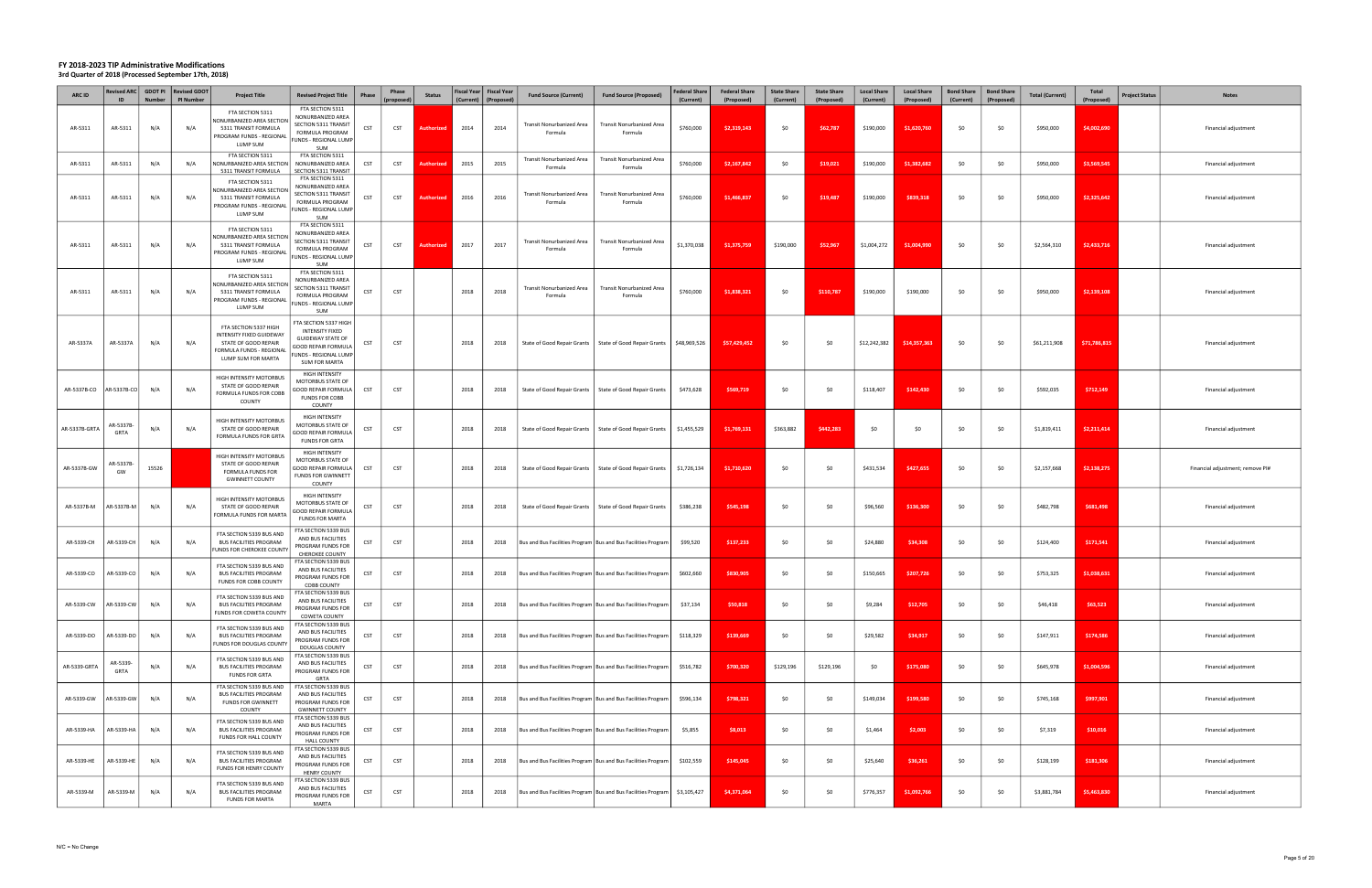| ARC ID    | ID        | <b>Number</b> | Revised ARC   GDOT PI   Revised GDOT<br><b>PI Number</b> | <b>Project Title</b>                                                                                                                                                           | <b>Revised Project Title</b>                                                                                                                                                                    | Phase      | Phase<br>(proposed) | <b>Status</b>     | (Current) | Fiscal Year   Fiscal Year<br>(Proposed) | <b>Fund Source (Current)</b>                                              | <b>Fund Source (Proposed)</b>                                                                                                               | <b>Federal Share</b><br>(Current) | <b>Federal Share</b><br>(Proposed) | <b>State Share</b><br>(Current) | <b>State Share</b><br>(Proposed) | <b>Local Share</b><br>(Current) | <b>Local Share</b><br>(Proposed) | <b>Bond Share</b><br>(Current) | <b>Bond Share</b><br>(Proposed) | <b>Total (Current)</b> | Total<br>(Proposed) | <b>Project Status</b> | <b>Notes</b>                           |
|-----------|-----------|---------------|----------------------------------------------------------|--------------------------------------------------------------------------------------------------------------------------------------------------------------------------------|-------------------------------------------------------------------------------------------------------------------------------------------------------------------------------------------------|------------|---------------------|-------------------|-----------|-----------------------------------------|---------------------------------------------------------------------------|---------------------------------------------------------------------------------------------------------------------------------------------|-----------------------------------|------------------------------------|---------------------------------|----------------------------------|---------------------------------|----------------------------------|--------------------------------|---------------------------------|------------------------|---------------------|-----------------------|----------------------------------------|
| AR-550    | AR-550    | 15135         | 15135                                                    | XPRESS BUS MAINTENANCE<br>AND REHABILITATION                                                                                                                                   | <b>XPRESS BUS</b><br>MAINTENANCE AND<br>REHABILITATION                                                                                                                                          | CST        | CST                 | Authorized        | 2018      | 2018                                    | <b>Surface Transportation Block</b><br>(>200K) (ARC)                      | <b>Surface Transportation Block</b><br>Grant (STBG) Program - Urban   Grant (STBG) Program - Urban  <br>(>200K) (ARC)                       | \$3,400,000                       | \$3,400,000                        | \$850,000                       | \$850,000                        | \$0                             | \$0                              | \$0                            | \$0                             | \$4,250,000            | \$4,250,000         | Completed             | Phase authorized                       |
| AR-604    | AR-604    | TBD           | TBD                                                      | <b>GRTA MANAGED LANES</b><br>SYSTEM PARK AND RIDE<br>EXPANSION - COBB COUNTY                                                                                                   | GRTA MANAGED LANES<br>SYSTEM PARK AND RIDE<br>EXPANSION - COBB<br>COUNTY                                                                                                                        | PE         | PE                  | <b>Authorize</b>  | 2018      | 2018                                    | <b>Bus and Bus Facilities</b>                                             | <b>Bus and Bus Facilities</b>                                                                                                               | \$442,309                         | \$442,309                          | \$0                             | \$0                              | \$0                             | \$0                              | \$110,577                      | \$110,577                       | \$552,886              | \$552,886           |                       | Phase authorized                       |
| AR-604    | AR-604    | TBD           | TBD                                                      | <b>GRTA MANAGED LANES</b><br>SYSTEM PARK AND RIDE<br>EXPANSION - COBB COUNTY                                                                                                   | <b>GRTA MANAGED LANES</b><br>YSTEM PARK AND RIDE<br><b>EXPANSION - COBB</b><br>COUNTY                                                                                                           | CST        | <b>CST</b>          | Authorize         | 2018      | 2018                                    | <b>Bus and Bus Facilities</b>                                             | <b>Bus and Bus Facilities</b>                                                                                                               | \$1,847,540                       | \$1,847,540                        | \$369,508                       | \$369,508                        | \$0                             | \$0                              | \$0                            | SO.                             | \$2,217,048            | \$2,217,048         |                       | Phase authorized                       |
| AR-613    | AR-613    | TBD           | TBD                                                      | <b>GRTA MANAGED LANES</b><br>SYSTEM PARK AND RIDE<br><b>EXPANSION - HENRY COUNTY</b>                                                                                           | <b>GRTA MANAGED LANES</b><br>YSTEM PARK AND RIDE<br>EXPANSION - HENRY<br>COUNTY                                                                                                                 | PE         | PE                  | Authorized        | 2018      | 2018                                    | <b>GO Transit Bonds</b>                                                   | <b>GO Transit Bonds</b>                                                                                                                     | \$0                               | \$0                                | \$0                             | \$0                              | \$150,000                       | \$150,000                        | \$600,000                      | \$600,000                       | \$750,000              | \$750,000           | Completed             | Phase authorized                       |
| AR-613    | AR-613    | TBD           | TBD                                                      | <b>GRTA MANAGED LANES</b><br>SYSTEM PARK AND RIDE<br><b>EXPANSION - HENRY COUNTY</b>                                                                                           | <b>GRTA MANAGED LANES</b><br>SYSTEM PARK AND RIDE<br>EXPANSION - HENRY<br>COUNTY                                                                                                                | ROW        | ROW                 | Authoriz          | 2018      | 2018                                    | <b>GO Transit Bonds</b>                                                   | <b>GO Transit Bonds</b>                                                                                                                     | \$0                               | \$0                                | \$0                             | \$0                              | \$123,000                       | \$123,000                        | \$1,247,000                    | \$1,247,000                     | \$1,370,000            | \$1,370,000         | Completed             | Phase authorized                       |
| AR-613    | AR-613    | TBD           | TBD                                                      | <b>GRTA MANAGED LANES</b><br>SYSTEM PARK AND RIDE<br><b>EXPANSION - HENRY COUNTY</b>                                                                                           | <b>GRTA MANAGED LANES</b><br>YSTEM PARK AND RIDE<br><b>EXPANSION - HENRY</b><br>COUNTY                                                                                                          | <b>CST</b> | <b>CST</b>          | Authorize         | 2018      | 2018                                    | <b>GO Transit Bonds</b>                                                   | <b>GO Transit Bonds</b>                                                                                                                     | \$0                               | \$0                                | -SO                             | \$0                              | \$0                             | \$0                              | \$3,000,000                    | \$3,000,000                     | \$3,000,000            | \$3,000,000         | Completed             | Phase authorized                       |
| AR-623    | AR-623    | 9307          | 9307                                                     | XPRESS BUS OPERATING<br><b>FACILITY</b>                                                                                                                                        | <b>XPRESS BUS OPERATING</b><br><b>FACILITY</b>                                                                                                                                                  | <b>CST</b> | CST                 | <b>uthorize</b>   | 2017      | 2017                                    | Bus - New (80/20)                                                         | Bus - New (80/20)                                                                                                                           | \$1,235,074                       | \$1,235,074                        | \$308,769                       | \$308,769                        | \$0                             | \$0                              | \$0                            | \$0                             | \$1,543,843            | \$1,543,843         | Completed             | Phase authorized                       |
| AR-651    | AR-651    |               | 0016364                                                  | <b>GRTA XPRESS NORTHWEST</b><br>CORRIDOR SERVICE EXPANSION<br>(OPERATING ASSISTANCE)                                                                                           | <b>GRTA XPRESS</b><br>NORTHWEST CORRIDOR<br>SERVICE EXPANSION<br>(OPERATING ASSISTANCE)                                                                                                         | NA         | <b>NA</b>           | NA                | <b>NA</b> | <b>NA</b>                               | <b>NA</b>                                                                 | <b>NA</b>                                                                                                                                   | <b>NA</b>                         | <b>NA</b>                          | N <sub>A</sub>                  | <b>NA</b>                        | <b>NA</b>                       | <b>NA</b>                        | <b>NA</b>                      | <b>NA</b>                       | <b>NA</b>              | <b>NA</b>           |                       | Assign GDOT PI                         |
| AR-701    | AR-701    | T005164       | T005164                                                  | <b>GREYHOUND ATLANTA</b><br>TERMINAL IMPROVEMENTS                                                                                                                              | GREYHOUND ATLANTA<br>TERMINAL<br><b>IMPROVEMENTS</b>                                                                                                                                            | PE         | PE                  | uthoriz           | 2017      | 2017                                    | Intercity Bus Program                                                     | <b>Intercity Bus Program</b>                                                                                                                | \$852,226                         | \$852,226                          | \$0                             | \$0                              | \$213,057                       | \$213,057                        | \$0                            | -SO                             | \$1,065,283            | \$1,065,283         | Completed             | Phase authorized                       |
| AR-701    | AR-701    | T005164       | T005164                                                  | GREYHOUND ATLANTA<br>TERMINAL IMPROVEMENTS                                                                                                                                     | GREYHOUND ATLANTA<br>TERMINAL<br><b>IMPROVEMENTS</b>                                                                                                                                            | <b>CST</b> | <b>CST</b>          | Authorized        | 2018      | 2018                                    | <b>Intercity Bus Program</b>                                              | <b>Intercity Bus Program</b>                                                                                                                | \$10,162,390                      | \$10,162,390                       | \$0                             | \$0                              | \$2,540,597                     | \$2,540,597                      | \$0                            | SO.                             | \$12,702,987           | \$12,702,987        | Completed             | Phase authorized                       |
| AR-957A   | AR-957A   | 13546         | 13546                                                    | I-285 INTERCHANGE<br>RECONSTRUCTION AND<br>COLLECTOR/DISTRIBUTOR                                                                                                               | I-285 INTERCHANGE<br>RECONSTRUCTION AND<br>COLLECTOR/DISTRIBUTO                                                                                                                                 | <b>CST</b> | CST                 | Authori:          | 2018      | 2018                                    | <b>Transportation Funding Act</b><br>(HB 170)                             | <b>Transportation Funding Act</b><br>(HB 170)                                                                                               | \$0                               | \$0                                | \$2,000,000                     | \$2,354,177                      | \$0                             | -SO                              | \$0                            | \$0                             | \$2,000,000            | \$2,354,177         |                       | Financial adjustment; phase authorized |
| AR-957A   | AR-957A   | 13546         | 13546                                                    | I-285 INTERCHANGE<br>RECONSTRUCTION AND<br>COLLECTOR/DISTRIBUTOR                                                                                                               | I-285 INTERCHANGE<br>RECONSTRUCTION AND<br>COLLECTOR/DISTRIBUTO                                                                                                                                 | <b>CST</b> | CST                 | Authorizec        | 2018      | 2018                                    | <b>Federal Earmark Funding</b>                                            | <b>Federal Earmark Funding</b>                                                                                                              | \$1,799,800                       | \$1,799,800                        | \$449,950                       | \$449,950                        | \$0                             | \$0                              | \$0                            | \$0                             | \$2,249,750            | \$2,249,750         |                       | Phase authorized                       |
| AR-957A   | AR-957A   | 13546         | 13546                                                    | I-285 INTERCHANGE<br>RECONSTRUCTION AND<br>COLLECTOR/DISTRIBUTOR                                                                                                               | I-285 INTERCHANGE<br>RECONSTRUCTION AND<br>COLLECTOR/DISTRIBUTO<br>R                                                                                                                            | CST        | CST                 | <b>uthoriz</b>    | 2018      | 2018                                    | National Highway                                                          | National Highway<br>Performance Program (NHPP)   Performance Program (NHPP)                                                                 | \$75,291,089                      | \$75,447,359                       | \$18,822,772                    | \$18,861,840                     | \$0                             | \$0                              | \$0                            | -SO                             | \$94,113,861           | \$94,309,199        |                       | Financial adjustment; phase authorized |
| AR-957A   | AR-957A   | 13546         | 13546                                                    | I-285 INTERCHANGE<br>RECONSTRUCTION AND<br>COLLECTOR/DISTRIBUTOR                                                                                                               | I-285 INTERCHANGE<br>RECONSTRUCTION AND<br>COLLECTOR/DISTRIBUTO<br>$\mathsf{R}$                                                                                                                 | <b>CST</b> | CST                 | <b>Authorize</b>  | 2018      | 2018                                    | National Highway Freight<br>Program (NHFP)                                | National Highway Freight<br>Program (NHFP)                                                                                                  | \$38,511,177                      | \$38,354,907                       | \$9,627,794                     | \$9,588,727                      | \$0                             | \$0                              | \$0                            | \$0                             | \$48,138,971           | \$47,943,634        |                       | Financial adjustment; phase authorized |
| AR-ML-200 | AR-ML-200 | 1758          | 1758                                                     | TOP END 285 - I-285 NORTH<br>EXPRESS LANES AND<br>COLLECTOR/DISTRIBUTOR LANE<br><b>IMPROVEMENTS</b>                                                                            | TOP END 285 - I-285<br>NORTH EXPRESS LANES<br>AND<br>COLLECTOR/DISTRIBUTO<br>R LANE IMPROVEMENTS                                                                                                | PE         | PE                  | Authorized        | 2019      | 2019                                    | <b>Transportation Funding Act</b><br>(HB 170)                             | <b>Transportation Funding Act</b><br>(HB 170)                                                                                               | \$0                               | \$0                                | \$4,400,000                     | \$4,400,000                      | \$0                             | \$0                              | \$0                            | SO.                             | \$4,400,000            | \$4,400,000         |                       | Phase authorized                       |
| AR-ML-210 | AR-ML-210 | 13917         | 13917                                                    | I-285 WEST EXPRESS LANES                                                                                                                                                       | I-285 WEST EXPRESS<br>LANES                                                                                                                                                                     | ROW        | ROW                 |                   | 2018      | 2019                                    | <b>Repurposed Earmark</b>                                                 | <b>Repurposed Earmark</b>                                                                                                                   | \$202,799                         | \$202,799                          | \$50,700                        | \$50,700                         | \$0                             | \$0                              | \$0                            | \$0                             | \$253,499              | \$253,499           |                       | Schedule adjustment                    |
| AR-ML-210 | AR-ML-210 | 13917         | 13917                                                    | I-285 WEST EXPRESS LANES                                                                                                                                                       | I-285 WEST EXPRESS<br>LANES                                                                                                                                                                     | ROW        | ROW                 |                   | 2018      | 2019                                    | National Highway<br>erformance Program (NHPP)                             | National Highway<br>Performance Program (NHPP                                                                                               | \$2,197,201                       | \$2,197,201                        | \$549,300                       | \$549,300                        | \$0                             | \$0                              | \$0                            | \$0                             | \$2,746,501            | \$2,746,501         |                       | Schedule adjustment                    |
| AR-ML-240 | AR-ML-240 | 13914         | 13914                                                    | I-285 EAST EXPRESS LANES                                                                                                                                                       | I-285 EAST EXPRESS<br>LANES                                                                                                                                                                     | PE         | PE                  | <b>Authorized</b> | 2019      | 2019                                    | Repurposed Earmark                                                        | <b>Repurposed Earmark</b>                                                                                                                   | \$3,506,710                       | \$3,506,710                        | \$876,678                       | \$876,678                        | \$0                             | \$0                              | \$0                            | \$0                             | \$4,383,388            | \$4,383,388         |                       | Phase authorized                       |
| AR-ML-240 | AR-ML-240 | 13914         | 13914                                                    | I-285 EAST EXPRESS LANES                                                                                                                                                       | I-285 EAST EXPRESS<br>LANES                                                                                                                                                                     | PE         | PE                  | Authorized        | 2019      | 2019                                    | Surface Transportation Block  <br>(>200K) (ARC)                           | <b>Surface Transportation Block</b><br>Grant (STBG) Program - Urban   Grant (STBG) Program - Urban<br>(>200K) (ARC)                         | \$2,013,290                       | \$2,013,290                        | \$503,323                       | \$503,323                        | \$0                             | \$0                              | \$0                            | \$0                             | \$2,516,613            | \$2,516,613         |                       | Phase authorized                       |
| AR-ML-410 | AR-ML-410 | 110600-       | 110600-                                                  | I-85 NORTH EXPRESS LANES -<br>INCLUDING SOUTHBOUND<br>AUXILIARY LANE FROM SR 20<br>TO SR 317 AND NORTHBOUND<br>AUXILIARY LANE FROM SR 20<br>TO SR 324 (GRAVEL SPRINGS<br>ROAD) | I-85 NORTH EXPRESS<br>LANES - INCLUDING<br><b>SOUTHBOUND AUXILIARY</b><br>LANE FROM SR 20 TO SR<br>317 AND NORTHBOUND<br><b>AUXILIARY LANE FROM</b><br>SR 20 TO SR 324 (GRAVEL<br>SPRINGS ROAD) | <b>CST</b> | <b>CST</b>          | Authorized        | 2018      | 2018                                    | National Highway<br>Performance Program (NHPP) Performance Program (NHPP) | National Highway                                                                                                                            | \$10,400,000                      | \$10,400,000                       | \$2,600,000                     | \$2,600,000                      | \$0                             | \$0                              | \$0                            | \$0                             | \$13,000,000           | \$13,000,000        | Completed             | Phase authorized                       |
| AT-070    | AT-070    | 752015-       | 752015-                                                  | COURTLAND STREET BRIDGE<br>REPLACEMENT                                                                                                                                         | COURTLAND STREET<br><b>BRIDGE REPLACEMENT</b>                                                                                                                                                   | <b>CST</b> | CST                 | Authorized        | 2018      | 2018                                    | (>200K) (ARC)                                                             | Surface Transportation Block   Surface Transportation Block<br>Grant (STBG) Program - Urban   Grant (STBG) Program - Urban<br>(>200K) (ARC) | \$16,073,457                      | \$16,073,457                       | \$4,018,364                     | \$4,018,364                      | \$106,180                       | \$0                              | \$0                            | \$0                             | \$20,198,001           | \$20,091,821        | Completed             | Financial adjustment                   |
| AT-228    | AT-228    | 7174          | 7174                                                     | US 41/SR 3 (NORTHSIDE DRIVE)<br><b>BRIDGE REPLACEMENT</b>                                                                                                                      | US 41/SR 3 (NORTHSIDE<br>DRIVE) BRIDGE<br>REPLACEMENT                                                                                                                                           | UTL        | UTL                 |                   | 2019      | 2019                                    | <b>Bridge Bond</b>                                                        | 41621                                                                                                                                       | \$0                               | \$0                                | \$1,123,500                     | \$1,123,500                      | \$0                             | \$0                              | \$0                            | \$0                             | \$1,123,500            | \$1,123,500         |                       | Financial adjustment                   |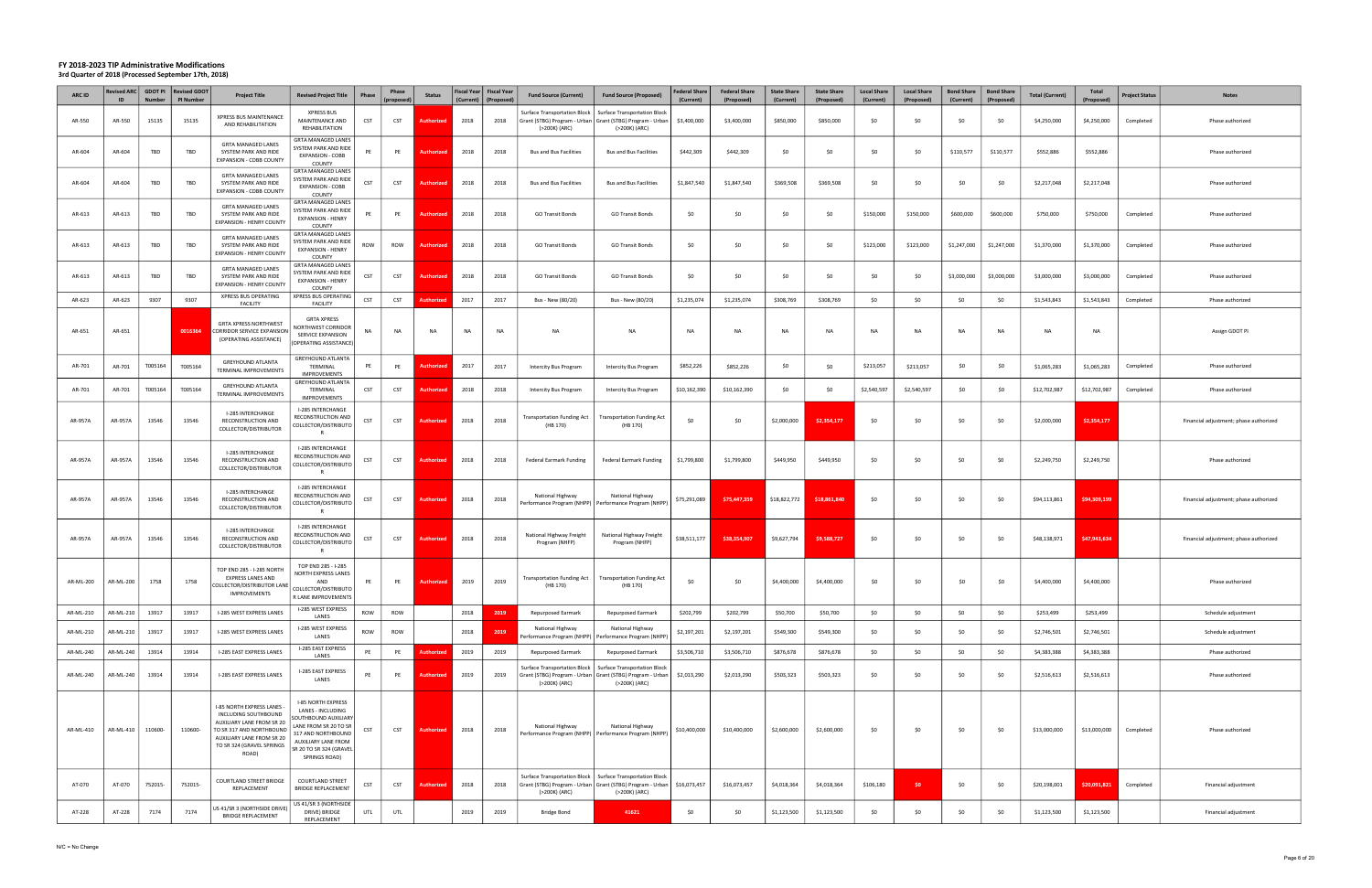| <b>ARC ID</b> | <b>Revised ARC</b><br>ID | <b>Number</b> | GDOT PI Revised GDOT<br><b>PI Number</b> | <b>Project Title</b>                                                            | <b>Revised Project Title</b>                                                       | Phase      | Phase<br>(proposec | <b>Status</b>     | Fiscal Year   Fiscal Year<br>(Current) | (Proposed) | <b>Fund Source (Current)</b>                                                                                   | <b>Fund Source (Proposed)</b>                                                                      | <b>Federal Share</b><br>(Current) | <b>Federal Share</b><br>(Proposed) | <b>State Share</b><br>(Current) | <b>State Share</b><br>(Proposed) | <b>Local Share</b><br>(Current) | <b>Local Share</b><br>(Proposed) | <b>Bond Share</b><br>(Current) | <b>Bond Share</b><br>(Proposed) | <b>Total (Current)</b> | Total<br><b>Project Status</b><br>(Proposed) | <b>Notes</b>                           |
|---------------|--------------------------|---------------|------------------------------------------|---------------------------------------------------------------------------------|------------------------------------------------------------------------------------|------------|--------------------|-------------------|----------------------------------------|------------|----------------------------------------------------------------------------------------------------------------|----------------------------------------------------------------------------------------------------|-----------------------------------|------------------------------------|---------------------------------|----------------------------------|---------------------------------|----------------------------------|--------------------------------|---------------------------------|------------------------|----------------------------------------------|----------------------------------------|
| AT-228        | AT-228                   | 7174          | 7174                                     | JS 41/SR 3 (NORTHSIDE DRIVE)<br><b>BRIDGE REPLACEMENT</b>                       | US 41/SR 3 (NORTHSIDE<br>DRIVE) BRIDGE<br>REPLACEMENT                              | CST        | CST                |                   | 2019                                   | 2019       | Bridge Bond                                                                                                    | 41621                                                                                              | \$0                               | \$0                                | \$4,107,074                     | \$4,107,074                      | \$0                             | \$0                              | \$0                            | SO.                             | \$4,107,074            | \$4,107,074                                  | Financial adjustment                   |
| AT-229        | AT-229                   | 7032          | 7032                                     | US 19/SR 9 (PEACHTREE ROAD)<br><b>BRIDGE REPLACEMENT</b>                        | US 19/SR 9 (PEACHTREE<br>ROAD) BRIDGE<br>REPLACEMENT                               | <b>CST</b> | CST                |                   | 2019                                   | 2020       | National Highway<br>Performance Program (NHPP)   Performance Program (NHPI                                     | National Highway                                                                                   | \$6,618,754                       | \$6,751,129                        | \$1,654,689                     | \$1,687,782                      | \$0                             | \$0                              | \$0                            | SO.                             | \$8,273,443            | \$8,438,911                                  | Financial and schedule adjustment      |
| AT-241        | AT-241                   | 10323         | 10323                                    | SR 260 (GLENWOOD AVENUE)<br>INTERSECTION REALIGNMENT                            | SR 260 (GLENWOOD<br>AVENUE) INTERSECTION<br>REALIGNMENT                            | <b>CST</b> | CST                |                   | 2019                                   | 2019       | Grant (STBG) Program - Urban   Grant (STBG) Program - Urban<br>(>200K) (ARC)                                   | Surface Transportation Block   Surface Transportation Block<br>(>200K) (ARC)                       | \$1,333,981                       | \$1,333,981                        | - SO                            | \$0                              | \$636,675                       | \$715,347                        | \$0                            | \$0                             | \$1,970,656            | \$2,049,328                                  | Financial adjustment                   |
| AT-243        | AT-243                   | 7952          | 7952                                     | SR 154 (MEMORIAL DRIVE)<br><b>CORRIDOR IMPROVEMENTS</b>                         | SR 154 (MEMORIAL<br>DRIVE) CORRIDOR<br><b>IMPROVEMENTS</b>                         | ROW        | ROW                |                   | 2018                                   | 2019       | <b>Federal Earmark Funding</b>                                                                                 | <b>Federal Earmark Funding</b>                                                                     | \$139,840                         | \$139,840                          | \$0                             | \$0                              | \$34,960                        | \$34,960                         | \$0                            | \$0                             | \$174,800              | \$174,800                                    | Schedule adjustment                    |
| AT-244        | AT-244                   | 13918         | 13918                                    | <b>I-285 INTERCHANGE</b><br><b>IMPROVEMENTS</b>                                 | I-285 INTERCHANGE<br><b>IMPROVEMENTS</b>                                           | PE         | PE                 | <b>uthori:</b>    | 2017                                   | 2017       | <b>Transportation Funding Act</b><br>(HB 170)                                                                  | <b>Transportation Funding Act</b><br>(HB 170)                                                      | \$0                               | \$0                                | \$1,500,000                     | \$1,500,000                      | \$0                             | \$0                              | \$0                            | \$0                             | \$1,500,000            | \$1,500,000                                  | Phase authorized                       |
| AT-270        | AT-270                   | 6684          | 6684                                     | PEACHTREE CORRIDOR<br><b>COMPLETE STREET RETROFIT</b><br>PHASE 3                | PEACHTREE CORRIDOR<br><b>COMPLETE STREET</b><br>RETROFIT - PHASE 3                 | UTL        | UTL                |                   | 2021                                   | 2021       | Funds                                                                                                          | ocal Jurisdiction/Municipality   Local Jurisdiction/Municipality.<br>Funds                         | S <sub>0</sub>                    | \$0                                | -SO                             | \$0                              | \$1,280,000                     | \$1,526,400                      | \$0                            | SO.                             | \$1,280,000            | \$1,526,400                                  | Financial adjustment                   |
| AT-277A       | AT-277A                  | 14993         | 14993                                    | CYCLE ATLANTA PHASE 1.0 -<br>IMPLEMENTATION                                     | <b>CYCLE ATLANTA PHASE</b><br>1.0 - IMPLEMENTATION                                 | CST        | <b>CST</b>         |                   | 2018                                   | 2019       | Funds                                                                                                          | ocal Jurisdiction/Municipality   Local Jurisdiction/Municipalit<br>Funds                           | \$0                               | \$0                                | \$0                             | \$0                              | \$2,950,000                     | \$2,950,000                      | \$0                            | \$0                             | \$2,950,000            | \$2,950,000                                  | Phase authorized                       |
| AT-280        | AT-280                   | 12596         | 12596                                    | US 23/SR 42 (MORELAND<br>AVENUE) MULTIMODAL<br><b>INTERSECTION IMPROVEMENTS</b> | US 23/SR 42 (MORELAND<br>AVENUE) MULTIMODAL<br>INTERSECTION<br><b>IMPROVEMENTS</b> | UTL        | UTL                |                   | 2021                                   | 2021       | Congestion Mitigation & Air<br>Quality Improvement (CMAQ) Quality Improvement (CMAQ)                           | Congestion Mitigation & Air                                                                        | \$77,935                          | \$78,654                           | \$19,484                        | \$19,664                         | \$0                             | \$0                              | \$0                            | \$0                             | \$97,419               | \$98,318                                     | Financial adjustment                   |
| AT-280        | AT-280                   | 12596         | 12596                                    | US 23/SR 42 (MORELAND<br>AVENUE) MULTIMODAL<br>INTERSECTION IMPROVEMENTS        | JS 23/SR 42 (MORELAND<br>AVENUE) MULTIMODAL<br>INTERSECTION<br>IMPROVEMENTS        | <b>CST</b> | CST                |                   | 2021                                   | 2021       | Congestion Mitigation & Air<br>Quality Improvement (CMAQ)   Quality Improvement (CMAQ)                         | Congestion Mitigation & Air                                                                        | \$883,703                         | \$1.024.090                        | \$220,926                       | \$256,022                        | \$0                             | \$0                              | \$0                            | \$0                             | \$1,104,629            | \$1,280,112                                  | Financial adjustment                   |
| AT-287        | AT-287                   | 12823         | 12823                                    | US 19/41 (NORTHSIDE DRIVE)<br>SIGNAL UPGRADES                                   | US 19/41 (NORTHSIDE<br>DRIVE) SIGNAL<br><b>UPGRADES</b>                            |            | PE                 | Authorized        |                                        | 2018       |                                                                                                                | <b>Surface Transportation Bloc</b><br><b>Grant (STBG) Program Flex</b><br>(GDOT)                   |                                   | \$106,000                          | \$0                             | \$0                              | \$0                             | \$0                              | \$0                            | \$0                             | \$0                    | \$106,000                                    | Financial adjustment; phase authorized |
| AT-287        | AT-287                   | 12823         | 12823                                    | US 19/41 (NORTHSIDE DRIVE)<br>SIGNAL UPGRADES                                   | US 19/41 (NORTHSIDE<br>DRIVE) SIGNAL<br><b>UPGRADES</b>                            | ROW        | ROW                |                   | 2018                                   | 2019       | Congestion Mitigation & Air<br>Quality Improvement (CMAQ)   Quality Improvement (CMAQ)                         | Congestion Mitigation & Air                                                                        | \$520,000                         | \$650,000                          | \$130,000                       | SO.                              | \$0                             | -SO                              | \$0                            | S0                              | \$650,000              | \$650,000                                    | Financial adjustment                   |
| AT-287        | AT-287                   | 12823         | 12823                                    | US 19/41 (NORTHSIDE DRIVE)<br>SIGNAL UPGRADES                                   | US 19/41 (NORTHSIDE<br>DRIVE) SIGNAL<br><b>UPGRADES</b>                            | CST        | CST                |                   | 2019                                   | 2019       | Congestion Mitigation & Air<br>Quality Improvement (CMAQ)   Quality Improvement (CMAQ)                         | Congestion Mitigation & Air                                                                        | \$1,352,000                       | \$1,758,398                        | \$338,000                       | \$0                              | \$0                             | \$0                              | \$0                            | \$0                             | \$1,690,000            | \$1,758,398                                  | Financial adjustment                   |
| AT-287        | AT-287                   | 12823         | 12823                                    | US 19/41 (NORTHSIDE DRIVE)<br>SIGNAL UPGRADES                                   | US 19/41 (NORTHSIDE<br>DRIVE) SIGNAL<br><b>UPGRADES</b>                            |            | UTL                |                   |                                        | 2019       |                                                                                                                | <b>Congestion Mitigation &amp; Air</b><br><b>Quality Improvement</b><br>(CMAQ)                     |                                   | \$502,700                          |                                 |                                  |                                 |                                  |                                |                                 | \$0                    | \$502,700                                    | Financial adjustment                   |
| AT-288        | AT-288                   | 12821         | 12821                                    | US 41 (NORTHSIDE DRIVE) AND<br>US 19 (14TH STREET) SIGNAL<br>UPGRADES           | US 41 (NORTHSIDE<br>DRIVE) AND US 19 (14TH<br>STREET) SIGNAL<br><b>UPGRADES</b>    |            | <b>PE</b>          | Authorized        |                                        | 2018       |                                                                                                                | urface Transportation Blocl<br><b>Grant (STBG) Program Flex</b><br>(GDOT)                          |                                   | \$113,000                          | \$0                             | \$0                              | \$0                             | \$0                              | \$0                            | \$0                             | \$0                    | \$113,000                                    | Financial adjustment; phase authorized |
| AT-288        | AT-288                   | 12821         | 12821                                    | US 41 (NORTHSIDE DRIVE) AND<br>US 19 (14TH STREET) SIGNAL<br>UPGRADES           | US 41 (NORTHSIDE<br>DRIVE) AND US 19 (14TH<br>STREET) SIGNAL<br><b>UPGRADES</b>    | ROW        | ROW                |                   | 2018                                   | 2019       | Congestion Mitigation & Air<br>Quality Improvement (CMAQ)   Quality Improvement (CMAQ)                         | Congestion Mitigation & Air                                                                        | \$440,000                         | \$550,000                          | \$110,000                       | \$0                              | \$0                             | \$0                              | \$0                            | \$0                             | \$550,000              | \$550,000                                    | Financial adjustment                   |
| AT-288        | AT-288                   | 12821         | 12821                                    | US 41 (NORTHSIDE DRIVE) AND<br>US 19 (14TH STREET) SIGNAL<br><b>UPGRADES</b>    | US 41 (NORTHSIDE<br>DRIVE) AND US 19 (14TH<br>STREET) SIGNAL<br><b>UPGRADES</b>    | CST        | CST                |                   | 2019                                   | 2019       | Quality Improvement (CMAQ)   Quality Improvement (CMAQ)                                                        | Congestion Mitigation & Air   Congestion Mitigation & Air                                          | \$1,144,000                       | \$1,564,870                        | \$286,000                       | SO                               | \$0                             | \$0                              | \$0                            | \$0                             | \$1,430,000            | \$1,564,870                                  | Financial adjustment                   |
| AT-288        | AT-288                   | 12821         | 12821                                    | US 41 (NORTHSIDE DRIVE) AND<br>US 19 (14TH STREET) SIGNAL<br>UPGRADES           | US 41 (NORTHSIDE<br>DRIVE) AND US 19 (14TH<br>STREET) SIGNAL<br><b>UPGRADES</b>    |            | UTL                |                   |                                        | 2019       |                                                                                                                | <b>Congestion Mitigation &amp; Air</b><br><b>Quality Improvement</b><br>(CMAQ)                     |                                   | \$275,000                          |                                 |                                  |                                 |                                  |                                |                                 | \$0                    | \$275,000                                    | Financial adjustment                   |
| AT-292        | AT-292                   | 12822         | 12822                                    | SR 141 (PEACHTREE ROAD) AND<br>LENOX ROAD SIGNAL<br>UPGRADES                    | SR 141 (PEACHTREE<br>ROAD) AND LENOX ROAD<br>SIGNAL UPGRADES                       | <b>CST</b> | <b>CST</b>         | Authorized        | 2018                                   | 2018       | Surface Transportation Block  <br>Grant (STBG) Program Flex<br>(GDOT)                                          | <b>Surface Transportation Block</b><br>Grant (STBG) Program Flex<br>(GDOT)                         | \$808,640                         | \$1,032,239                        | \$0                             | \$0                              | \$0                             | \$0                              | \$0                            | \$0                             | \$808,640              | \$1,032,239<br>Completed                     | Phase authorized; financial adjustment |
| AT-293        | AT-293                   | 12827         | 12827                                    | US 23 (MORELAND AVENUE)<br>AND SR 154 (MEMORIAL DRIVE)<br>SIGNAL UPGRADES       | US 23 (MORELAND<br>AVENUE) AND SR 154<br>(MEMORIAL DRIVE)<br>SIGNAL UPGRADES       | ROW        | ROW                |                   | 2018                                   | 2019       | Surface Transportation Block  <br>Grant (STBG) Program Flex<br>(GDOT)                                          | <b>Surface Transportation Block</b><br>Grant (STBG) Program Flex<br>(GDOT)                         | \$700,000                         | \$700,000                          | \$0                             | \$0                              | \$0                             | \$0                              | \$0                            | \$0                             | \$700,000              | \$700,000                                    | schedule adjustment                    |
| AT-293        | AT-293                   | 12827         | 12827                                    | US 23 (MORELAND AVENUE)<br>AND SR 154 (MEMORIAL DRIVE)<br>SIGNAL UPGRADES       | US 23 (MORELAND<br>AVENUE) AND SR 154<br>(MEMORIAL DRIVE)<br>SIGNAL UPGRADES       |            | PE.                | Authorized        |                                        | 2018       |                                                                                                                | urface Transportation Block<br><b>Grant (STBG) Program Flex</b><br>(GDOT)                          |                                   | \$45,000                           |                                 |                                  |                                 |                                  |                                |                                 | \$0                    | \$45,000                                     | Phase authorized                       |
| AT-295        | AT-295                   | 13810         | 13810                                    | US 29/SR 14 (LEE STREET)<br><b>BRIDGE UPGRADE</b>                               | JS 29/SR 14 (LEE STREET)<br><b>BRIDGE UPGRADE</b>                                  | <b>CST</b> | CST                |                   | 2022                                   | 2021       | Grant (STBG) Program Flex<br>(GDOT)                                                                            | Surface Transportation Block   Surface Transportation Block<br>Grant (STBG) Program Flex<br>(GDOT) | \$3,200,000                       | \$3,200,000                        | \$800,000                       | \$800,000                        | \$0                             | \$0                              | \$0                            | \$0                             | \$4,000,000            | \$4,000,000                                  | Phase authorized                       |
| AT-299        | AT-299                   | 14997         | 14997                                    | LEE STREET TRAIL                                                                | LEE STREET TRAIL                                                                   | ROW        | ROW                | <b>Authorized</b> | 2018                                   | 2018       | Funds                                                                                                          | Local Jurisdiction/Municipality   Local Jurisdiction/Municipality<br>Funds                         | \$0                               | \$0                                | \$0                             | \$0                              | \$50,000                        | \$50,000                         | \$0                            | \$0                             | \$50,000               | \$50,000<br>Completed                        | Phase authorized                       |
| AT-299        | AT-299                   | 14997         | 14997                                    | LEE STREET TRAIL                                                                | LEE STREET TRAIL                                                                   | CST        | <b>CST</b>         | Authorized        | 2018                                   | 2018       | Surface Transportation Block  <br>Grant (STBG) Program - Urban   Grant (STBG) Program - Urban<br>(>200K) (ARC) | <b>Surface Transportation Block</b><br>(>200K) (ARC)                                               | \$6,253,040                       | \$6,253,040                        | \$0                             | \$0                              | \$1,563,260                     | \$1,563,260                      | \$0                            | \$0                             | \$7,816,300            | \$7,816,300<br>Completed                     | Phase authorized                       |
| AT-303        | AT-303                   | 15000         | 15000                                    | SR 237 (PIEDMONT ROAD)<br>WIDENING - PHASE 1                                    | SR 237 (PIEDMONT<br>ROAD) WIDENING -<br>PHASE 1                                    | UTL        | UTL                |                   | 2021                                   | 2021       | Local Jurisdiction/Municipality   Local Jurisdiction/Municipality<br>Funds                                     | Funds                                                                                              | \$0                               | \$0                                | \$0                             | \$0                              | \$1,800,000                     | \$4,500,000                      | \$0                            | \$0                             | \$1,800,000            | \$4,500,000                                  | Financial adjustment                   |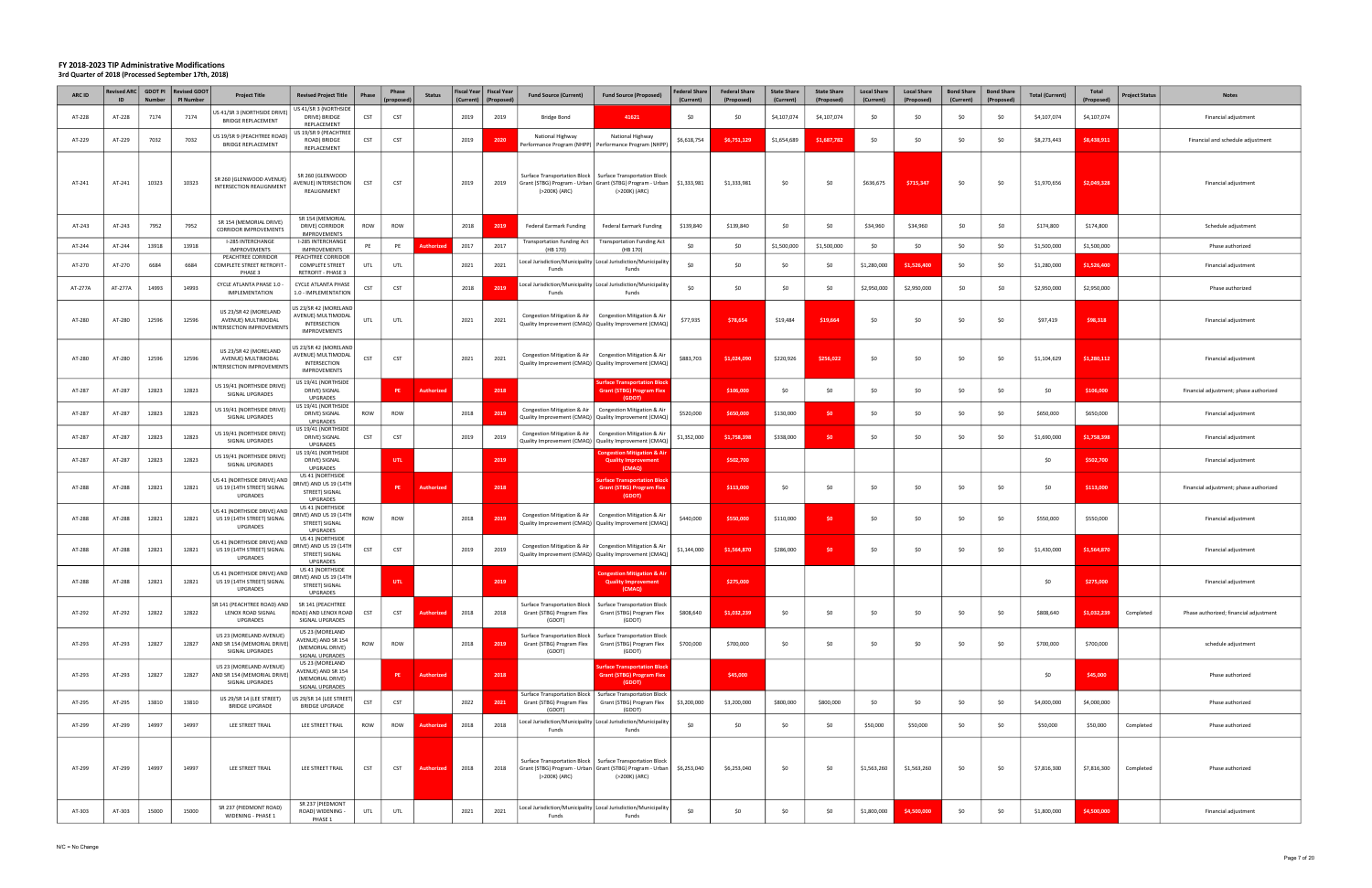| ARC ID         | <b>Revised ARC</b>  <br>ID | <b>GDOT PI</b><br><b>Number</b> | <b>Revised GDOT</b><br>PI Number | <b>Project Title</b>                                                       | <b>Revised Project Title</b>                                                                   | Phase      | Phase<br>(propose | <b>Status</b>     | <b>Fiscal Year</b><br>(Current) | <b>Fiscal Year</b><br>(Proposed | <b>Fund Source (Current)</b>                                                                                 | <b>Fund Source (Proposed)</b>                                                                      | <b>Federal Share</b><br>(Current) | <b>Federal Share</b><br>(Proposed) | <b>State Share</b><br>(Current) | <b>State Share</b><br>(Proposed) | <b>Local Share</b><br>(Current) | <b>Local Share</b><br>(Proposed) | <b>Bond Share</b><br>(Current) | <b>Bond Share</b><br>(Proposed) | <b>Total (Current)</b> | <b>Total</b><br>(Proposed) | Project Status<br><b>Notes</b>                                            |
|----------------|----------------------------|---------------------------------|----------------------------------|----------------------------------------------------------------------------|------------------------------------------------------------------------------------------------|------------|-------------------|-------------------|---------------------------------|---------------------------------|--------------------------------------------------------------------------------------------------------------|----------------------------------------------------------------------------------------------------|-----------------------------------|------------------------------------|---------------------------------|----------------------------------|---------------------------------|----------------------------------|--------------------------------|---------------------------------|------------------------|----------------------------|---------------------------------------------------------------------------|
| AT-306         | AT-306                     | 15019                           | 15019                            | 15TH STREET EXTENSION                                                      | 15TH STREET EXTENSION                                                                          | ROW        | ROW               |                   | 2018                            | 202                             | Funds                                                                                                        | cal Jurisdiction/Municipality   Local Jurisdiction/Municipality<br>Funds                           | SO.                               | \$0                                | -SO                             | \$0                              | \$15,000                        | \$15,000                         | \$0                            | \$0                             | \$15,000               | \$15,000                   | Schedule adjustment                                                       |
| AT-306         | AT-306                     | 15019                           | 15019                            | 15TH STREET EXTENSION                                                      | 15TH STREET EXTENSION                                                                          | UTL        | UTL               |                   | 2020                            | 2021                            | Funds                                                                                                        | ocal Jurisdiction/Municipality   Local Jurisdiction/Municipality.<br>Funds                         | -SO                               | \$0                                | \$0                             | \$0                              | \$25,000                        | \$25,000                         | \$0                            | - SO                            | \$25,000               | \$25,000                   | Schedule adjustment                                                       |
| AT-306         | AT-306                     | 15019                           | 15019                            | 15TH STREET EXTENSION                                                      | 15TH STREET EXTENSION                                                                          | <b>CST</b> | <b>CST</b>        |                   | 2020                            | 2021                            | Funds                                                                                                        | ocal Jurisdiction/Municipality   Local Jurisdiction/Municipality<br>Funds                          | . ሩስ                              | \$0                                | -SO                             | \$0                              | \$2,112,981                     | \$2,112,981                      | \$0                            | - SO                            | \$2,112,981            | \$2,112,981                | Schedule adjustment                                                       |
| AT-306         | AT-306                     | 15019                           | 15019                            | 15TH STREET EXTENSION                                                      | 15TH STREET EXTENSION                                                                          | CST        | <b>CST</b>        |                   | 2020                            | 2021                            | Surface Transportation Block  <br>Grant (STBG) Program Flex<br>(GDOT)                                        | <b>Surface Transportation Block</b><br>Grant (STBG) Program Flex<br>(GDOT)                         | \$800,000                         | \$800,000                          | \$200,000                       | \$200,000                        | \$0                             | \$0                              | \$0                            | -SO                             | \$1,000,000            | \$1,000,000                | Schedule adjustment                                                       |
| AT-307A        | AT-307A                    | N/A                             | N/A                              | PATH 400 TRAIL EXTENSION                                                   | PATH 400 TRAIL                                                                                 |            | PE                |                   |                                 | 2019                            |                                                                                                              | ransportation Alternativ<br>(Section 133(h)) - Urban<br>(>200K) (ARC)                              |                                   | \$240,000                          | \$0                             | \$0                              |                                 | \$60,000                         | \$0                            | - SO                            | \$0                    | \$300,000                  | Financial adjustment                                                      |
| AT-307B        | AT-307B                    | N/A                             | N/A                              | PATH 400 TRAIL EXTENSION                                                   | PATH 400 TRAIL                                                                                 | PE         |                   |                   | 2019                            |                                 | ransportation Alternatives<br>(Section 133(h)) - Urban<br>(>200K) (ARC)                                      |                                                                                                    | \$240,000                         |                                    | \$0                             | \$0                              | \$60,000                        |                                  | \$0                            | \$0                             | \$300,000              | \$0                        | Phase deleted, funding transferred to phase AT-306A                       |
| AT-308         | AT-308                     | 15549                           | 15549                            | SR 139 (MARTIN LUTHER KING<br>JR DRIVE) CORRIDOR<br>IMPROVEMENT INITIATIVE | SR 139 (MARTIN LUTHER<br>KING JR DRIVE)<br><b>CORRIDOR</b><br><b>IMPROVEMENT</b><br>INITIATIVE | PE         | PE                |                   | 2018                            | 2019                            | Funds                                                                                                        | ocal Jurisdiction/Municipality   Local Jurisdiction/Municipality<br>Funds                          | -SO                               | \$0                                | \$0                             | \$0                              | \$1,904,570                     | \$1,904,570                      | \$0                            | \$0                             | \$1,904,570            | \$1,904,570                | Schedule adjustment                                                       |
| AT-308         | AT-308                     | 15549                           | 15549                            | SR 139 (MARTIN LUTHER KING<br>JR DRIVE) CORRIDOR<br>IMPROVEMENT INITIATIVE | SR 139 (MARTIN LUTHER<br>KING JR DRIVE)<br>CORRIDOR<br><b>IMPROVEMENT</b><br><b>INITIATIVE</b> | ROW        | ROW               |                   | 2018                            | 201                             | Funds                                                                                                        | ocal Jurisdiction/Municipality   Local Jurisdiction/Municipality<br>Funds                          | ₹∩                                | \$0                                | -SO                             | \$0                              | \$611,395                       | \$611,395                        | \$0                            | S <sub>0</sub>                  | \$611,395              | \$611,395                  | Schedule adjustment                                                       |
| AT-308         | AT-308                     | 15549                           | 15549                            | SR 139 (MARTIN LUTHER KING<br>JR DRIVE) CORRIDOR<br>IMPROVEMENT INITIATIVE | SR 139 (MARTIN LUTHER<br>KING JR DRIVE)<br>CORRIDOR<br>IMPROVEMENT<br>INITIATIVE               | CST        | CST               |                   | 2018                            | 2019                            | <b>TIGER Discretionary Grants</b>                                                                            | <b>TIGER Discretionary Grants</b>                                                                  | \$10,000,000                      | \$10,000,000                       | -SO                             | \$0                              | \$10,424,535                    | \$10,424,535                     | \$0                            | - SO                            | \$20,424,535           | \$20,424,535               | Schedule adjustment                                                       |
| AT-309         | AT-309                     | 15294                           | 15294                            | <b>MARTIN LUTHER KING JR DRIVE</b><br><b>BRIDGE REPLACEMENT</b>            | MARTIN LUTHER KING JF<br>DRIVE BRIDGE<br>REPLACEMENT                                           | <b>CST</b> |                   |                   | 2019                            |                                 | <b>Surface Transportation Block</b><br>Grant (STBG) Program Flex<br>(GDOT)                                   |                                                                                                    | \$9,250,000                       |                                    | \$0                             | \$0                              | \$2,312,500                     |                                  | \$0                            | \$0                             | \$11,562,500           | \$0                        | Phase deleted                                                             |
| AT-309         | AT-309                     | 15294                           | 15294                            | AARTIN LUTHER KING JR DRIVE<br><b>BRIDGE REPLACEMENT</b>                   | MARTIN LUTHER KING JR<br><b>DRIVE BRIDGE</b><br>REPLACEMENT                                    | ROW        | <b>ROW</b>        |                   | 2018                            | 2019                            | Funds                                                                                                        | ocal Jurisdiction/Municipality   Local Jurisdiction/Municipality<br>Funds                          | \$0                               | \$0                                |                                 | \$0                              | \$1,999,200                     | \$1,999,200                      | \$0                            | SO                              | \$1,999,200            | \$1,999,200                | Schedule adjustment                                                       |
| AT-309         | AT-309                     | 15294                           | 15294                            | AARTIN LUTHER KING JR DRIVE<br><b>BRIDGE REPLACEMENT</b>                   | MARTIN LUTHER KING JF<br><b>DRIVE BRIDGE</b><br>REPLACEMENT                                    | UTL        | UTL               |                   | 2019                            | 2022                            | ransportation Funding Act<br>(HB 170)                                                                        | <b>Transportation Funding Act</b><br>(HB 170)                                                      | -SO                               | \$0                                | \$4,000,000                     | \$4,000,000                      | \$0                             | \$0                              | \$0                            | \$0                             | \$4,000,000            | \$4,000,000                | Schedule adjustment                                                       |
| AT-309         | AT-309                     | 15294                           | 15294                            | MARTIN LUTHER KING JR DRIVE<br><b>BRIDGE REPLACEMENT</b>                   | MARTIN LUTHER KING JR<br>DRIVE BRIDGE<br>REPLACEMENT                                           | UTL        | UTL               |                   | 2019                            | 2022                            | Funds                                                                                                        | ocal Jurisdiction/Municipality   Local Jurisdiction/Municipality<br>Funds                          | -SO                               | \$0                                | -SO                             | \$0                              | \$3,998,400                     | \$3,998,400                      | \$0                            | \$0                             | \$3,998,400            | \$3,998,400                | Schedule adjustment                                                       |
| AT-309         | AT-309                     | 15294                           | 15294                            | MARTIN LUTHER KING JR DRIVE<br><b>BRIDGE REPLACEMENT</b>                   | MARTIN LUTHER KING JR<br>DRIVE BRIDGE                                                          | CST        | CST               |                   | 2019                            | 2022                            | ransportation Funding Act<br>(HB 170)                                                                        | <b>Transportation Funding Act</b><br>(HB 170)                                                      | \$0                               | SO                                 | \$13,250,000                    | \$13,250,000                     | \$0                             | \$0                              | \$0                            | SO.                             | \$13,250,000           | \$13,250,000               | Schedule adjustment                                                       |
| AT-309         | AT-309                     | 15294                           | 15294                            | AARTIN LUTHER KING JR DRIVE<br><b>BRIDGE REPLACEMENT</b>                   | REPLACEMENT<br>MARTIN LUTHER KING JR<br>DRIVE BRIDGE<br>REPLACEMENT                            | <b>CST</b> | <b>CST</b>        |                   | 2019                            | 2022                            | Funds                                                                                                        | ocal Jurisdiction/Municipality Local Jurisdiction/Municipality<br>Funds                            | \$0                               | \$0                                |                                 | \$0                              | \$28,421,500                    | \$28,421,500                     | \$0                            | \$0                             | \$28,421,500           | \$28,421,500               | Schedule adjustment                                                       |
| AT-310         | AT-310                     | 15295                           | 15295                            | CENTRAL AVENUE BRIDGE<br>REPLACEMENT                                       | <b>CENTRAL AVENUE</b><br><b>BRIDGE REPLACEMENT</b>                                             | ROW        | <b>ROW</b>        |                   | 2018                            | 202                             | Funds                                                                                                        | ocal Jurisdiction/Municipality Local Jurisdiction/Municipality<br>Funds                            | \$0                               | SO                                 | \$0                             | \$0                              | \$864,120                       | \$864,120                        | \$0                            | -SO                             | \$864,120              | \$864,120                  | Schedule adjustment                                                       |
| AT-310         | AT-310                     | 15295                           | 15295                            | CENTRAL AVENUE BRIDGE<br>REPLACEMENT                                       | <b>CENTRAL AVENUE</b><br><b>BRIDGE REPLACEMENT</b>                                             | UTL        | UTL               |                   | 2019                            | 2022                            | Transportation Funding Act<br>(HB 170)                                                                       | <b>Transportation Funding Act</b><br>(HB 170)                                                      | \$0                               | \$0                                | \$2,717,600                     | \$2,717,600                      | \$0                             | \$0                              | \$0                            | \$0                             | \$2,717,600            | \$2,717,600                | Schedule adjustment                                                       |
| AT-310         | AT-310                     | 15295                           | 15295                            | CENTRAL AVENUE BRIDGE<br>REPLACEMENT                                       | <b>CENTRAL AVENUE</b><br><b>BRIDGE REPLACEMENT</b>                                             | CST        | <b>CST</b>        |                   | 2019                            | 2022                            | Transportation Funding Act<br>(HB 170)                                                                       | <b>Transportation Funding Act</b><br>(HB 170)                                                      | \$0                               | \$0                                | \$9,719,900                     | \$9,719,900                      | SO                              | \$0                              | \$0                            | -SO                             | \$9,719,900            | \$9,719,900                | Schedule adjustment                                                       |
| AT-310         | AT-310                     | 15295                           | 15295                            | CENTRAL AVENUE BRIDGE<br>REPLACEMENT                                       | <b>CENTRAL AVENUE</b><br><b>BRIDGE REPLACEMENT</b>                                             | <b>CST</b> | <b>CST</b>        |                   | 2019                            |                                 | Grant (STBG) Program Flex<br>(GDOT)                                                                          | Surface Transportation Block   Surface Transportation Block<br>Grant (STBG) Program Flex<br>(GDOT) | \$9,250,000                       | \$9,250,000                        | \$0                             | \$0                              | \$2,312,500                     | \$2,312,500                      | SO                             |                                 | \$11,562,500           | \$11,562,500               | Schedule adjustment                                                       |
| AT-312         | AT-312                     | 15298                           | 15298                            | WEST LAKE AVENUE BRIDGE<br>REPLACEMENT                                     | WEST LAKE AVENUE<br><b>BRIDGE REPLACEMENT</b>                                                  | PE         | PE                | Authorized        | 2018                            | 2018                            | Funds                                                                                                        | Local Jurisdiction/Municipality Local Jurisdiction/Municipality<br>Funds                           | \$0                               | \$0                                | \$0                             | \$0                              | \$340,000                       | \$340,000                        | \$0                            | \$0                             | \$340,000              | \$340,000                  | Phase authorized                                                          |
| AT-314         | AT-314                     | 15606                           | 15606                            | SPRING STREET BRIDGE<br>REPLACEMENT                                        | SPRING STREET BRIDGE<br>REPLACEMENT                                                            | CST        | <b>CST</b>        | <b>Authorize</b>  | 2018                            | 2018                            | <b>Transportation Funding Act</b><br>(HB 170)                                                                | <b>Transportation Funding Act</b><br>(HB 170)                                                      | \$0                               | \$0                                | \$9,000,000                     | \$9,000,000                      | \$0                             | \$0                              | \$0                            | \$0                             | \$9,000,000            | \$9,000,000                | Phase authorized                                                          |
| AT-316         | AT-316                     | N/A                             | N/A                              | LENOX ROAD CORRIDOR TRAIL<br>AND SAFETY IMPROVEMENTS                       | LENOX ROAD CORRIDOR<br>TRAIL AND SAFETY<br>IMPROVEMENTS                                        | PE         | PE                | <b>Authorized</b> | 2018                            | 2019                            | Funds                                                                                                        | Local Jurisdiction/Municipality   Local Jurisdiction/Municipality<br>Funds                         | \$0                               | \$0                                | \$0                             | \$0                              | \$300,000                       | \$300,000                        | \$0                            | \$0                             | \$300,000              | \$300,000                  | Schedule change; phase authorized                                         |
| AT-AR-100      | AT-AR-100                  | N/A                             | N/A                              | HOWELL MILL ROAD SCOPING<br>STUDY                                          | HOWELL MILL ROAD<br><b>SCOPING STUDY</b>                                                       | SCP        | SCP               |                   | 2018                            | 2018                            | Grant (STBG) Program - Urban   Grant (STBG) Program - Urban<br>(>200K) (ARC)                                 | Surface Transportation Block   Surface Transportation Block<br>(>200K) (ARC)                       | \$180,000                         | \$180,000                          | \$0                             | \$0                              | \$45,000                        | \$45,000                         | \$0                            | \$0                             | \$225,000              | \$225,000                  | Completed<br>Retire ARCID - covered by AR-038-2018                        |
| AT-AR-101      | AT-AR-101                  | N/A                             | N/A                              | PEACHTREE STREET<br>PLACEMAKING STRATEGY<br><b>CONCEPT STUDY</b>           | PEACHTREE STREET<br>LACEMAKING STRATEGY<br><b>CONCEPT STUDY</b>                                | SCP        | SCP               |                   | 2018                            | 2018                            | Surface Transportation Block<br>Grant (STBG) Program - Urban   Grant (STBG) Program - Urban<br>(>200K) (ARC) | <b>Surface Transportation Block</b><br>(>200K) (ARC)                                               | \$400,000                         | \$400,000                          | \$0                             | \$0                              | \$100,000                       | \$100,000                        | \$0                            | \$0                             | \$500,000              | \$500,000                  | Completed<br>Retire ARCID - covered by AR-038-2018                        |
| AT-AR-102      | AT-AR-102                  | N/A                             | N/A                              | FORT MCPHERSON ENTRANCE<br>STUDY                                           | FORT MCPHERSON<br><b>ENTRANCE STUDY</b>                                                        | SCP        | SCP               |                   | 2018                            | 2018                            | Grant (STBG) Program - Urban   Grant (STBG) Program - Urban<br>(>200K) (ARC)                                 | Surface Transportation Block   Surface Transportation Block<br>(>200K) (ARC)                       | \$75,000                          | \$75,000                           | \$0                             | \$0                              | \$18,750                        | \$18,750                         | \$0                            | \$0                             | \$93,750               | \$93,750                   | Completed<br>Retire ARCID - covered by AR-038-2018                        |
| AT-AR-103      | AT-AR-103                  | N/A                             | N/A                              | SR 400 INTERCHANGES<br>ASSESSMENT STUDY                                    | SR 400 INTERCHANGES<br>ASSESSMENT STUDY                                                        | PE         | PE                |                   | 2019                            | 2019                            | Grant (STBG) Program - Urban   Grant (STBG) Program - Urban<br>(>200K) (ARC)                                 | Surface Transportation Block   Surface Transportation Block<br>(>200K) (ARC)                       | \$320,000                         | \$320,000                          | \$0                             | \$0                              | \$80,000                        | \$80,000                         | \$0                            | \$0                             | \$400,000              | \$400,000                  | Completed<br>Retire ARCID - covered by AR-038-2019                        |
| <b>BA-005A</b> | <b>BA-005A</b>             | 6327                            | 6327                             | WINDER WEST BYPASS: PHASE<br>1 - NEW ALIGNMENT                             | WINDER WEST BYPASS:<br>PHASE 1 - NEW<br>ALIGNMENT                                              | <b>CST</b> | <b>CST</b>        | Authorized        | 2018                            | 2018                            | <b>Transportation Funding Act</b><br>(HB 170)                                                                | <b>Transportation Funding Act</b><br>(HB 170)                                                      | \$0                               | \$0                                | \$38,332,395                    | \$45,218,555                     | \$0                             | \$0                              | \$0                            | \$0                             | \$38,332,395           | \$45,218,555               | Financial adjustment. Phase authorized; project<br>Completed<br>completed |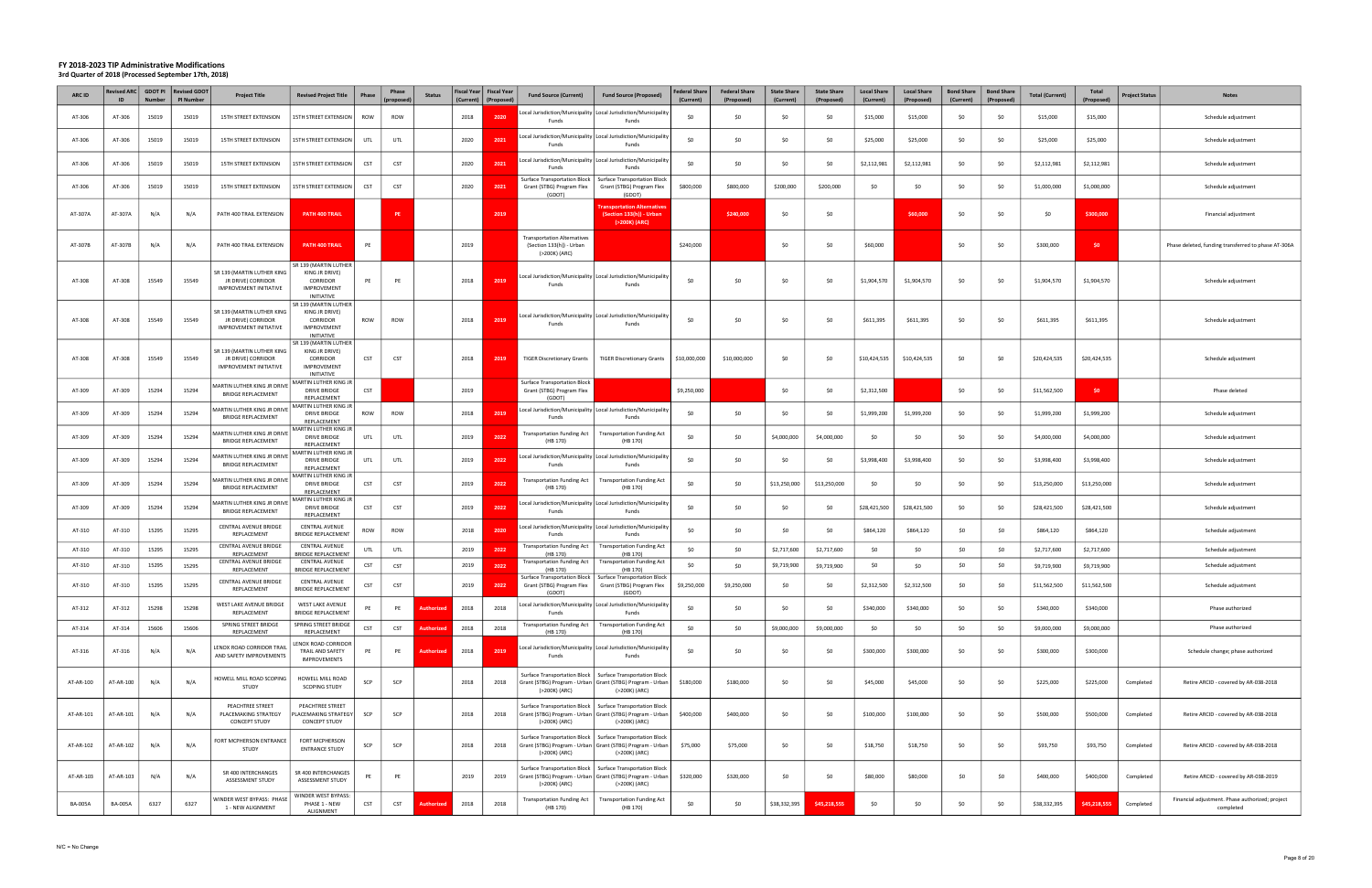| ARC ID         | <b>Revised ARC</b><br>ID | <b>GDOT PI</b><br><b>Number</b> | <b>Revised GDOT</b><br><b>PI Number</b> | <b>Project Title</b>                                                | <b>Revised Project Title</b>                                                                                                       | Phase      | Phase<br>(proposed) | <b>Status</b> |      | Fiscal Year   Fiscal Year<br>(Current)   (Proposed) | <b>Fund Source (Current)</b>                                                      | <b>Fund Source (Proposed)</b>                                                                                             | <b>Federal Share</b><br>(Current) | <b>Federal Share</b><br>(Proposed) | <b>State Share</b><br>(Current) | <b>State Share</b><br>(Proposed) | <b>Local Share</b><br>(Current) | <b>Local Share</b><br>(Proposed) | <b>Bond Share</b><br>(Current) | <b>Bond Share</b><br>(Proposed) | <b>Total (Current)</b> | Total<br>(Proposed) | <b>Project Status</b> | <b>Notes</b>                                                                                                                                                                             |
|----------------|--------------------------|---------------------------------|-----------------------------------------|---------------------------------------------------------------------|------------------------------------------------------------------------------------------------------------------------------------|------------|---------------------|---------------|------|-----------------------------------------------------|-----------------------------------------------------------------------------------|---------------------------------------------------------------------------------------------------------------------------|-----------------------------------|------------------------------------|---------------------------------|----------------------------------|---------------------------------|----------------------------------|--------------------------------|---------------------------------|------------------------|---------------------|-----------------------|------------------------------------------------------------------------------------------------------------------------------------------------------------------------------------------|
| <b>BA-005A</b> | <b>BA-005A</b>           | 6327                            | 6327                                    | VINDER WEST BYPASS: PHASI<br>1 - NEW ALIGNMENT                      | <b>NINDER WEST BYPASS:</b><br>PHASE 1 - NEW<br>ALIGNMENT                                                                           | UTL        |                     |               | 2018 |                                                     | <b>Transportation Funding Act</b><br>(HB 170)                                     |                                                                                                                           | \$0                               |                                    | \$4,083,800                     |                                  | \$0                             |                                  | \$0                            |                                 | \$4,083,800            | \$0                 |                       | Phase deleted                                                                                                                                                                            |
| <b>BA-005B</b> | <b>BA-005B</b>           | 10554                           | 10554                                   | VINDER WEST BYPASS: PHASI<br>2 - NEW ALIGNMENT                      | WINDER WEST BYPASS:<br>PHASE 2 - NEW<br>ALIGNMENT                                                                                  | CST        | CST                 |               | 2018 | 2018                                                | <b>Transportation Funding Act</b><br>(HB 170)                                     | <b>Transportation Funding Act</b><br>(HB 170)                                                                             | \$0                               | \$0                                | \$18,994,987                    | \$19,881,073                     | \$0                             | \$0                              | \$0                            | - SO                            | \$18,994,987           | \$19,881,073        | Completed             | Financial adjustment. Phase authorized; project<br>completed                                                                                                                             |
| <b>BA-005B</b> | <b>BA-005B</b>           | 10554                           | 10554                                   | VINDER WEST BYPASS: PHASI<br>2 - NEW ALIGNMENT                      | <b>NINDER WEST BYPASS:</b><br>PHASE 2 - NEW<br>ALIGNMENT                                                                           | UTL        | UTL                 |               | 2018 | 2018                                                | <b>Transportation Funding Act</b><br>(HB 170)                                     | <b>Transportation Funding Act</b><br>(HB 170)                                                                             | \$0                               | \$0                                | \$5,311,600                     | \$5,311,600                      | \$0                             | \$0                              | \$0                            | - SO                            | \$5,311,600            | \$5,311,600         | Completed             | Phase authorized                                                                                                                                                                         |
| BA-010         | BA-010                   | 10352                           | 10352                                   | SR 316 - NEW INTERCHANGE                                            | SR 316 - NEW<br>INTERCHANGE                                                                                                        | PE         | PE                  |               | 2023 | 2023                                                | <b>Transportation Funding Act</b><br>(HB 170)                                     | <b>Transportation Funding Act</b><br>(HB 170)                                                                             | \$0                               | \$0                                | \$1,250,000                     | \$2,800,000                      | \$0                             | \$0                              | \$0                            | S <sub>0</sub>                  | \$1,250,000            | \$2,800,000         |                       | Financial adjustment                                                                                                                                                                     |
| <b>BA-027</b>  | BA-027                   | 8430                            | 8430                                    | SR 316 - NEW INTERCHANGE                                            | SR 316 - NEW<br>INTERCHANGE                                                                                                        | UTL        | UTL                 |               | 2020 | 2021                                                | <b>Transportation Funding Act</b><br>(HB 170)                                     | <b>Transportation Funding Act</b><br>(HB 170)                                                                             | \$0                               | \$0                                | \$486,000                       | \$510,300                        | \$0                             | \$0                              | \$0                            | \$0                             | \$486,000              | \$510,300           |                       | Financial adjustment                                                                                                                                                                     |
| <b>BA-027</b>  | BA-027                   | 8430                            | 8430                                    | SR 316 - NEW INTERCHANGE                                            | SR 316 - NEW<br>INTERCHANGE                                                                                                        | CST        | <b>CST</b>          |               | 2020 | 2021                                                | National Highway<br>erformance Program (NHPP)                                     | <b>Transportation Funding Act</b><br>(HB 170)                                                                             | \$0                               | \$0                                | \$9,713,921                     | \$13,124,648                     | \$0                             | \$0                              | \$0                            | S <sub>0</sub>                  | \$9,713,921            | \$13,124,648        |                       | Financial adjustment                                                                                                                                                                     |
| <b>BA-028</b>  | <b>BA-028</b>            | 8431                            | 8431                                    | SR 316 - NEW INTERCHANGE                                            | SR 316 - NEW<br>INTERCHANGE                                                                                                        | UTL        | UTL                 |               | 2020 | 2020                                                | <b>Transportation Funding Act</b><br>(HB 170)                                     | <b>Transportation Funding Act</b><br>(HB 170)                                                                             | \$0                               | \$0                                | \$262,899                       | \$253,380                        | \$0                             | \$0                              | \$0                            | - SO                            | \$262,899              | \$253,380           |                       | Financial adjustment                                                                                                                                                                     |
| BA-028         | BA-028                   | 8431                            | 8431                                    | SR 316 - NEW INTERCHANGE                                            | SR 316 - NEW<br>INTERCHANGE                                                                                                        | <b>CST</b> | <b>CST</b>          |               | 2020 | 2020                                                | <b>Transportation Funding Act</b><br>(HB 170)                                     | <b>Transportation Funding Act</b><br>(HB 170)                                                                             | \$0                               | \$0                                | \$12,913,841                    | \$25,137,772                     | \$0                             | \$0                              | \$0                            | \$0                             | \$12,913,841           | \$25,137,772        |                       | Financial adjustment                                                                                                                                                                     |
| BA-033         | <b>BA-033A</b>           | 13988                           | 13988                                   | SR 211 (OLD WINDER<br>HIGHWAY) WIDENING                             | SR 211 (OLD WINDER<br><b>GHWAY) WIDENING</b><br>PHASE 1                                                                            | PE         | PE                  | Authorizec    | 2018 | 2018                                                | <b>Transportation Funding Act</b><br>(HB 170)                                     | <b>Transportation Funding Act</b><br>(HB 170)                                                                             | \$0                               | \$0                                | \$2,120,000                     | \$608,550                        | \$0                             | \$0                              | \$0                            | -SO                             | \$2,120,000            | \$608,550           |                       | Project BA-033 now to be delivered in two phases - BA-<br>033A and BA-033B. New project length = 0.80 miles. New<br>extents - from SR 124 to Pinot Noir Drive. Financial<br>adjustments  |
| BA-033         | <b>BA-033A</b>           | 13988                           | 13988                                   | SR 211 (OLD WINDER<br>HIGHWAY) WIDENING                             | SR 211 (OLD WINDER<br><b>GHWAY) WIDENING</b><br>PHASE 1                                                                            | ROW        | ROW                 |               | 2021 | 2021                                                | Transportation Funding Act<br>(HB 170)                                            | <b>Transportation Funding Act</b><br>(HB 170)                                                                             | \$0                               | \$0                                | \$10,408,860                    | \$1,700,000                      | \$0                             | \$0                              | \$0                            | \$0                             | \$10,408,860           | \$1,700,000         |                       | Project BA-033 now to be delivered in two phases - BA-<br>033A and BA-033B. New project length = 0.80 miles. New<br>extents - from SR 124 to Pinot Noir Drive. Financial<br>adjustments. |
| BA-033         | <b>BA-033A</b>           | 13988                           | 13988                                   | SR 211 (OLD WINDER<br>HIGHWAY) WIDENING                             | SR 211 (OLD WINDER<br><b>GHWAY) WIDENING -</b><br>PHASE 1                                                                          | UTL        | UTL                 |               | 2023 | 2023                                                | <b>Transportation Funding Act</b><br>(HB 170)                                     | <b>Transportation Funding Act</b><br>(HB 170)                                                                             | \$0                               | \$0                                | \$4,465,890                     | \$1,125,000                      | \$0                             | \$0                              | \$0                            | \$0                             | \$4,465,890            | \$1,125,000         |                       | Project BA-033 now to be delivered in two phases - BA-<br>033A and BA-033B. New project length = 0.80 miles. New<br>extents - from SR 124 to Pinot Noir Drive. Financial<br>adjustments. |
| BA-033         | <b>BA-033A</b>           | 13988                           | 13988                                   | SR 211 (OLD WINDER<br>HIGHWAY) WIDENING                             | SR 211 (OLD WINDER<br><b>GHWAY) WIDENING</b><br>PHASE 1                                                                            | CST        | <b>CST</b>          |               | 2023 | 2023                                                | Transportation Funding Act<br>(HB 170)                                            | <b>Transportation Funding Act</b><br>(HB 170)                                                                             | \$0                               | \$0                                | \$26,233,020                    | \$9,150,000                      | \$0                             | \$0                              | \$0                            | \$0                             | \$26,233,020           | \$9,150,000         |                       | Project BA-033 now to be delivered in two phases - BA-<br>033A and BA-033B. New project length = 0.80 miles. New<br>extents - from SR 124 to Pinot Noir Drive. Financial<br>adjustments  |
|                | <b>BA-033B</b>           |                                 | 0016089                                 |                                                                     | <b>SR 211 (OLD WINDER</b><br>IIGHWAY) WIDENING<br>PHASE <sub>2</sub>                                                               | PE         | PE                  |               | 2018 | 2018                                                | <b>Transportation Funding Act</b><br>(HB 170)                                     | <b>Transportation Funding Act</b><br>(HB 170)                                                                             |                                   |                                    |                                 | \$200,000                        |                                 |                                  |                                |                                 | \$0                    | \$200,000           |                       | Project BA-033 now to be delivered in two phases - BA-<br>033A and BA-033B. New project length = 1.6 miles. New<br>extents - from Pinot Noir Drive to SR 347. Financial<br>adjustments   |
|                | <b>BA-033B</b>           |                                 | 0016089                                 |                                                                     | SR 211 (OLD WINDER<br><b>GHWAY) WIDENING</b><br><b>PHASE 2</b>                                                                     | ROW        | ROW                 |               | 2021 | 2021                                                | <b>Transportation Funding Act</b><br>(HB 170)                                     | <b>Transportation Funding Act</b><br>(HB 170)                                                                             |                                   |                                    |                                 | \$9,300,000                      |                                 |                                  |                                |                                 | \$0                    | \$9,300,000         |                       | Project BA-033 now to be delivered in two phases - BA-<br>033A and BA-033B. New project length = 1.6 miles. New<br>extents - from Pinot Noir Drive to SR 347. Financial<br>adjustments   |
|                | <b>BA-033B</b>           |                                 | 0016089                                 |                                                                     | SR 211 (OLD WINDER<br>IIGHWAY) WIDENING<br>PHASE <sub>2</sub>                                                                      | UTL        | UTL                 |               | 2023 | 2023                                                | <b>Transportation Funding Act</b><br>(HB 170)                                     | <b>Transportation Funding Act</b><br>(HB 170)                                                                             |                                   |                                    |                                 | \$3,250,000                      |                                 |                                  |                                |                                 | \$0                    | \$3,250,000         |                       | Project BA-033 now to be delivered in two phases - BA-<br>033A and BA-033B. New project length = 1.6 miles. Nev<br>extents - from Pinot Noir Drive to SR 347. Financial<br>adjustments   |
|                | <b>BA-033B</b>           |                                 | 0016089                                 |                                                                     | SR 211 (OLD WINDER<br><b>HIGHWAY) WIDENING</b><br><b>PHASE 2</b>                                                                   | CST        | <b>CST</b>          |               | 2023 | 2023                                                | <b>Transportation Funding Act</b><br>(HB 170)                                     | <b>Transportation Funding Act</b><br>(HB 170)                                                                             |                                   |                                    |                                 | \$18,700,000                     |                                 |                                  |                                |                                 | \$0                    | \$18,700,000        |                       | Project BA-033 now to be delivered in two phases - BA-<br>033A and BA-033B. New project length = 1.6 miles. New<br>extents - from Pinot Noir Drive to SR 347. Financial<br>adjustments   |
| <b>BA-038</b>  | <b>BA-038</b>            | 15609                           | 15609                                   | PATRICK MILL ROAD BRIDGE<br>REPLACEMENT                             | PATRICK MILL ROAD<br>BRIDGE REPLACEMENT                                                                                            | PE         | PE                  |               | 2019 | 2019                                                | <b>Surface Transportation Block</b><br>Grant (STBG) Program Off-                  | <b>Surface Transportation Block</b><br>Grant (STBG) Program Off-                                                          | \$400,000                         | \$400,000                          | \$100,000                       | \$100,000                        | \$0                             | \$0                              | \$0                            | \$0                             | \$500,000              | \$500,000           |                       | Phase authorized                                                                                                                                                                         |
| <b>BA-038</b>  | <b>BA-038</b>            | 15609                           | 15609                                   | PATRICK MILL ROAD BRIDGE<br>REPLACEMENT                             | PATRICK MILL ROAD<br><b>BRIDGE REPLACEMENT</b>                                                                                     | ROW        | ROW                 |               | 2020 | 2018                                                | Local Jurisdiction/Municipality<br>Funds                                          | 40301                                                                                                                     | \$0                               | \$0                                | \$0                             | \$0                              | \$125,000                       | \$0                              | \$0                            | \$104,500                       | \$125,000              | \$104,500           |                       | Financial and schedule adjustment; phase authorized                                                                                                                                      |
| BA-038         | BA-038                   | 15609                           | 15609                                   | PATRICK MILL ROAD BRIDGE<br>REPLACEMENT                             | PATRICK MILL ROAD<br><b>BRIDGE REPLACEMENT</b>                                                                                     | ROW        | ROW                 |               | 2020 | 2020                                                | <b>Surface Transportation Block</b><br>Grant (STBG) Program Off-<br>System Bridge | <b>Surface Transportation Block</b><br>Grant (STBG) Program Off-<br>System Bridge                                         | \$100,000                         | \$83,600                           | \$25,000                        | \$20,900                         | \$0                             | SO.                              | \$0                            |                                 | \$125,000              | \$104,500           |                       | Financial adjustment                                                                                                                                                                     |
| BA-039         | BA-039                   | 15610                           | 15610                                   | OLD THOMPSON MILL ROAD<br>BRIDGE REPLACEMENT                        | OLD THOMPSON MILL<br><b>ROAD BRIDGE</b><br>REPLACEMENT                                                                             | PE         | PE                  |               | 2019 | 2019                                                | Surface Transportation Block  <br>Grant (STBG) Program Off-<br>System Bridge      | <b>Surface Transportation Block</b><br>Grant (STBG) Program Off-<br>System Bridge                                         | \$400,000                         | \$400,000                          | \$100,000                       | \$100,000                        | \$0                             | -SO                              | \$0                            | ۹n                              | \$500,000              | \$500,000           |                       | Phase authorized                                                                                                                                                                         |
| BA-039         | BA-039                   | 15610                           | 15610                                   | OLD THOMPSON MILL ROAD<br><b>BRIDGE REPLACEMENT</b>                 | <b>OLD THOMPSON MILL</b><br><b>ROAD BRIDGE</b><br>REPLACEMENT                                                                      | ROW        | ROW                 | Authorizeo    | 2020 | 2018                                                | ocal Jurisdiction/Municipality<br>Funds                                           | 40301                                                                                                                     | \$0                               | \$0                                | \$0                             | \$0                              | \$125,000                       | -\$0                             | \$0                            | \$128,500                       | \$125,000              | \$128,500           |                       | Financial and schedule adjustment; phase authorized                                                                                                                                      |
| BA-039         | BA-039                   | 15610                           | 15610                                   | OLD THOMPSON MILL ROAD<br>BRIDGE REPLACEMENT                        | OLD THOMPSON MILL<br><b>ROAD BRIDGE</b><br>REPLACEMENT                                                                             | ROW        | ROW                 |               | 2020 | 2020                                                | Surface Transportation Block  <br>Grant (STBG) Program Off-<br>System Bridge      | <b>Surface Transportation Block</b><br>Grant (STBG) Program Off-<br>System Bridge                                         | \$100,000                         | \$102,800                          | \$25,000                        | \$25,700                         | \$0                             | \$0                              | \$0                            | \$0                             | \$125,000              | \$128,500           |                       | Financial adjustment                                                                                                                                                                     |
| BA-040         | <b>BA-040</b>            | 0015323                         | 0015323                                 | EXCHANGE BOULEVARD<br><b>EXTENSION</b>                              | EXCHANGE BOULEVARD<br>EXTENSION                                                                                                    | PE         | PE                  | Authorized    | 2018 | 2018                                                | Transportation Funding Act<br>(HB 170)                                            | <b>Transportation Funding Act</b><br>(HB 170)                                                                             |                                   |                                    | \$600,000                       | \$600,000                        |                                 |                                  |                                |                                 | \$600,000              | \$600,000           |                       | Phase authorized                                                                                                                                                                         |
| BA-040         | <b>BA-040</b>            | 0015323                         | 0015323                                 | EXCHANGE BOULEVARD<br><b>EXTENSION</b>                              | EXCHANGE BOULEVARD<br>EXTENSION                                                                                                    | CST        | <b>CST</b>          |               | 2021 | 2021                                                | Transportation Funding Act<br>(HB 170)                                            | <b>Transportation Funding Act</b><br>(HB 170)                                                                             |                                   |                                    | \$3,000,000                     | \$8,085,668                      |                                 |                                  |                                |                                 | \$3,000,000            | \$8,085,668         |                       | Financial adjustment                                                                                                                                                                     |
| BA-040         | <b>BA-040</b>            | 0015323                         | 0015323                                 | EXCHANGE BOULEVARD<br><b>EXTENSION</b>                              | EXCHANGE BOULEVARD<br>EXTENSION                                                                                                    |            | UTL                 |               |      | 2021                                                |                                                                                   | <b>Fransportation Funding Act</b><br>(HB 170)                                                                             |                                   |                                    |                                 | \$208,750                        |                                 |                                  |                                |                                 | \$0                    | \$208,750           |                       | Financial adjustment                                                                                                                                                                     |
| BA-040         | BA-040                   | 0015323                         | 0015323                                 | EXCHANGE BOULEVARD<br><b>EXTENSION</b>                              | EXCHANGE BOULEVARD<br>EXTENSION                                                                                                    | ROW        | ROW                 |               | 2020 | 2020                                                | <b>Transportation Funding Act</b><br>(HB 170)                                     | <b>Transportation Funding Act</b><br>(HB 170)                                                                             |                                   |                                    | \$1,000,000                     | \$10,503,000                     |                                 |                                  |                                |                                 | \$1,000,000            | \$10,503,000        |                       | Financial adjustment                                                                                                                                                                     |
| BT-193         | BT-193                   | 12599                           | 12599                                   | <b>GLADE ROAD SAFETY</b><br><b>IMPROVEMENTS</b>                     | <b>GLADE ROAD SAFETY</b><br><b>IMPROVEMENTS</b>                                                                                    | UTL        | UTL                 | Authorize     | 2018 | 2018                                                | Surface Transportation Block  <br>(>200K) (ARC)                                   | <b>Surface Transportation Block</b><br>Grant (STBG) Program - Urban   Grant (STBG) Program - Urban<br>(>200K) (ARC)       | \$100,000                         | \$100,000                          | \$0                             | \$0                              | \$25,000                        | \$25,000                         | \$0                            | S0                              | \$125,000              | \$125,000           | Completed             | Phase authorized                                                                                                                                                                         |
| BT-193         | BT-193                   | 12599                           | 12599                                   | <b>GLADE ROAD SAFETY</b><br><b>IMPROVEMENTS</b>                     | <b>GLADE ROAD SAFETY</b><br><b>IMPROVEMENTS</b>                                                                                    | CST        | <b>CST</b>          | Authorized    | 2018 | 2018                                                |                                                                                   | Surface Transportation Block   Surface Transportation Block<br>Grant (STBG) Program - Urban   Grant (STBG) Program - Urba | \$1,440,000                       | \$1,440,000                        | \$0                             | \$0                              | \$473,836                       | \$692,646                        | \$0                            | \$0                             | \$1,913,836            | \$2,132,646         | Completed             | Financial adjustment. Phase authorized                                                                                                                                                   |
| CH-010A2       | CH-010A2                 | 0013526                         | 0013526                                 | BELLS FERRY ROAD WIDENING<br>FROM SOUTHFORK WAY TO<br>VICTORIA ROAD | <b>BELLS FERRY ROAD</b><br><b>WIDENING FROM</b><br><b>NORTH OF VICTORY</b><br><b>DRIVE TO SOUTH OF</b><br><b>PORT VICTORIA WAY</b> | NA         | NA                  | <b>NA</b>     | NA   | NA                                                  | NA                                                                                | <b>NA</b>                                                                                                                 | <b>NA</b>                         | NA                                 | <b>NA</b>                       | <b>NA</b>                        | <b>NA</b>                       | <b>NA</b>                        | <b>NA</b>                      | <b>NA</b>                       | <b>NA</b>              | <b>NA</b>           |                       | Project description updates                                                                                                                                                              |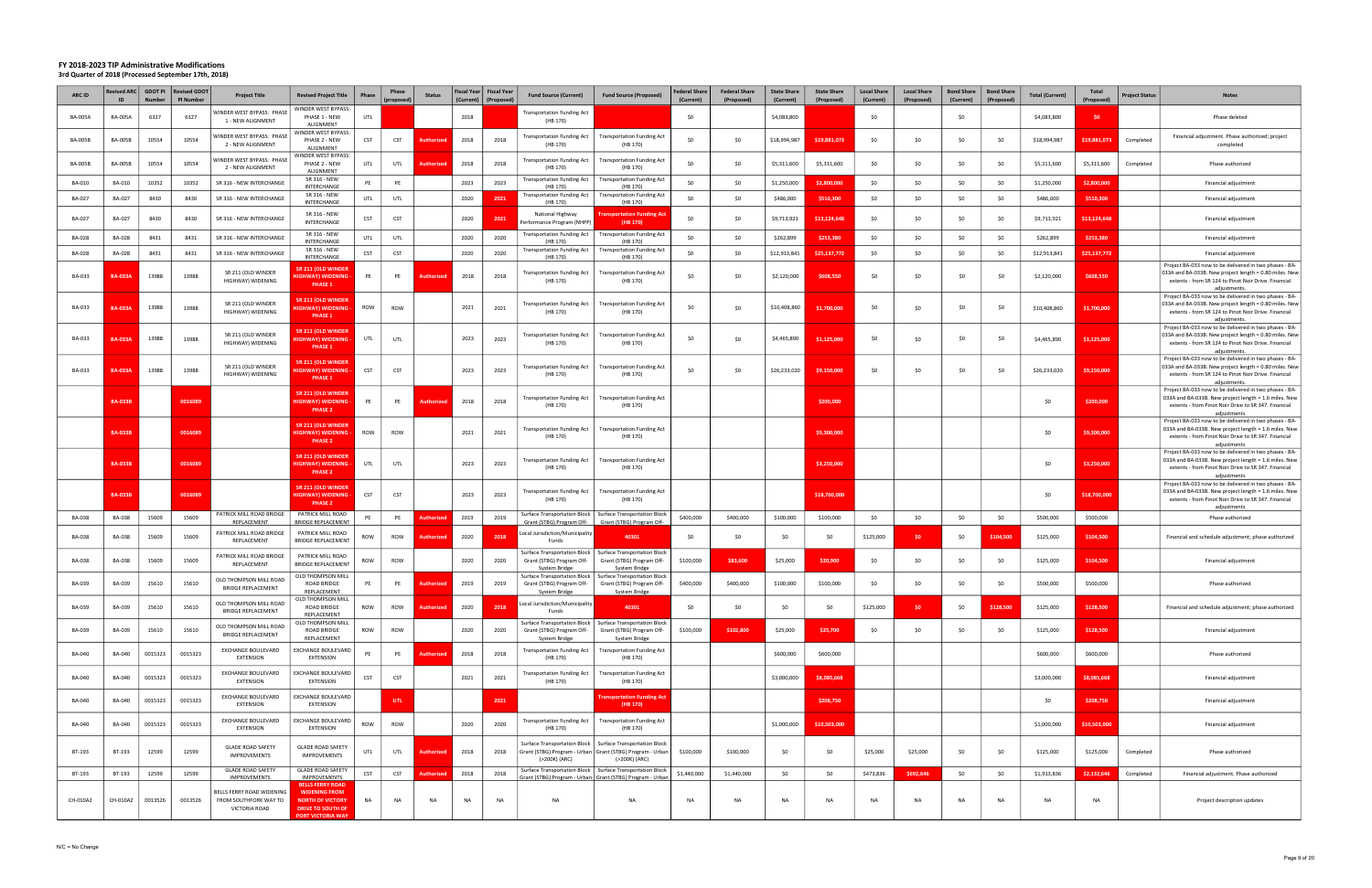| ARC ID           | <b>Revised ARC</b><br>ID | <b>Number</b> | GDOT PI Revised GDOT<br>PI Number | <b>Project Title</b>                                                                        | <b>Revised Project Title</b>                                                                          | <b>Phase</b> | Phase<br>(propose | <b>Status</b>   | (Current)       | Fiscal Year   Fiscal Year<br>(Proposed | <b>Fund Source (Current)</b>                                                                                  | <b>Fund Source (Proposed)</b>                                                                                       | <b>Federal Share</b><br>(Current) | <b>Federal Share</b><br>(Proposed) | <b>State Share</b><br>(Current) | <b>State Share</b><br>(Proposed) | <b>Local Share</b><br>(Current) | <b>Local Share</b><br>(Proposed) | <b>Bond Share</b><br>(Current) | <b>Bond Share</b><br>(Proposed) | <b>Total (Current)</b> | Total<br>(Proposed) | <b>Project Status</b> | <b>Notes</b>                         |
|------------------|--------------------------|---------------|-----------------------------------|---------------------------------------------------------------------------------------------|-------------------------------------------------------------------------------------------------------|--------------|-------------------|-----------------|-----------------|----------------------------------------|---------------------------------------------------------------------------------------------------------------|---------------------------------------------------------------------------------------------------------------------|-----------------------------------|------------------------------------|---------------------------------|----------------------------------|---------------------------------|----------------------------------|--------------------------------|---------------------------------|------------------------|---------------------|-----------------------|--------------------------------------|
| CH-010B          | CH-010B                  | 13525         | 13525                             | BELLS FERRY ROAD BRIDGE<br>REPLACEMENT AND APPROACH<br><b>IMPROVEMENTS</b>                  | <b>BELLS FERRY ROAD</b><br><b>BRIDGE REPLACEMENT</b><br>AND APPROACH<br><b>IMPROVEMENTS</b>           | ROW          | ROW               |                 | 2019            | 2019                                   | Funds                                                                                                         | Local Jurisdiction/Municipality   Local Jurisdiction/Municipality<br>Funds                                          | \$0                               | \$0                                | -SO                             | \$0                              | \$2,164,864                     | \$1,772,760                      | \$0                            |                                 | \$2,164,864            | \$1,772,760         |                       | Financial adjustment                 |
| CH-020A2         | CH-020A2                 | 7836          | 7836                              | SR 20 (CUMMING HIGHWAY /<br>KNOX BRIDGE HIGHWAY)<br>WIDENING                                | SR 20 (CUMMING<br>HIGHWAY / KNOX<br><b>BRIDGE HIGHWAY)</b><br>WIDENING                                | PE           | PE                | <b>Authoriz</b> | 2018            | 2018                                   | <b>Transportation Funding Act</b><br>(HB 170)                                                                 | <b>Transportation Funding Act</b><br>(HB 170)                                                                       | \$0                               | \$0                                | \$4,063,753                     | \$4,063,753                      | \$0                             | \$0                              | \$0                            |                                 | \$4,063,753            | \$4,063,753         |                       | Phase authorized                     |
| CH-020A3         | CH-020A3                 | 9164          | 9164                              | SR 20 (CUMMING HIGHWAY)<br>WIDENING                                                         | SR 20 (CUMMING<br>HIGHWAY) WIDENING                                                                   | ROW          | ROW               | uthorize        | 2019            | 2019                                   | <b>Transportation Funding Act</b><br>(HB 170)                                                                 | <b>Transportation Funding Act</b><br>(HB 170)                                                                       | \$0                               | \$0                                | \$17,722,226                    | \$17,722,226                     | \$0                             | \$0                              | \$0                            | SO.                             | \$17,722,226           | \$17,722,226        |                       | Phase authorized                     |
| CH-030           | CH-030                   |               | 0016365                           | SR 92 (ALABAMA ROAD)<br>NTERSECTION IMPROVEMENTS                                            | SR 92 (ALABAMA ROAD)<br>INTERSECTION<br><b>IMPROVEMENTS</b>                                           | NA           | <b>NA</b>         | N/              | NA              | NA                                     | <b>NA</b>                                                                                                     | NA                                                                                                                  | <b>NA</b>                         | NA                                 | <b>NA</b>                       | <b>NA</b>                        | <b>NA</b>                       | <b>NA</b>                        | <b>NA</b>                      | <b>NA</b>                       | NA                     | NA                  |                       | Assign GDOT PI                       |
| CH-180           | CH-180                   | 2525          | 2525                              | SR 372 SPUR (BALL GROUND<br>BYPASS) - NEW ALIGNMENT                                         | SR 372 SPUR (BALL<br><b>GROUND BYPASS) - NEW</b><br>ALIGNMENT                                         | SCP          | SCP               | uthorized       | 2018            | 2018                                   | Funds                                                                                                         | ocal Jurisdiction/Municipality Local Jurisdiction/Municipalit<br>Funds                                              | \$0                               | \$0                                | \$0                             | \$0                              | \$150,000                       | \$150,000                        | \$0                            | \$0                             | \$150,000              | \$150,000           | Long Range            | Phase authorized                     |
| CH-215           | CH-215                   | N/A           | N/A                               | INDUSTRIAL DRIVE EXTENSION<br>NEW ALIGNMENT                                                 | <b>HICKORY SPRINGS</b><br><b>PARKWAY - NEW</b><br><b>ALIGNMENT</b>                                    | PE           | PE                |                 | 2019            | 2019                                   | Funds                                                                                                         | Local Jurisdiction/Municipality Local Jurisdiction/Municipality<br>Funds                                            | \$0                               | \$0                                | \$0                             | \$0                              | \$378,000                       | \$1,750,000                      | \$0                            | \$0                             | \$378,000              | \$1,750,000         |                       | Update local funding amounts         |
| CH-215           | CH-215                   | N/A           | N/A                               | NDUSTRIAL DRIVE EXTENSION<br>NEW ALIGNMENT                                                  | <b>HICKORY SPRINGS</b><br><b>PARKWAY - NEW</b><br><b>ALIGNMENT</b>                                    | ROW          | ROW               |                 | 2021            | 2021                                   | Funds                                                                                                         | ocal Jurisdiction/Municipality   Local Jurisdiction/Municipalit<br>Funds                                            | \$0                               | \$0                                | -SO                             | \$0                              | \$882,000                       | \$5,655,000                      | \$0                            | -SO                             | \$882,000              | \$5,655,000         |                       | Update local funding amounts         |
| CH-215           | CH-215                   | N/A           | N/A                               | NDUSTRIAL DRIVE EXTENSION<br>NEW ALIGNMENT                                                  | <b>HICKORY SPRINGS</b><br><b>PARKWAY - NEW</b><br><b>ALIGNMENT</b>                                    | CST          | CST               |                 | LR 2024<br>2030 | 202                                    | Funds                                                                                                         | Local Jurisdiction/Municipality   Local Jurisdiction/Municipalit<br>Funds                                           | \$0                               | \$0                                | \$0                             | \$0                              | \$17,773,000                    | \$12,001,000                     | \$0                            | \$0                             | \$17,773,000           | \$12,001,000        |                       | Update local funding amounts         |
| CH-215           | CH-215                   | N/A           | N/A                               | INDUSTRIAL DRIVE EXTENSION<br>NEW ALIGNMENT                                                 | <b>HICKORY SPRING:</b><br><b>PARKWAY - NEW</b><br><b>ALIGNMENT</b>                                    | NA           | <b>NA</b>         | <b>NA</b>       | <b>NA</b>       | <b>NA</b>                              | <b>NA</b>                                                                                                     | <b>NA</b>                                                                                                           | <b>NA</b>                         | <b>NA</b>                          | <b>NA</b>                       | <b>NA</b>                        | <b>NA</b>                       | <b>NA</b>                        | <b>NA</b>                      | <b>NA</b>                       | NA                     | <b>NA</b>           |                       | Project description updates          |
| CH-225           | CH-225                   | 7028          | 7028                              | SR 369 (HIGHTOWER ROAD)<br><b>BRIDGE REPLACEMENT</b>                                        | SR 369 (HIGHTOWER<br>ROAD) BRIDGE<br>REPLACEMENT                                                      | <b>CST</b>   | <b>CST</b>        |                 | 2019            | 2019                                   | Bridge Bond                                                                                                   | 41621                                                                                                               | \$0                               | \$0                                | \$4,297,077                     | \$4,297,077                      | \$0                             | \$0                              | \$0                            | S0                              | \$4,297,077            | \$4,297,077         |                       | Financial adjustment                 |
| CH-226           | CH-226                   | 12600         | 12600                             | HOLLY SPRINGS PARKWAY<br>PEDESTRIAN FACILITIES                                              | <b>HOLLY SPRINGS</b><br>PARKWAY PEDESTRIAN<br><b>FACILITIES</b>                                       | <b>CST</b>   | CST               | Authorized      | 2018            | 2018                                   | <b>Surface Transportation Block</b><br>(>200K) (ARC)                                                          | Surface Transportation Block<br>Grant (STBG) Program - Urban   Grant (STBG) Program - Urban<br>(>200K) (ARC)        | \$800,000                         | \$800,000                          | S <sub>0</sub>                  | \$0                              | \$200,000                       | \$200,000                        | \$0                            | \$0                             | \$1,000,000            | \$1,000,000         | Completed             | Phase authorized                     |
| CH-226           | CH-226                   | 12600         | 12600                             | HOLLY SPRINGS PARKWAY<br>PEDESTRIAN FACILITIES                                              | <b>HOLLY SPRINGS</b><br>PARKWAY PEDESTRIAN<br><b>FACILITIES</b>                                       | UTL          | UTL               | uthori:         | 2018            | 2018                                   | Surface Transportation Block  <br>Grant (STBG) Program - Urban   Grant (STBG) Program - Urba<br>(>200K) (ARC) | <b>Surface Transportation Block</b><br>(>200K) (ARC)                                                                | \$8,000                           | \$8,000                            | \$0                             | \$0                              | \$117,000                       | \$117,000                        | \$0                            | \$0                             | \$125,000              | \$125,000           | Completed             | Phase authorized                     |
| CH-231           | CH-231                   | 14131         | 14131                             | SR 20 (CUMMING HIGHWAY)<br>WIDENING                                                         | SR 20 (CUMMING<br>HIGHWAY) WIDENING                                                                   | ROW          | ROW               | uthori:         | 2017            | 2017                                   | <b>Transportation Funding Act</b><br>(HB 170)                                                                 | <b>Transportation Funding Act</b><br>(HB 170)                                                                       | \$0                               | \$0                                | \$5,000,000                     | \$5,000,000                      | \$0                             | \$0                              | \$0                            | \$0                             | \$5,000,000            | \$5,000,000         |                       | Phase authorized                     |
| CH-231           | CH-231                   | 14131         | 14131                             | SR 20 (CUMMING HIGHWAY)<br>WIDENING                                                         | SR 20 (CUMMING<br>HIGHWAY) WIDENING                                                                   | ROW          | ROW               | uthori:         | 2019            | 2019                                   | <b>Transportation Funding Act</b><br>(HB 170)                                                                 | <b>Transportation Funding Act</b><br>(HB 170)                                                                       | \$0                               | \$0                                | \$4,158,500                     | \$4,158,500                      | \$0                             | \$0                              | \$0                            | S0                              | \$4,158,500            | \$4,158,500         |                       | Phase authorized                     |
| CH-233           | CH-233                   | 14133         | 14133                             | SR 20 (CUMMING HIGHWAY)<br>WIDENING                                                         | SR 20 (CUMMING<br>HIGHWAY) WIDENING                                                                   | ROW          |                   |                 | 2023            |                                        | Transportation Funding Act<br>(HB 170)                                                                        |                                                                                                                     | \$0                               | \$0                                | \$2,425,000                     |                                  | \$0                             | \$0                              | \$0                            | \$0                             | \$2,425,000            | \$0                 |                       | Financial adjustment (phase removed) |
| CH-260           | CH-260                   | N/A           | N/A                               | I-575 INTERCHANGE<br><b>IMPROVEMENTS</b>                                                    | I-575 INTERCHANGE<br>IMPROVEMENTS                                                                     | SCP          | SCP               | Authorized      | 2018            | 2018                                   | Surface Transportation Block<br>Grant (STBG) Program - Urban   Grant (STBG) Program - Urbar<br>(>200K) (ARC)  | <b>Surface Transportation Block</b><br>(>200K) (ARC)                                                                | \$352,788                         | \$352,788                          | \$0                             | \$0                              | \$88,197                        | \$88,197                         | \$0                            | \$0                             | \$440,985              | \$440,985           | Completed             | Phase authorized                     |
| CH-261           | CH-261                   | N/A           | N/A                               | I-575 INTERCHANGE<br><b>IMPROVEMENTS</b>                                                    | I-575 INTERCHANGE<br><b>IMPROVEMENTS</b>                                                              | SCP          | SCP               | uthor           | 2018            | 2018                                   | Surface Transportation Block  <br>(>200K) (ARC)                                                               | <b>Surface Transportation Block</b><br>Grant (STBG) Program - Urban   Grant (STBG) Program - Urban<br>(>200K) (ARC) | \$295,917                         | \$295,917                          | \$0                             | \$0                              | \$73,980                        | \$73,980                         | \$0                            | \$0                             | \$369,897              | \$369,897           | Completed             | Phase authorized                     |
| CL-015           | CL-015                   | 721290-       | 721290-                           | SR 85 WIDENING                                                                              | SR 85 WIDENING                                                                                        | ROW          | ROW               |                 | 2018            | 2018                                   | <b>Transportation Funding Act</b><br>(HB 170)                                                                 | <b>Transportation Funding Act</b><br>(HB 170)                                                                       | \$0                               | \$0                                | \$3,350,000                     | \$3,350,000                      | \$0                             | \$0                              | \$0                            | \$0                             | \$3,350,000            | \$3,350,000         |                       | phase authorized                     |
| CL-064           | CL-064                   | 322050-       | 322050-                           | US 23 WIDENING                                                                              | US 23 WIDENING                                                                                        | ROW          | ROW               | uthorize        | 2018            | 2018                                   | <b>Transportation Funding Act</b><br>(HB 170)                                                                 | <b>Transportation Funding Act</b><br>(HB 170)                                                                       | \$0                               | \$0                                | \$11,182,000                    | \$11,182,000                     | \$0                             | S0                               | \$0                            | \$0                             | \$11,182,000           | \$11,182,000        |                       | Phase authorized                     |
| CL-064           | CL-064                   | 322050-       | 322050-                           | US 23 WIDENING                                                                              | US 23 WIDENING                                                                                        |              | PE                | Authorize       |                 | 2018                                   |                                                                                                               | <b>Transportation Funding Act</b><br>(HB 170)                                                                       |                                   | \$0                                |                                 | \$400,000                        |                                 | \$0                              |                                |                                 | \$0                    | \$400,000           |                       | Phase authorized                     |
| CL-243           | CL-243                   | N/A           | N/A                               | VALLEY HILL ROAD WIDENING                                                                   | VALLEY HILL ROAD<br>WIDENING                                                                          | ROW          | ROW               | uthor           | 2017            | 2017                                   | Funds                                                                                                         | ocal Jurisdiction/Municipality   Local Jurisdiction/Municipalit.<br>Funds                                           | S <sub>0</sub>                    | \$0                                | - SO                            | \$0                              | \$5,000,000                     | \$5,000,000                      | \$0                            | \$0                             | \$5,000,000            | \$5,000,000         |                       | Phase authorized                     |
| CL-267           | CL-267                   | 0012603       | 0012603                           | VALLEY HILL ROAD BRIDGE<br>REPLACEMENT                                                      | VALLEY HILL ROAD<br><b>BRIDGE REPLACEMENT</b>                                                         | <b>CST</b>   | CST               |                 | 2019            | 2019                                   | Surface Transportation Block  <br>(>200K) (ARC)                                                               | <b>Surface Transportation Block</b><br>Grant (STBG) Program - Urban   Grant (STBG) Program - Urban<br>(>200K) (ARC) | \$2,905,810                       | \$2,905,810                        | \$0                             | \$0                              | \$2,905,810                     | \$4,066,886                      | \$0                            | \$0                             | \$5,811,620            | \$6,972,696         |                       | Financial adjustment                 |
| CL-269           | CL-269                   | 15631         | 15631                             | <b>BROWN ROAD BRIDGE</b><br>REPLACEMENT                                                     | <b>BROWN ROAD BRIDGE</b><br>REPLACEMENT                                                               | PE           | PE                | Authorized      | 2019            | 2019                                   | Surface Transportation Block<br>Grant (STBG) Program Off-<br>System Bridge                                    | Surface Transportation Block<br>Grant (STBG) Program Off-<br>System Bridge                                          | \$400,000                         | \$400,000                          | \$100,000                       | \$100,000                        | \$0                             | \$0                              | \$0                            | \$0                             | \$500,000              | \$500,000           |                       | Phase authorized                     |
| CL-AR-247        | CL-AR-247                | 722030-       | 722030-                           | US 19/41 (TARA BOULEVARD)<br>WIDENING                                                       | <b>SR 3/US 19/41 (TARA</b><br><b>BOULEVARD) WIDENING</b>                                              | CST          | CST               |                 | 2019            | 2020                                   | <b>Transportation Funding Act</b><br>(HB 170)                                                                 | <b>Transportation Funding Act</b><br>(HB 170)                                                                       | \$0                               | \$0                                | \$30,420,620                    | \$27,006,241                     | \$0                             | \$0                              | \$0                            | \$0                             | \$30,420,620           | \$27,006,241        |                       | Financial adjustment                 |
| <b>CL-AR-247</b> | CL-AR-247                | 722030-       | 722030-                           | US 19/41 (TARA BOULEVARD)<br>WIDENING                                                       | <b>SR 3/US 19/41 (TARA</b><br><b>OULEVARD) WIDENING</b>                                               | UTL          | UTL               |                 | 2019            | 2020                                   | <b>Transportation Funding Act</b><br>(HB 170)                                                                 | <b>Transportation Funding Act</b><br>(HB 170)                                                                       | \$0                               | \$0                                | \$1,200,000                     | \$874,288                        | \$0                             | \$0                              |                                |                                 | \$1,200,000            | \$874,288           |                       | Financial adjustment                 |
| CO-311           | CO-311                   | 731865-       | 731865-                           | SR 92 (LAKE ACWORTH DRIVE)<br>BRIDGE REPLACEMENT AND<br>WIDENING                            | SR 92 (LAKE ACWORTH<br>DRIVE) BRIDGE<br>REPLACEMENT AND<br>WIDENING                                   | CST          | CST               |                 | 2019            | 2019                                   | Bridge Bond                                                                                                   | 41621                                                                                                               | \$0                               | \$0                                | \$18,652,078                    | \$18,652,078                     | \$0                             | \$0                              | \$0                            | \$0                             | \$18,652,078           | \$18,652,078        |                       | Financial adjustment                 |
| CO-380           | CO-380                   | 13967         | 13967                             | WINDY HILL ROAD - TERRELL<br>MILL ROAD CONNECTOR                                            | WINDY HILL ROAD -<br>TERRELL MILL ROAD<br>CONNECTOR                                                   | CST          | CST               |                 | 2019            | 2019                                   | <b>Transportation Funding Act</b><br>(HB 170)                                                                 | <b>Transportation Funding Act</b><br>(HB 170)                                                                       | \$0                               | \$0                                | \$11,995,130                    | \$11,498,651                     | \$3,467,001                     | -\$0                             | \$0                            | \$0                             | \$15,462,131           | \$11,498,651        |                       | Financial adjustment                 |
| CO-380           | CO-380                   | 13967         | 13967                             | WINDY HILL ROAD - TERRELL<br>MILL ROAD CONNECTOR                                            | WINDY HILL ROAD -<br>TERRELL MILL ROAD<br>CONNECTOR                                                   |              | <b>CST</b>        |                 |                 | 2019                                   |                                                                                                               | Local<br>Juris diction/Municipality<br><b>Funds</b>                                                                 | \$0                               | \$0                                | \$0                             | \$0                              | \$0                             | \$3,467,001                      |                                |                                 | \$0                    | \$3,467,001         |                       | Financial adjustment                 |
| CO-442           | CO-442                   | TBD           | TBD                               | SR 5 (ATLANTA STREET)<br>INTERSECTION IMPROVEMENTS<br>AT SR 120 (SOUTH MARIETTA<br>PARKWAY) | SR 5 (ATLANTA STREET)<br>INTERSECTION<br><b>IMPROVEMENTS AT SR</b><br>120 (SOUTH MARIETTA<br>PARKWAY) |              | PE                |                 |                 | 2019                                   |                                                                                                               | Local<br>Jurisdiction/Municipality<br><b>Funds</b>                                                                  | \$0                               | \$0                                | \$0                             | \$0                              | \$0                             | \$432,536                        |                                |                                 | \$0                    | \$432,536           |                       | Redocument in progress project       |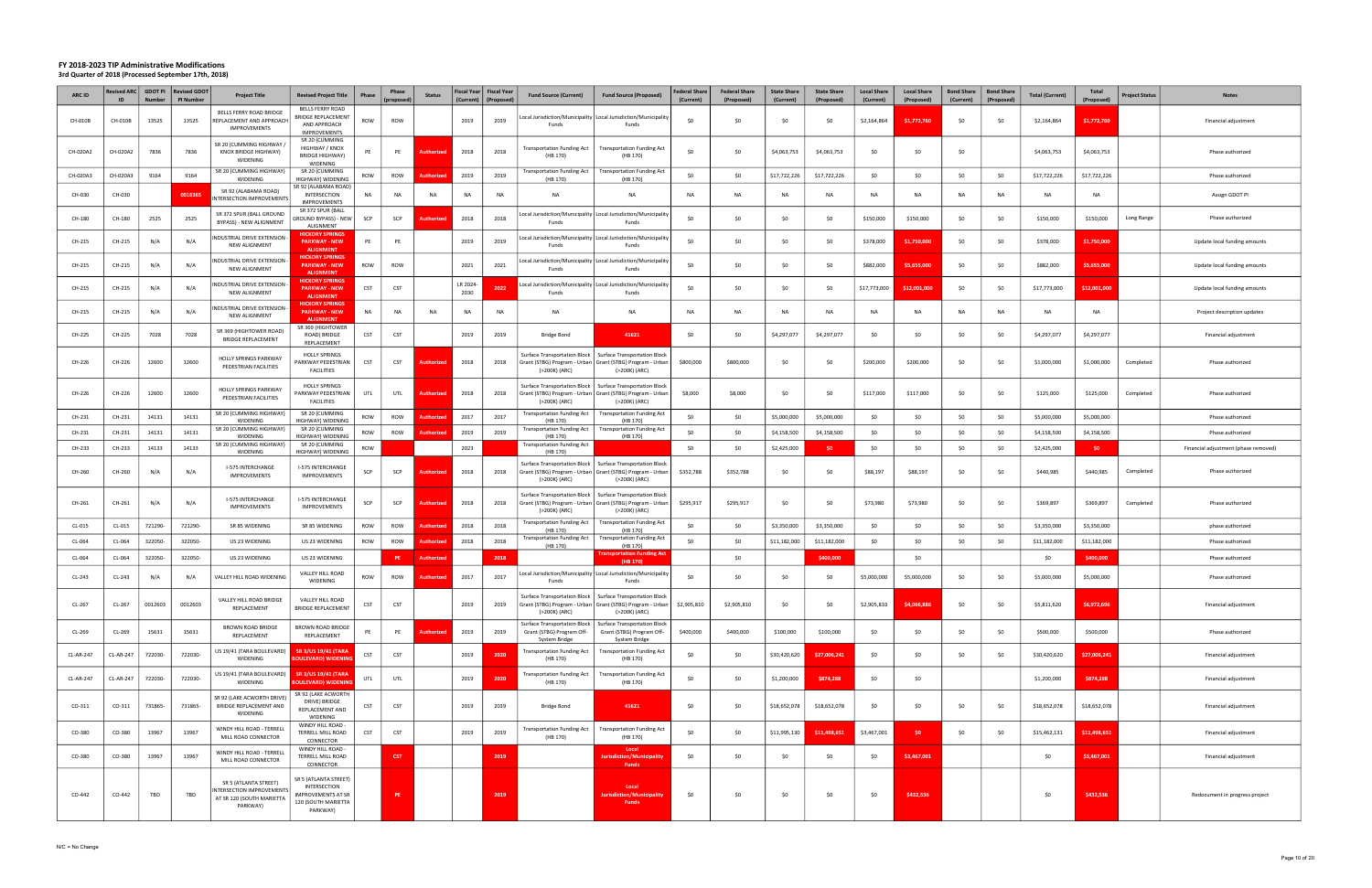| ARC ID    | ID        | <b>Number</b> | Revised ARC   GDOT PI   Revised GDOT<br><b>PI Number</b> | <b>Project Title</b>                                                                                             | <b>Revised Project Title</b>                                                                                     | Phase      | Phase<br>(proposed) | <b>Status</b>     | Fiscal Year   Fiscal Year<br>(Current) | (Proposed) | <b>Fund Source (Current)</b>                                                    | <b>Fund Source (Proposed)</b>                                                                                                               | <b>Federal Share</b><br>(Current) | <b>Federal Share</b><br>(Proposed) | <b>State Share</b><br>(Current) | <b>State Share</b><br>(Proposed) | <b>Local Share</b><br>(Current) | <b>Local Share</b><br>(Proposed) | <b>Bond Share</b><br>(Current) | <b>Bond Share</b><br>(Proposed) | <b>Total (Current)</b> | Total<br>(Proposed) | <b>Project Status</b> | <b>Notes</b>                                                       |
|-----------|-----------|---------------|----------------------------------------------------------|------------------------------------------------------------------------------------------------------------------|------------------------------------------------------------------------------------------------------------------|------------|---------------------|-------------------|----------------------------------------|------------|---------------------------------------------------------------------------------|---------------------------------------------------------------------------------------------------------------------------------------------|-----------------------------------|------------------------------------|---------------------------------|----------------------------------|---------------------------------|----------------------------------|--------------------------------|---------------------------------|------------------------|---------------------|-----------------------|--------------------------------------------------------------------|
| CO-442    | CO-442    | TBD           | TBD                                                      | SR 5 (ATLANTA STREET)<br>INTERSECTION IMPROVEMENTS<br>AT SR 120 (SOUTH MARIETTA<br>PARKWAY)                      | SR 5 (ATLANTA STREET)<br>INTERSECTION<br><b>IMPROVEMENTS AT SR</b><br>120 (SOUTH MARIETTA<br>PARKWAY)            |            | UTL <sub>1</sub>    |                   |                                        | 2020       |                                                                                 | Local<br>Jurisdiction/Municipality<br><b>Funds</b>                                                                                          | \$0                               | \$0                                | -SO                             | \$0                              | \$0                             | \$19,275                         |                                |                                 | \$0                    | \$19,275            |                       | Redocument in progress project                                     |
| CO-442    | CO-442    | TBD           | TBD                                                      | SR 5 (ATLANTA STREET)<br>INTERSECTION IMPROVEMENTS<br>AT SR 120 (SOUTH MARIETTA<br>PARKWAY)                      | SR 5 (ATLANTA STREET)<br>INTERSECTION<br>MPROVEMENTS AT SR<br>120 (SOUTH MARIETTA<br>PARKWAY)                    |            | <b>CST</b>          |                   |                                        | 2020       |                                                                                 | Local<br>urisdiction/Municipalit<br><b>Funds</b>                                                                                            | \$0                               | \$0                                | -SO                             | \$0                              | \$0                             | \$463,505                        |                                |                                 | - \$0                  | \$463,505           |                       | Redocument in progress project                                     |
| CO-464    | CO-464    | N/A           | N/A                                                      | WINDY HILL BOULEVARD<br>WIDENING AND COMPLETE<br><b>STREETS</b>                                                  | <b>NINDY HILL BOULEVARD</b><br>WIDENING AND<br><b>COMPLETE STREETS</b>                                           | PE         | PE                  | Authorized        | 2017                                   | 2017       | Funds                                                                           | Local Jurisdiction/Municipality Local Jurisdiction/Municipality<br>Funds                                                                    | -SO                               | \$0                                | -SO                             | \$0                              | \$4,050,000                     | \$4,050,000                      | \$0                            | \$0                             | \$4,050,000            | \$4,050,000         |                       | Phase authorized                                                   |
| CO-469    | CO-469    |               | 0016366                                                  | COBBLINC WEEKEND TRANSIT<br>SERVICE (OPERATING<br>ASSISTANCE)                                                    | <b>COBBLINC WEEKEND</b><br><b>TRANSIT SERVICE</b><br>OPERATING ASSISTANCE)                                       | NA         | NA                  | NA                | NA                                     | NA         | NA                                                                              | NA                                                                                                                                          | NA                                | NA                                 | <b>NA</b>                       | NA                               | <b>NA</b>                       | <b>NA</b>                        | <b>NA</b>                      | NA                              | NA                     | NA                  |                       | Assign GDOT PI                                                     |
| CO-471    | CO-471    | N/A           | N/A                                                      | MABLETON PARKWAY TRAIL<br>PHASE I                                                                                | MABLETON PARKWAY<br>TRAIL PHASE I                                                                                | ROW        | ROW                 |                   | 2018                                   | 2019       | Funds                                                                           | ocal Jurisdiction/Municipality   Local Jurisdiction/Municipality<br>Funds                                                                   | \$0                               | \$0                                | -SO                             | \$0                              | \$1,800,000                     | \$1,800,000                      | \$0                            | -SO                             | \$1,800,000            | \$1,800,000         |                       | Phase authorized                                                   |
| CO-472    | CO-472    | N/A           | N/A                                                      | <b>MABLETON PARKWAY TRAIL</b><br>PHASE II                                                                        | MABLETON PARKWAY<br>TRAIL PHASE II                                                                               | SCP        | SCP                 |                   | 2018                                   | 2019       | Surface Transportation Block  <br>(>200K) (ARC)                                 | <b>Surface Transportation Block</b><br>Grant (STBG) Program - Urban   Grant (STBG) Program - Urban<br>(>200K) (ARC)                         | \$400,000                         | \$400,000                          | \$0                             | \$0                              | \$100,000                       | \$100,000                        | \$0                            | \$0                             | \$500,000              | \$500,000           |                       | Schedule adjustment; flex to FTA                                   |
| CO-AR-100 | CO-AR-100 | N/A           | N/A                                                      | CHATTAHOOCHEE RIVER<br><b>GREENWAY PLAN</b>                                                                      | CHATTAHOOCHEE RIVER<br><b>GREENWAY PLAN</b>                                                                      | SCP        | SCP                 | <b>\uthoriz</b>   | 2018                                   | 2018       | <b>Transportation Alternatives</b><br>(Section 133(h)) - Urban<br>(>200K) (ARC) | <b>Transportation Alternatives</b><br>(Section 133(h)) - Urban<br>(>200K) (ARC)                                                             | \$1,200,000                       | \$1,200,000                        | \$0                             | \$0                              | \$300,000                       | \$300,000                        | \$0                            | \$0                             | \$1,500,000            | \$1,500,000         |                       | Phase authorized                                                   |
| CO-AR-101 | CO-AR-101 | N/A           | N/A                                                      | SMYRNA AREA TRANSIT<br>ANALYSIS AND FEASIBILITY<br>STUDY                                                         | SMYRNA AREA TRANSIT<br>ANALYSIS AND<br><b>FEASIBILITY STUDY</b>                                                  | SCP        | SCP                 |                   | 2019                                   | 2019       | Surface Transportation Block  <br>(>200K) (ARC)                                 | <b>Surface Transportation Block</b><br>Grant (STBG) Program - Urban Grant (STBG) Program - Urban<br>(>200K) (ARC)                           | \$300,000                         | \$300,000                          | \$0                             | \$0                              | \$75,000                        | \$75,000                         | \$0                            | SO.                             | \$375,000              | \$375,000           | Completed             | Retire ARCID - covered by AR-038-2019                              |
| CO-AR-308 | CO-AR-308 | 15051         | 15051                                                    | I-75 NORTH MANAGED LANE<br>ACCESS RAMPS                                                                          | I-75 NORTH MANAGED<br>LANE ACCESS RAMPS                                                                          |            | UTL                 |                   |                                        | 2021       |                                                                                 | Local<br><b>Jurisdiction/Municipality</b><br>Funds                                                                                          |                                   |                                    |                                 |                                  |                                 | \$150,000                        |                                |                                 | \$0                    | \$150,000           |                       | Financial adjustment                                               |
| CO-AR-308 | CO-AR-308 | 15051         | 15051                                                    | I-75 NORTH MANAGED LANE<br>ACCESS RAMPS                                                                          | I-75 NORTH MANAGED<br>LANE ACCESS RAMPS                                                                          | <b>CST</b> | <b>CST</b>          |                   | 2020                                   | 2021       | Georgia Transportation<br>Infrastructure Bank (GTIB)                            | Georgia Transportation<br>Infrastructure Bank (GTIB)                                                                                        |                                   |                                    | \$1,500,000                     | \$1,500,000                      |                                 |                                  |                                |                                 | \$1,500,000            | \$1,500,000         |                       | Schedule adjustment                                                |
| CW-004    | CW-004    | N/A           | N/A                                                      | POPLAR ROAD (CONCEPT<br>STUDY)                                                                                   | POPLAR ROAD (CONCEPT<br>STUDY)                                                                                   | SCP        | SCP                 |                   | 2018                                   | 2018       | Surface Transportation Block<br>(>200K) (ARC)                                   | <b>Surface Transportation Block</b><br>Grant (STBG) Program - Urban   Grant (STBG) Program - Urban<br>(>200K) (ARC)                         | \$400,000                         | \$400,000                          | \$0                             | \$0                              | \$100,000                       | \$100,000                        | \$0                            | \$0                             | \$500,000              | \$500,000           | Completed             | Retire ARCID - covered by AR-038-2018                              |
| CW-011    | CW-011    | 332180-       | 332180-                                                  | SR 16 INTERSECTION<br><b>IMPROVEMENTS</b>                                                                        | SR 16 INTERSECTION<br>IMPROVEMENTS                                                                               | UTL        | UTL                 |                   | 2020                                   | 2020       | <b>Transportation Funding Act</b><br>(HB 170)                                   | <b>Transportation Funding Act</b><br>(HB 170)                                                                                               | \$0                               | \$0                                | \$770,225                       | \$725,800                        | \$0                             | \$0                              | \$0                            | \$0                             | \$770,225              | \$725,800           |                       | Financial adjustment                                               |
| CW-028    | CW-028    | 333176-       | 333176-                                                  | SR 74/85 BRIDGE<br>REPLACEMENT                                                                                   | SR 74/85 BRIDGE<br>REPLACEMENT                                                                                   | ROW        |                     |                   | 2017                                   |            | <b>Surface Transportation Block</b><br>Grant (STBG) Program Flex<br>(GDOT)      |                                                                                                                                             | \$37,659                          |                                    | \$9,415                         |                                  | \$0                             |                                  | \$0                            |                                 | \$47,074               | <b>SO</b>           |                       | Phase deleted                                                      |
| CW-028    | CW-028    | 333176-       | 333176-                                                  | SR 74/85 BRIDGE<br>REPLACEMENT                                                                                   | SR 74/85 BRIDGE<br>REPLACEMENT                                                                                   | PE         | PE                  |                   | 2017                                   | 2017       | Transportation Funding Act<br>(HB 170)                                          | <b>Transportation Funding Act</b><br>(HB 170)                                                                                               | \$0                               | \$0                                | \$166,000                       | \$421,000                        | \$0                             | \$0                              | \$0                            | \$0                             | \$166,000              | \$421,000           |                       |                                                                    |
| CW-028    | CW-028    | 333176-       | 333176-                                                  | SR 74/85 BRIDGE<br>REPLACEMENT                                                                                   | SR 74/85 BRIDGE<br>REPLACEMENT                                                                                   | UTL        | UTL                 |                   | 2019                                   | 2019       | Surface Transportation Block  <br>Grant (STBG) Program Flex<br>(GDOT)           | <b>Surface Transportation Block</b><br>Grant (STBG) Program Flex<br>(GDOT)                                                                  | \$118,483                         | \$88,160                           | \$29,621                        | \$22,040                         | \$0                             | \$0                              | \$0                            | \$0                             | \$148,104              | \$110,200           |                       | Financial adjustment                                               |
| CW-049    | CW-049    | 9294          | 9294                                                     | CHATTAHOOCHEE HILL<br><b>COUNTRY REGIONAL</b><br><b>GREENWAY TRAIL SYSTEM:</b><br>COWETA COUNTY PILOT<br>SEGMENT | CHATTAHOOCHEE HILL<br>COUNTRY REGIONAL<br><b>GREENWAY TRAIL</b><br>SYSTEM: COWETA<br>COUNTY PILOT SEGMENT        | <b>CST</b> | CST                 |                   | 2019                                   | 2019       | <b>Federal Earmark Funding</b>                                                  | <b>Federal Earmark Funding</b>                                                                                                              | \$333,751                         | \$333,751                          | \$0                             | \$0                              | \$348,118                       | \$83,438                         | \$0                            | \$0                             | \$681,869              | \$417,189           |                       | Financial adjustment                                               |
| CW-049    | CW-049    | 9294          | 9294                                                     | CHATTAHOOCHEE HILL<br><b>COUNTRY REGIONAL</b><br><b>GREENWAY TRAIL SYSTEM:</b><br>COWETA COUNTY PILOT<br>SEGMENT | CHATTAHOOCHEE HILL<br><b>COUNTRY REGIONAL</b><br><b>GREENWAY TRAIL</b><br>SYSTEM: COWETA<br>COUNTY PILOT SEGMENT | PE         | PE                  |                   | 2014                                   | 2014       | Federal Earmark Funding                                                         | Federal Earmark Funding                                                                                                                     | \$1,161,199                       | \$127,399                          | \$0                             | \$0                              | \$29,050                        | \$31,850                         | \$0                            | \$0                             | \$1,190,249            | \$159,249           |                       | Financial adjustment                                               |
| CW-049    | CW-049    | 9294          | 9294                                                     | CHATTAHOOCHEE HILL<br><b>COUNTRY REGIONAL</b><br><b>GREENWAY TRAIL SYSTEM:</b><br>COWETA COUNTY PILOT<br>SEGMENT | CHATTAHOOCHEE HILL<br><b>COUNTRY REGIONAL</b><br><b>GREENWAY TRAIL</b><br>SYSTEM: COWETA<br>COUNTY PILOT SEGMENT |            | <b>CST</b>          |                   |                                        | 2019       |                                                                                 | Local<br><b>Jurisdiction/Municipality</b><br><b>Funds</b>                                                                                   | \$0                               | \$0                                | \$0                             | \$0                              | \$0                             | \$242,618                        | \$0                            | \$0                             | \$0                    | \$242,618           |                       | Financial adjustment (separate local match as standalone<br>phase) |
| CW-075    | CW-075    | 12610         | 12610                                                    | SR 16 INTERSECTION<br><b>IMPROVEMENTS AND BRIDGE</b><br>REPLACEMENT                                              | SR 16 INTERSECTION<br><b>IMPROVEMENTS AND</b><br><b>BRIDGE REPLACEMENT</b>                                       | PE         | PE                  | Authorized        | 2018                                   | 2018       | (>200K) (ARC)                                                                   | Surface Transportation Block   Surface Transportation Block<br>Grant (STBG) Program - Urban   Grant (STBG) Program - Urban<br>(>200K) (ARC) | \$32,000                          | \$32,000                           | \$0                             | \$0                              | \$68,000                        | \$68,000                         | \$0                            | \$0                             | \$100,000              | \$100,000           | Completed             | Phase authorized                                                   |
| CW-075    | CW-075    | 12610         | 12610                                                    | SR 16 INTERSECTION<br>IMPROVEMENTS AND BRIDGE<br>REPLACEMENT                                                     | SR 16 INTERSECTION<br><b>IMPROVEMENTS AND</b><br><b>BRIDGE REPLACEMENT</b>                                       | <b>CST</b> | CST                 | Authorized        | 2018                                   | 2018       | Surface Transportation Block  <br>(>200K) (ARC)                                 | <b>Surface Transportation Block</b><br>Grant (STBG) Program - Urban   Grant (STBG) Program - Urban<br>(>200K) (ARC)                         | \$1,822,544                       | \$1,822,544                        | \$0                             | \$0                              | \$455,636                       | \$455,636                        | \$0                            |                                 | \$2,278,180            | \$2,278,180         | Completed             | Phase authorized                                                   |
| CW-075    | CW-075    | 12610         | 12610                                                    | SR 16 INTERSECTION<br><b>IMPROVEMENTS AND BRIDGE</b><br>REPLACEMENT                                              | SR 16 INTERSECTION<br><b>IMPROVEMENTS AND</b><br><b>BRIDGE REPLACEMENT</b>                                       | UTL        | UTL                 | <b>Authorized</b> | 2018                                   | 2018       | Surface Transportation Block  <br>(>200K) (ARC)                                 | <b>Surface Transportation Block</b><br>Grant (STBG) Program - Urban   Grant (STBG) Program - Urban<br>(>200K) (ARC)                         | \$40,000                          | \$40,000                           | \$0                             | \$0                              | \$10,000                        | \$10,000                         | \$0                            | \$0                             | \$50,000               | \$50,000            | Completed             | Phase authorized                                                   |
| CW-076    | CW-076    | 13195         | 13195                                                    | MADRAS CONNECTOR - PHASE<br>1                                                                                    | MADRAS CONNECTOR -<br>PHASE 1                                                                                    | ROW        | ROW                 |                   | 2019                                   | 2019       | Funds                                                                           | Local Jurisdiction/Municipality   Local Jurisdiction/Municipality<br>Funds                                                                  | \$0                               | \$0                                | \$0                             | \$0                              | \$4,052,910                     | \$1,431,000                      | \$0                            | \$0                             | \$4,052,910            | \$1,431,000         |                       | Financial adjustment                                               |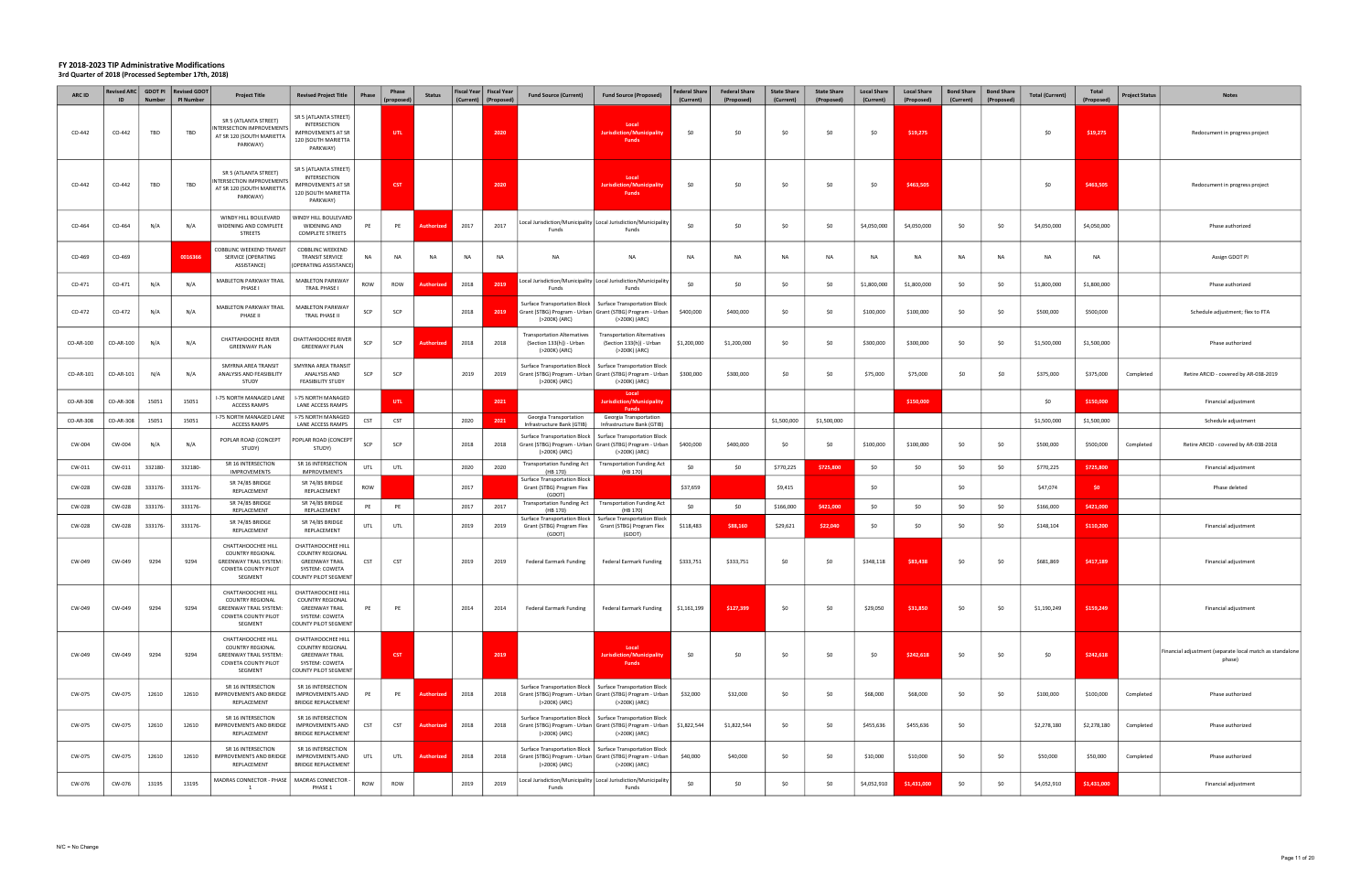| ARC ID         | <b>Revised ARC</b><br>ID | <b>GDOT PI</b><br><b>Number</b> | <b>Revised GDOT</b><br>PI Number | <b>Project Title</b>                                            | <b>Revised Project Title</b>                                           | Phase      | Phase<br>(proposed) | <b>Status</b>     | Fiscal Year   Fiscal Year<br>(Current) | (Proposed) | <b>Fund Source (Current)</b>                                                                                                                  | <b>Fund Source (Proposed)</b>                                                                                       | Federal Share<br>(Current) | <b>Federal Share</b><br>(Proposed) | <b>State Share</b><br>(Current) | <b>State Share</b><br>(Proposed) | <b>Local Share</b><br>(Current) | <b>Local Share</b><br>(Proposed) | <b>Bond Share</b><br>(Current) | <b>Bond Share</b><br>(Proposed) | <b>Total (Current)</b> | Total<br>(Proposed) | <b>Project Status</b> | <b>Notes</b>                                                                                                                                                                                                                                                         |
|----------------|--------------------------|---------------------------------|----------------------------------|-----------------------------------------------------------------|------------------------------------------------------------------------|------------|---------------------|-------------------|----------------------------------------|------------|-----------------------------------------------------------------------------------------------------------------------------------------------|---------------------------------------------------------------------------------------------------------------------|----------------------------|------------------------------------|---------------------------------|----------------------------------|---------------------------------|----------------------------------|--------------------------------|---------------------------------|------------------------|---------------------|-----------------------|----------------------------------------------------------------------------------------------------------------------------------------------------------------------------------------------------------------------------------------------------------------------|
| CW-076         | CW-076                   | 13195                           | 13195                            | MADRAS CONNECTOR - PHASE                                        | MADRAS CONNECTOR -<br>PHASE 1                                          | CST        | CST                 |                   | 2020                                   | 2020       | Surface Transportation Block  <br>(>200K) (ARC)                                                                                               | <b>Surface Transportation Block</b><br>Grant (STBG) Program - Urban   Grant (STBG) Program - Urban<br>(>200K) (ARC) | \$3,211,911                | \$3,211,911                        | \$802,978                       | \$802,978                        | \$5,223,079                     |                                  | \$0                            | S0                              | \$9,237,968            | \$4,014,889         |                       | Financial adjustment                                                                                                                                                                                                                                                 |
| CW-076         | CW-076                   | 13195                           | 13195                            | MADRAS CONNECTOR - PHASE                                        | MADRAS CONNECTOR -<br>PHASE 1                                          |            | <b>CST</b>          |                   |                                        | 2020       |                                                                                                                                               | Local<br>Jurisdiction/Municipality<br><b>Funds</b>                                                                  | \$0                        | \$0                                | \$0                             | \$0                              | \$0                             | \$4,634,867                      |                                |                                 | \$0                    | \$4,634,867         |                       | Financial adjustment                                                                                                                                                                                                                                                 |
| CW-077         | CW-077                   | 12879                           | 12879                            | SENOIA IVY RIDGE TRAIL                                          | SENOIA IVY RIDGE TRAIL                                                 | ROW        | ROW                 | Authorize         | 2018                                   | 2018       | Local Jurisdiction/Municipality Local Jurisdiction/Municipality<br>Funds                                                                      | Funds                                                                                                               | . ሩስ                       | \$0                                | -SO                             | \$0                              | \$220,000                       | \$220,000                        | \$0                            | \$0                             | \$220,000              | \$220,000           |                       | Phase authorized                                                                                                                                                                                                                                                     |
| CW-078         | CW-078                   | 13717                           | 13717                            | SR 54 BRIDGE REPLACEMENT                                        | SR 54 BRIDGE<br>REPLACEMENT                                            | PE         | PE                  | <b>Authorize</b>  | 2016                                   | 2016       | Surface Transportation Block  <br>Grant (STBG) Program Flex<br>(GDOT)                                                                         | <b>Surface Transportation Block</b><br>Grant (STBG) Program Flex<br>(GDOT)                                          | \$400,000                  | \$813,618                          | \$100,000                       | \$203,404                        | \$0                             | \$0                              | \$0                            | \$0                             | \$500,000              | \$1,017,022         |                       | Financial adjustment                                                                                                                                                                                                                                                 |
| CW-078         | CW-078                   | 13717                           | 13717                            | SR 54 BRIDGE REPLACEMENT                                        | SR 54 BRIDGE<br>REPLACEMENT                                            | ROW        | ROW                 |                   | 2020                                   | 2020       | Grant (STBG) Program Flex<br>(GDOT)                                                                                                           | Surface Transportation Block   Surface Transportation Block<br>Grant (STBG) Program Flex<br>(GDOT)                  | \$208,080                  | \$84,897                           | \$52,020                        | \$21,224                         | \$0                             | -SO                              | \$0                            | -SO                             | \$260,100              | \$106,121           |                       | Financial adjustment                                                                                                                                                                                                                                                 |
| CW-078         | CW-078                   | 13717                           | 13717                            | SR 54 BRIDGE REPLACEMENT                                        | SR 54 BRIDGE<br>REPLACEMENT                                            | UTL        | UTL                 |                   | 2022                                   | 2022       | Surface Transportation Block  <br>Grant (STBG) Program Flex<br>(GDOT)                                                                         | <b>Surface Transportation Block</b><br>Grant (STBG) Program Flex<br>(GDOT)                                          |                            | \$51,957                           |                                 | \$12,989                         |                                 |                                  |                                |                                 | \$0                    | \$64,946            |                       | Financial adjustment                                                                                                                                                                                                                                                 |
| CW-079         | CW-079                   | 13930                           | 13930                            | SR 54 BRIDGE REPLACEMENT                                        | SR 54 BRIDGE<br>REPLACEMENT                                            | ROW        | ROW                 |                   | 2020                                   | 2020       | Surface Transportation Block  <br>Grant (STBG) Program Flex<br>(GDOT)                                                                         | <b>Surface Transportation Block</b><br>Grant (STBG) Program Flex<br>(GDOT)                                          | \$208,080                  | \$212,242                          | \$53,060                        | \$53,060                         | \$0                             | -SO                              | \$0                            | \$0                             | \$261,140              | \$265,302           |                       | Financial adjustment                                                                                                                                                                                                                                                 |
| CW-082         | CW-082                   | N/A                             | N/A                              | MAIN STREET / BOARD STREET<br>PEDESTRIAN FACILITIES             | <b>MAIN STREET / BOARD</b><br>STREET PEDESTRIAN<br><b>FACILITIES</b>   | SCP        | SCP                 |                   | 2019                                   | 2019       | Surface Transportation Block  <br>Grant (STBG) Program - Urban   Grant (STBG) Program - Urban<br>(>200K) (ARC)                                | <b>Surface Transportation Block</b><br>(>200K) (ARC)                                                                | \$80,000                   | \$80,000                           | \$0                             | \$0                              | \$20,000                        | \$20,000                         | \$0                            | SO.                             | \$100,000              | \$100,000           | Completed             | Retire ARCID - covered by AR-038-2019                                                                                                                                                                                                                                |
| CW-083         | CW-083                   | N/A                             | N/A                              | LOWER FAYETTEVILLE ROAD                                         | LOWER FAYETTEVILLE<br><b>ROAD</b>                                      | SCP        | SCP                 | uthorize          | 2018                                   | 2018       | Surface Transportation Block   Surface Transportation Block<br>Grant (STBG) Program - Urban   Grant (STBG) Program - Urban<br>(>200K) (ARC)   | (>200K) (ARC)                                                                                                       | \$500,000                  | \$500,000                          | \$0                             | \$0                              | \$125,000                       | \$125,000                        | \$0                            | \$0                             | \$625,000              | \$625,000           |                       | Phase authorized                                                                                                                                                                                                                                                     |
| CL-AR-100      | Delete                   | N/A                             |                                  | I-285 AT CONLEY ROAD<br>INTERCHANGE FEASIBILITY<br>STUDY        |                                                                        | SCP        |                     |                   | 2020                                   |            | <b>Surface Transportation Block</b><br>rant (STBG) Program - Urban<br>(>200K) (ARC)                                                           |                                                                                                                     | \$320,000                  |                                    | \$0                             |                                  | \$80,000                        |                                  | \$0                            | \$0                             | \$400,000              | SO                  |                       | This study is already documented in the TIP as part of AR-<br>038-2020 lump sum for planning studies. It does not<br>require separate TIP documentation and will be deleted.                                                                                         |
| <b>DK-065E</b> | <b>Delete</b>            | 6890                            |                                  | PANOLA ROAD: SEGMENT 4<br>OPERATION IMPROVEMENTS                |                                                                        | ALL        |                     | <b>NA</b>         | NA                                     | <b>NA</b>  | NA                                                                                                                                            | <b>NA</b>                                                                                                           | <b>NA</b>                  | NA                                 | <b>NA</b>                       | <b>NA</b>                        | <b>NA</b>                       | NA                               | <b>NA</b>                      | NA                              | <b>NA</b>              | <b>NA</b>           |                       | No funding in TIP, no sponsor (DeKalb does not sponsor<br>projects in incorporated areas as a matter of BOC policy)<br>and no response after repeated attempts from GDOT<br>regarding possible interest. Kim and Krystal at GDOT<br>reached out to request deletion. |
| <b>FN-300A</b> | Delete                   | TBD                             |                                  | JONES BRIDGE ROAD<br>WIDENING                                   |                                                                        | ALL        |                     |                   | ALL                                    |            | Local Jurisdiction/Municipality<br>Funds                                                                                                      |                                                                                                                     | \$0                        |                                    | \$0                             |                                  | \$47,500,000                    |                                  |                                |                                 | \$47,500,000           | SO.                 | Deleted               | FN-300B and FN-300A dropped; consolidated back into<br>FN-300                                                                                                                                                                                                        |
| <b>FN-300B</b> | Delete                   | TBD                             |                                  | JONES BRIDGE ROAD<br>WIDENING                                   |                                                                        | ALL        |                     |                   | ALL                                    |            | ocal Jurisdiction/Municipality<br>Funds                                                                                                       |                                                                                                                     | \$0                        |                                    | \$0                             |                                  | \$3,750,000                     |                                  | \$0                            | \$0                             | \$3,750,000            | \$0                 | Deleted               | FN-300B and FN-300A dropped; consolidated back into<br>FN-300                                                                                                                                                                                                        |
| DK-344A        | DK-344A                  | 2669                            | 2669                             | JPGRADES TO APPROXIMATELY<br>40 SIGNALS IN DEKALB COUNTY        | <b>UPGRADES TO</b><br>APPROXIMATELY 40<br>SIGNALS IN DEKALB<br>COUNTY  | ROW        | ROW                 | <b>Authorize</b>  | 2018                                   | 2018       | Local Jurisdiction/Municipality   Local Jurisdiction/Municipality<br>Funds                                                                    | Funds                                                                                                               | \$0                        | \$0                                | \$0                             | \$0                              | \$1,500,000                     | \$50,000                         | \$0                            | \$0                             | \$1,500,000            | \$50,000            |                       | Financial adjustment; phase authorized                                                                                                                                                                                                                               |
| DK-344A        | <b>DK-344A</b>           | 2669                            | 2669                             | JPGRADES TO APPROXIMATELY<br>40 SIGNALS IN DEKALB COUNTY        | <b>UPGRADES TO</b><br>APPROXIMATELY 40<br>SIGNALS IN DEKALB<br>COUNTY  | ROW        | ROW                 | Authorize         | 2018                                   | 2018       | <b>Surface Transportation Block</b><br>Grant (STBG) Program Flex<br>(GDOT)                                                                    | <b>Surface Transportation Block</b><br>Grant (STBG) Program Flex<br>(GDOT)                                          | \$1,020,000                | \$1,020,000                        | \$0                             | \$0                              | \$0                             | \$0                              | \$0                            | \$0                             | \$1,020,000            | \$1,020,000         |                       | Phase authorized                                                                                                                                                                                                                                                     |
| DK-344A        | DK-344A                  | 2669                            | 2669                             | JPGRADES TO APPROXIMATELY<br>40 SIGNALS IN DEKALB COUNTY        | <b>UPGRADES TO</b><br>APPROXIMATELY 40<br>SIGNALS IN DEKALB<br>COUNTY  | CST        | CST                 |                   | 2020                                   | 2020       | Surface Transportation Block<br>Grant (STBG) Program Flex<br>(GDOT)                                                                           | <b>Surface Transportation Block</b><br>Grant (STBG) Program Flex<br>(GDOT)                                          | \$6,361,842                | \$6,471,285                        | \$0                             | \$0                              | \$0                             | \$0                              | \$0                            | \$0                             | \$6,361,842            | \$6,471,285         |                       | Financial adjustment                                                                                                                                                                                                                                                 |
| DK-344A        | <b>DK-344A</b>           | 2669                            | 2669                             | <b>IPGRADES TO APPROXIMATELY</b><br>40 SIGNALS IN DEKALB COUNTY | <b>UPGRADES TO</b><br>APPROXIMATELY 40<br>SIGNALS IN DEKALB<br>COLINTY |            | UTL.                |                   |                                        | 2020       |                                                                                                                                               | <b>rface Transportation Bloc</b><br><b>Grant (STBG) Program Flex</b><br>(GDOT)                                      |                            | \$452.574                          |                                 |                                  |                                 |                                  |                                |                                 | \$0                    | \$452,574           |                       | Add new phase                                                                                                                                                                                                                                                        |
| DK-344C        | DK-344C                  | 6999                            | 6999                             | UPGRADES TO APPROXIMATELY<br>25 SIGNALS IN DEKALB COUNTY        | <b>UPGRADES TO</b><br>APPROXIMATELY 25<br>SIGNALS IN DEKALB<br>COUNTY  | CST        | CST                 |                   | 2020                                   | 2020       | Surface Transportation Block<br>Grant (STBG) Program Flex<br>(GDOT)                                                                           | <b>Surface Transportation Block</b><br>Grant (STBG) Program Flex<br>(GDOT)                                          | \$3,522,480                | \$3,398,776                        | \$0                             | \$0                              | \$0                             | \$0                              | \$0                            | \$0                             | \$3,522,480            | \$3,398,776         |                       | Financial adjustment                                                                                                                                                                                                                                                 |
| DK-344C        | DK-344C                  | 6999                            | 6999                             | <b>UPGRADES TO APPROXIMATELY</b><br>25 SIGNALS IN DEKALB COUNTY | <b>UPGRADES TO</b><br>APPROXIMATELY 25<br>SIGNALS IN DEKALB<br>COUNTY  |            | UTL.                |                   |                                        | 2020       |                                                                                                                                               | urface Transportation Blocl<br><b>Grant (STBG) Program Flex</b><br>(GDOT)                                           |                            | \$443,700                          |                                 |                                  |                                 |                                  |                                |                                 | \$0                    | \$443,700           |                       | Add new phase                                                                                                                                                                                                                                                        |
| DK-412         | DK-412                   | 12617                           | 12617                            | TUCKER PEDESTRIAN FACILTIIES<br>- PHASE II                      | TUCKER PEDESTRIAN<br><b>FACILTIIES - PHASE II</b>                      | CST        | CST                 | Authorized        | 2018                                   | 2018       | Grant (STBG) Program - Urban   Grant (STBG) Program - Urban  <br>(>200K) (ARC)                                                                | Surface Transportation Block   Surface Transportation Block<br>(>200K) (ARC)                                        | \$1,440,000                | \$1,440,000                        | \$0                             | \$0                              | \$860,000                       | \$860,000                        | \$0                            | \$0                             | \$2,300,000            | \$2,300,000         | Completed             | Phase authorized                                                                                                                                                                                                                                                     |
| DK-414         | DK-414                   | 7618                            | 7618                             | BICYCLE/PEDESTRIAN UPGRADE<br>TO PUBLIC SCHOOLS                 | BICYCLE/PEDESTRIAN<br>UPGRADE TO PUBLIC<br>SCHOOLS                     | <b>CST</b> | <b>CST</b>          | <b>Authorized</b> | 2018                                   | 2018       | Surface Transportation Block   Surface Transportation Block<br>Grant (STBG) Program - Urban   Grant (STBG) Program - Urban  <br>(>200K) (ARC) | (>200K) (ARC)                                                                                                       | \$1,000,000                | \$1,000,000                        | \$0                             | \$0                              | \$1,420,091                     | \$1,420,091                      | \$0                            | \$0                             | \$2,420,091            | \$2,420,091         | Completed             | Phase authorized                                                                                                                                                                                                                                                     |
| DK-414         | DK-414                   | 7618                            | 7618                             | <b>ICYCLE/PEDESTRIAN UPGRADE</b><br>TO PUBLIC SCHOOLS           | BICYCLE/PEDESTRIAN<br>UPGRADE TO PUBLIC<br>SCHOOLS                     | UTL        | UTL                 | Authorized        | 2018                                   | 2018       | Local Jurisdiction/Municipality   Local Jurisdiction/Municipality<br>Funds                                                                    | Funds                                                                                                               | \$0                        | \$0                                | \$0                             | \$0                              | \$315,000                       | \$315,000                        | \$0                            | \$0                             | \$315,000              | \$315,000           | Completed             | Phase authorized                                                                                                                                                                                                                                                     |
| DK-414         | DK-414                   | 7618                            | 7618                             | BICYCLE/PEDESTRIAN UPGRADE<br>TO PUBLIC SCHOOLS                 | BICYCLE/PEDESTRIAN<br>UPGRADE TO PUBLIC<br><b>SCHOOLS</b>              | <b>CST</b> | CST                 | Authorized        | 2018                                   | 2018       | <b>Federal Earmark Funding</b>                                                                                                                | <b>Federal Earmark Funding</b>                                                                                      | \$2,159,760                | \$2,159,760                        | \$0                             | \$0                              | \$539,940                       | \$539,940                        | \$0                            | \$0                             | \$2,699,700            | \$2,699,700         | Completed             | Phase authorized                                                                                                                                                                                                                                                     |
| DK-414         | DK-414                   | 7618                            | 7618                             | BICYCLE/PEDESTRIAN UPGRADE<br>TO PUBLIC SCHOOLS                 | BICYCLE/PEDESTRIAN<br>UPGRADE TO PUBLIC<br>SCHOOLS                     | <b>CST</b> | <b>CST</b>          | Authorized        | 2018                                   | 2018       | <b>Federal Earmark Funding</b>                                                                                                                | Federal Earmark Funding                                                                                             | \$299,900                  | \$299,900                          | \$0                             | \$0                              | \$74,975                        | \$74,975                         | \$0                            | \$0                             | \$374,875              | \$374,875           | Completed             | Phase authorized                                                                                                                                                                                                                                                     |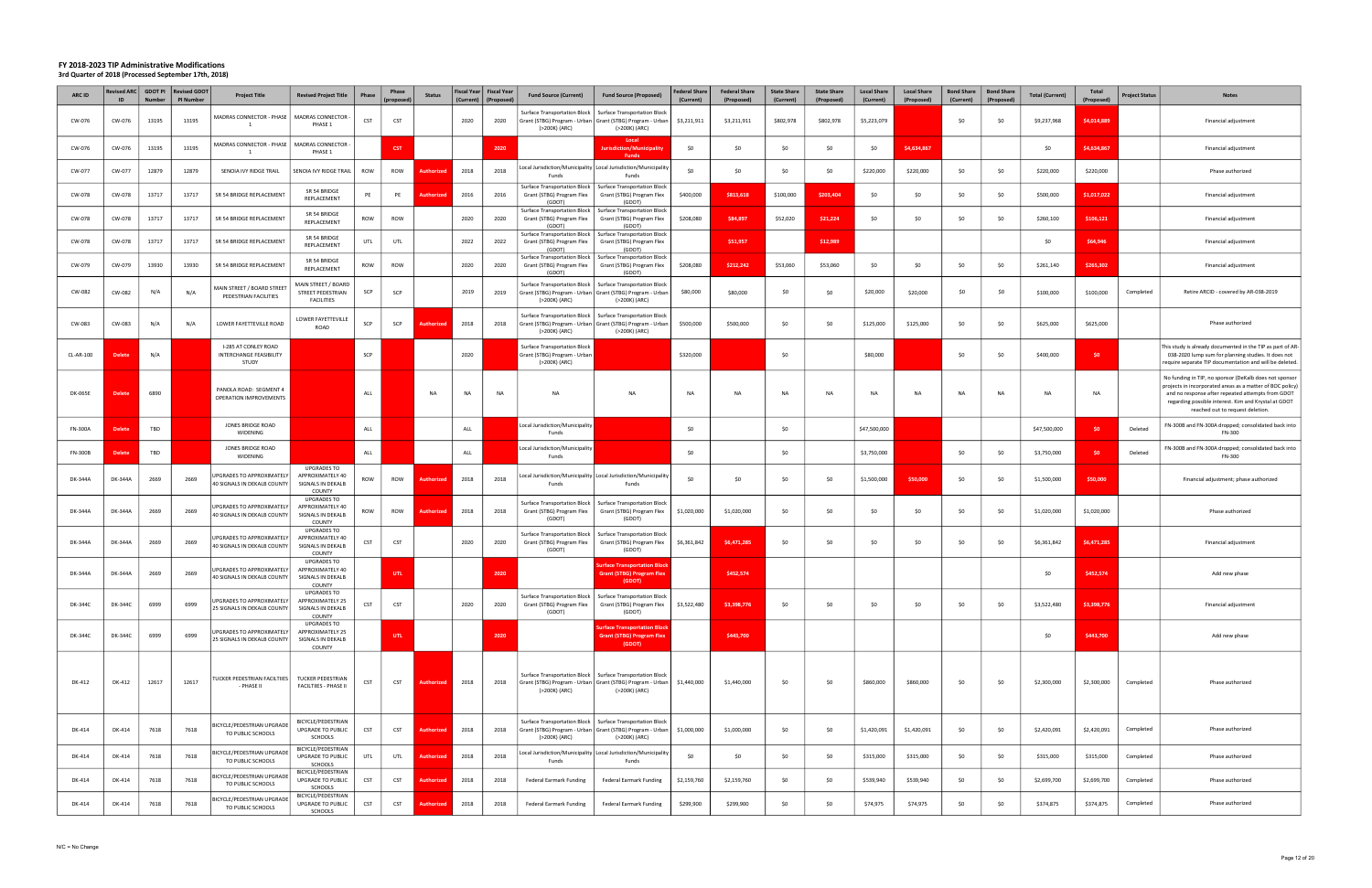| ARC ID    | Revised ARC   GDOT PI<br>ID     | <b>Number</b> | <b>Revised GDOT</b><br>PI Number | <b>Project Title</b>                                                                                        | <b>Revised Project Title</b>                                                                                      | <b>Phase</b> | Phase<br>(proposed | <b>Status</b>     | (Current) | Fiscal Year   Fiscal Year<br>(Proposed | <b>Fund Source (Current)</b>                                                                                 | <b>Fund Source (Proposed)</b>                                                                      | <b>Federal Share</b><br>(Current) | <b>Federal Share</b><br>(Proposed) | <b>State Share</b><br>(Current) | <b>State Share</b><br>(Proposed) | <b>Local Share</b><br>(Current) | <b>Local Share</b><br>(Proposed) | <b>Bond Share</b><br>(Current) | <b>Bond Share</b><br>(Proposed) | <b>Total (Current)</b> | <b>Total</b><br>(Proposed) | <b>Project Status</b> | <b>Notes</b>                             |
|-----------|---------------------------------|---------------|----------------------------------|-------------------------------------------------------------------------------------------------------------|-------------------------------------------------------------------------------------------------------------------|--------------|--------------------|-------------------|-----------|----------------------------------------|--------------------------------------------------------------------------------------------------------------|----------------------------------------------------------------------------------------------------|-----------------------------------|------------------------------------|---------------------------------|----------------------------------|---------------------------------|----------------------------------|--------------------------------|---------------------------------|------------------------|----------------------------|-----------------------|------------------------------------------|
| DK-416    | DK-416                          | 10474         | 10474                            | US 23/29 (PONCE DE LEON<br>AVENUE)                                                                          | <b>SR 8/US 23/29 (PONCE</b><br><b>DE LEON AVENUE)</b>                                                             | CST          | <b>CST</b>         |                   | 2020      | 2020                                   | Surface Transportation Block<br>Grant (STBG) Program Flex<br>(GDOT)                                          | <b>Surface Transportation Block</b><br>Grant (STBG) Program Flex<br>(GDOT)                         | \$1,694,301                       | \$1,762,983                        | \$423,575                       | \$440,746                        | \$0                             | \$0                              |                                |                                 | \$2,117,876            | \$2,203,729                |                       | Financial adjustment; update description |
| DK-421    | DK-421                          | 12824         | 12824                            | US 78/278/SR 8 (PONCE DE<br>LEON AVENUE) SIGNAL<br>UPGRADES                                                 | US 78/278/SR 8 (PONCE<br>DE LEON AVENUE)<br>SIGNAL UPGRADES                                                       | <b>CST</b>   | CST                |                   | 2019      | 2019                                   | Quality Improvement (CMAQ)   Quality Improvement (CMAQ                                                       | Congestion Mitigation & Air   Congestion Mitigation & Air                                          | \$541,376                         | \$668,103                          | \$135,344                       | \$0                              | \$0                             | \$0                              | \$0                            | \$0                             | \$676,720              | \$668,103                  |                       | Financial adjustment                     |
| DK-422    | DK-422                          | 12819         | 12819                            | US 23/SR 42 (MORELAND<br>AVENUE) SIGNAL UPGRADES                                                            | JS 23/SR 42 (MORELAND<br>AVENUE) SIGNAL<br><b>UPGRADES</b>                                                        | <b>CST</b>   | CST                |                   | 2019      | 2019                                   | Congestion Mitigation & Air<br>Quality Improvement (CMAQ)   Quality Improvement (CMAQ)                       | Congestion Mitigation & Air                                                                        | \$1,650,597                       | \$1,426,000                        | \$412,649                       | \$356,500                        | \$0                             | SO                               | \$0                            | S <sub>0</sub>                  | \$2,063,246            | \$1,782,500                |                       | Financial adjustment                     |
| DK-422    | DK-422                          | 12819         | 12819                            | US 23/SR 42 (MORELAND<br>AVENUE) SIGNAL UPGRADES                                                            | S 23/SR 42 (MORELAND<br>AVENUE) SIGNAL<br><b>UPGRADES</b>                                                         |              | UTL.               |                   |           | 2019                                   |                                                                                                              | <b>Congestion Mitigation &amp; Ai</b><br><b>Quality Improvement</b><br>(CMAQ)                      |                                   | \$244,800                          |                                 | \$61,200                         |                                 |                                  |                                |                                 | - SO                   | \$306,000                  |                       | Program new phase                        |
| DK-423    | DK-423                          | 12826         | 12826                            | SR 155 (CLAIRMONT ROAD)<br>SIGNAL UPGRADES                                                                  | SR 155 (CLAIRMONT<br>ROAD) SIGNAL<br>UPGRADES                                                                     | <b>CST</b>   | CST                |                   | 2018      | 2018                                   | Congestion Mitigation & Air<br>Quality Improvement (CMAQ)   Quality Improvement (CMAQ                        | Congestion Mitigation & Air                                                                        | \$463,388                         | \$406,851                          | \$115,847                       | \$101,713                        | \$0                             | \$0                              | \$0                            | S <sub>0</sub>                  | \$579,235              | \$508,564                  | Completed             | Financial adjustment; phase authorized   |
| DK-423    | DK-423                          | 12826         | 12826                            | SR 155 (CLAIRMONT ROAD)<br>SIGNAL UPGRADES                                                                  | SR 155 (CLAIRMONT<br>ROAD) SIGNAL<br><b>UPGRADES</b>                                                              | UTL          |                    |                   | 2018      |                                        | Congestion Mitigation & Air<br>Quality Improvement (CMAQ)                                                    |                                                                                                    | \$25,600                          |                                    | \$6,400                         |                                  | \$0                             | SO.                              | \$0                            | S <sub>0</sub>                  | \$32,000               | S <sub>0</sub>             |                       | Phase deleted                            |
| DK-424    | DK-424                          | 12814         | 12814                            | US 29/SR 8 (SCOTT BOULEVARD<br>/ LAWRENCEVILLE HIGHWAY)<br>AND SR 236 (HUGH HOWELL<br>ROAD) SIGNAL UPGRADES | US 29/SR 8 (SCOTT<br>BOULEVARD /<br>LAWRENCEVILLE<br>HIGHWAY) AND SR 236<br>(HUGH HOWELL ROAD)<br>SIGNAL UPGRADES | CST          | CST                | <b>Authorize</b>  | 2018      | 2018                                   | Grant (STBG) Program Flex<br>(GDOT)                                                                          | Surface Transportation Block   Surface Transportation Block<br>Grant (STBG) Program Flex<br>(GDOT) | \$1,449,242                       | \$1,947,339                        | \$0                             | \$0                              | \$0                             | \$0                              | \$0                            | - SO                            | \$1,449,242            | \$1,947,339                | Completed             | Phase authorized                         |
| DK-425    | DK-425                          | 12815         | 12815                            | US 278/SR 12 (COVINGTON<br>HIGHWAY) AND EVANS MILL<br>ROAD SIGNAL UPGRADES                                  | US 278/SR 12<br>COVINGTON HIGHWAY)<br>AND EVANS MILL ROAD<br>SIGNAL UPGRADES                                      | <b>CST</b>   | CST                | <b>Authorized</b> | 2018      | 2018                                   | Surface Transportation Block<br>Grant (STBG) Program Flex<br>(GDOT)                                          | ansportation Funding Ac<br>(HB 170)                                                                | \$644,137                         | \$0                                | \$0                             | \$1,108,511                      | \$0                             | SO.                              | \$0                            | - SO                            | \$644,137              | \$1,108,511                | Completed             | Phase authorized                         |
| DK-426    | DK-426                          | 12820         | 12820                            | SR 154 (MEMORIAL DRIVE) AND<br>SR 155 (CANDLER ROAD)<br>SIGNAL UPGRADES                                     | SR 154 (MEMORIAL<br>DRIVE) AND SR 155<br>(CANDLER ROAD) SIGNAL<br>UPGRADES                                        | UTL          |                    |                   | 2019      |                                        | Surface Transportation Block<br>Grant (STBG) Program Flex<br>(GDOT)                                          |                                                                                                    | \$153,000                         |                                    | \$0                             |                                  | \$0                             |                                  | \$0                            |                                 | \$153,000              | S <sub>0</sub>             |                       | Phase deleted                            |
| DK-426    | DK-426                          | 12820         | 12820                            | SR 154 (MEMORIAL DRIVE) AND<br>SR 155 (CANDLER ROAD)<br>SIGNAL UPGRADES                                     | SR 154 (MEMORIAL<br>DRIVE) AND SR 155<br><b>CANDLER ROAD) SIGNAL</b><br>UPGRADES                                  | CST          | CST                | Authorized        | 2019      | 2019                                   | Surface Transportation Block<br>Grant (STBG) Program Flex<br>(GDOT)                                          | <b>Surface Transportation Block</b><br>Grant (STBG) Program Flex<br>(GDOT)                         | \$520,689                         | \$493,036                          | \$0                             | \$0                              | \$0                             | \$0                              | \$0                            | \$0                             | \$520,689              | \$493,036                  | Completed             | Financial adjustment; phase authorized   |
| DK-441    | DK-441                          | 15071         | 15071                            | US 278 IMPROVEMENTS                                                                                         | US 278 IMPROVEMENTS                                                                                               | PE           | PE                 | <b>Authorize</b>  | 2018      | 2018                                   | Grant (STBG) Program - Urban   Grant (STBG) Program - Urban<br>(>200K) (ARC)                                 | Surface Transportation Block   Surface Transportation Block<br>(>200K) (ARC)                       | \$272,000                         | \$272,000                          | \$0                             | \$0                              | \$68,000                        | \$68,000                         | \$0                            | \$0                             | \$340,000              | \$340,000                  |                       | Phase authorized                         |
| DK-442    | DK-442                          | 13991         | 13991                            | SR 42 BRIDGE REPLACEMENT                                                                                    | SR 42 BRIDGE<br>REPLACEMENT                                                                                       | ROW          | ROW                |                   | 2019      | 2020                                   | Grant (STBG) Program Flex<br>(GDOT)                                                                          | Surface Transportation Block   Surface Transportation Blocl<br>Grant (STBG) Program Flex<br>(GDOT) | \$200,000                         | \$200,000                          | \$50,000                        | \$50,000                         | \$0                             | \$0                              | \$0                            | \$0                             | \$250,000              | \$250,000                  |                       | Schedule adjustment                      |
| DK-443    | DK-443                          | 15629         | 15629                            | SR 236 (LAVISTA ROAD)<br>PEDESTRIAN IMPROVEMENTS                                                            | SR 236 (LAVISTA ROAD)<br>PEDESTRIAN<br><b>IMPROVEMENTS</b>                                                        | PE           | PE                 |                   | 2019      | 2019                                   | Grant (STBG) Program Flex<br>(GDOT)                                                                          | Surface Transportation Block   Surface Transportation Block<br>Grant (STBG) Program Flex<br>(GDOT  | \$200,000                         | \$200,000                          | \$50,000                        | \$50,000                         | \$0                             | SO.                              | \$0                            | S <sub>0</sub>                  | \$250,000              | \$250,000                  |                       | phase authorized                         |
| DK-444    | DK-444                          | 15646         | 15646                            | MERCER UNIVERSITY DRIVE<br><b>BRIDGE REPLACEMENT</b>                                                        | MERCER UNIVERSITY<br>DRIVE BRIDGE<br>REPLACEMENT                                                                  | PE           | PE                 | <b>Authorize</b>  | 2019      | 2019                                   | Surface Transportation Block  <br>Grant (STBG) Program Flex<br>(GDOT)                                        | Surface Transportation Block<br>Grant (STBG) Program Flex<br>(GDOT)                                | \$400,000                         | \$400,000                          | \$100,000                       | \$100,000                        | \$0                             | - SO                             | \$0                            | \$0                             | \$500,000              | \$500,000                  |                       | Phase authorized                         |
| DK-AR-100 | DK-AR-100                       | N/A           | N/A                              | CHAMBLEE COMMUNITY<br>TRAILS AND TRANSPORTATION<br>ASSESSMENT                                               | HAMBLEE COMMUNITY<br>TRAILS AND<br><b>TRANSPORTATION</b><br>ASSESSMENT                                            | SCP          | SCP                |                   | 2018      | 2018                                   | Grant (STBG) Program - Urban   Grant (STBG) Program - Urban<br>(>200K) (ARC)                                 | Surface Transportation Block   Surface Transportation Block<br>(>200K) (ARC)                       | \$160,000                         | \$160,000                          | \$0                             | \$0                              | \$40,000                        | \$40,000                         | \$0                            | \$0                             | \$200,000              | \$200,000                  | Completed             | Retire ARCID - covered by AR-038-2018    |
|           | DK-AR-207   DK-AR-207   713300- |               | 713300-                          | I-285 SOUTH INTERCHANGE<br><b>IMPROVEMENTS</b>                                                              | I-285 SOUTH<br>INTERCHANGE<br><b>IMPROVEMENTS</b>                                                                 | ROW          | ROW                |                   | 2018      | 2018                                   | National Highway<br>Performance Program (NHPP)                                                               | <b>National Highway</b><br>Exempt                                                                  | \$16.142.400                      | \$18,184,000                       | \$4.035.600                     | \$4,546,000                      | SO.                             | \$0                              | -SO                            | ςu                              | \$20,178,000           | \$22,730,000               |                       | Financial adjustment                     |
| DK-AR-241 | DK-AR-241                       | 13915         | 13915                            | I-285 INTERCHANGE<br><b>IMPROVEMENTS</b>                                                                    | I-285 INTERCHANGE<br><b>IMPROVEMENTS</b>                                                                          | PE           | PE                 | Authorizeo        | 2019      | 2019                                   | Repurposed Earmark                                                                                           | <b>Repurposed Earmark</b>                                                                          | \$2,567,477                       | \$2,567,477                        | \$641,869                       | \$641,869                        | \$0                             | \$0                              | \$0                            | \$0                             | \$3,209,346            | \$3,209,346                |                       | Phase authorized                         |
| DK-AR-241 | DK-AR-241                       | 13915         | 13915                            | I-285 INTERCHANGE<br><b>IMPROVEMENTS</b>                                                                    | I-285 INTERCHANGE<br>IMPROVEMENTS                                                                                 | PE           | PE                 | Authorized        | 2019      | 2019                                   | Surface Transportation Block  <br>Grant (STBG) Program - Urban Grant (STBG) Program - Urban<br>(>200K) (ARC) | <b>Surface Transportation Block</b><br>(>200K) (ARC)                                               | \$1,832,523                       | \$1,832,523                        | \$458,131                       | \$458,131                        | \$0                             | \$0                              | \$0                            | \$0                             | \$2,290,654            | \$2,290,654                |                       | Phase authorized                         |
| DK-AR-241 | DK-AR-241                       | 13915         | 13915                            | I-285 INTERCHANGE<br><b>IMPROVEMENTS</b>                                                                    | I-285 INTERCHANGE<br>IMPROVEMENTS                                                                                 | ROW          | ROW                |                   | 2018      | 201                                    | National Highway                                                                                             | National Highway<br>'erformance Program (NHPP)   Performance Program (NHPP)                        | \$3,840,000                       | \$3,840,000                        | \$960,000                       | \$960,000                        | \$0                             | \$0                              | \$0                            | S0                              | \$4,800,000            | \$4,800,000                |                       | Schedule adjustment                      |
| DO-290    | DO-290                          | 12618         | 12618                            | SR 5 (BILL ARP ROAD)<br>CONGESTION REDUCTION AND<br>TRAFFIC FLOW IMPROVEMENTS                               | SR 5 (BILL ARP ROAD)<br>CONGESTION REDUCTION<br>AND TRAFFIC FLOW<br>IMPROVEMENTS                                  | UTL          |                    |                   | 2017      |                                        | Local Jurisdiction/Municipality<br>Funds                                                                     |                                                                                                    | \$0                               |                                    | \$0                             |                                  | \$312,120                       |                                  | \$0                            |                                 | \$312,120              | \$0                        |                       | Phase deleted                            |
| DO-296    | DO-296                          | 12621         | 12621                            | MAXHAM ROAD CONGESTION<br>REDUCTION AND TRAFFIC<br><b>FLOW IMPROVEMENTS</b>                                 | MAXHAM ROAD<br>ONGESTION REDUCTION<br>AND TRAFFIC FLOW<br>IMPROVEMENTS                                            | ROW          | ROW                | <b>Authorized</b> | 2018      | 2018                                   | Local Jurisdiction/Municipality   Local Jurisdiction/Municipality<br>Funds                                   | Funds                                                                                              | \$0                               | \$0                                | \$0                             | \$0                              | \$172,000                       | \$172,000                        | \$0                            | \$0                             | \$172,000              | \$172,000                  |                       | Phase authorized                         |
| DO-450    | DO-450                          |               | 0016367                          | DOUGLAS COUNTY FIXED<br>ROUTE PUBLIC BUS SERVICE<br>(OPERATING ASSISTANCE)                                  | DOUGLAS COUNTY FIXED<br>ROUTE PUBLIC BUS<br>SERVICE (OPERATING<br>ASSISTANCE)                                     | NA           | <b>NA</b>          | <b>NA</b>         | NA        | <b>NA</b>                              | NA                                                                                                           | <b>NA</b>                                                                                          | <b>NA</b>                         | NA                                 | <b>NA</b>                       | <b>NA</b>                        | <b>NA</b>                       | NA                               | NA                             | NA                              | <b>NA</b>              | <b>NA</b>                  |                       | Assign GDOT PI                           |
| FA-236    | FA-236                          | N/A           | N/A                              | EAST FAYETTEVILLE BYPASS                                                                                    | EAST FAYETTEVILLE<br><b>BYPASS</b>                                                                                | <b>CST</b>   | <b>CST</b>         | <b>Authorized</b> | 2017      | 2017                                   | Local Jurisdiction/Municipality   Local Jurisdiction/Municipality<br>Funds                                   | Funds                                                                                              | \$0                               | \$0                                | \$0                             | \$0                              | \$11,134,000                    | \$11,134,000                     | \$0                            | \$0                             | \$11,134,000           | \$11,134,000               | Completed             | Phase authorized                         |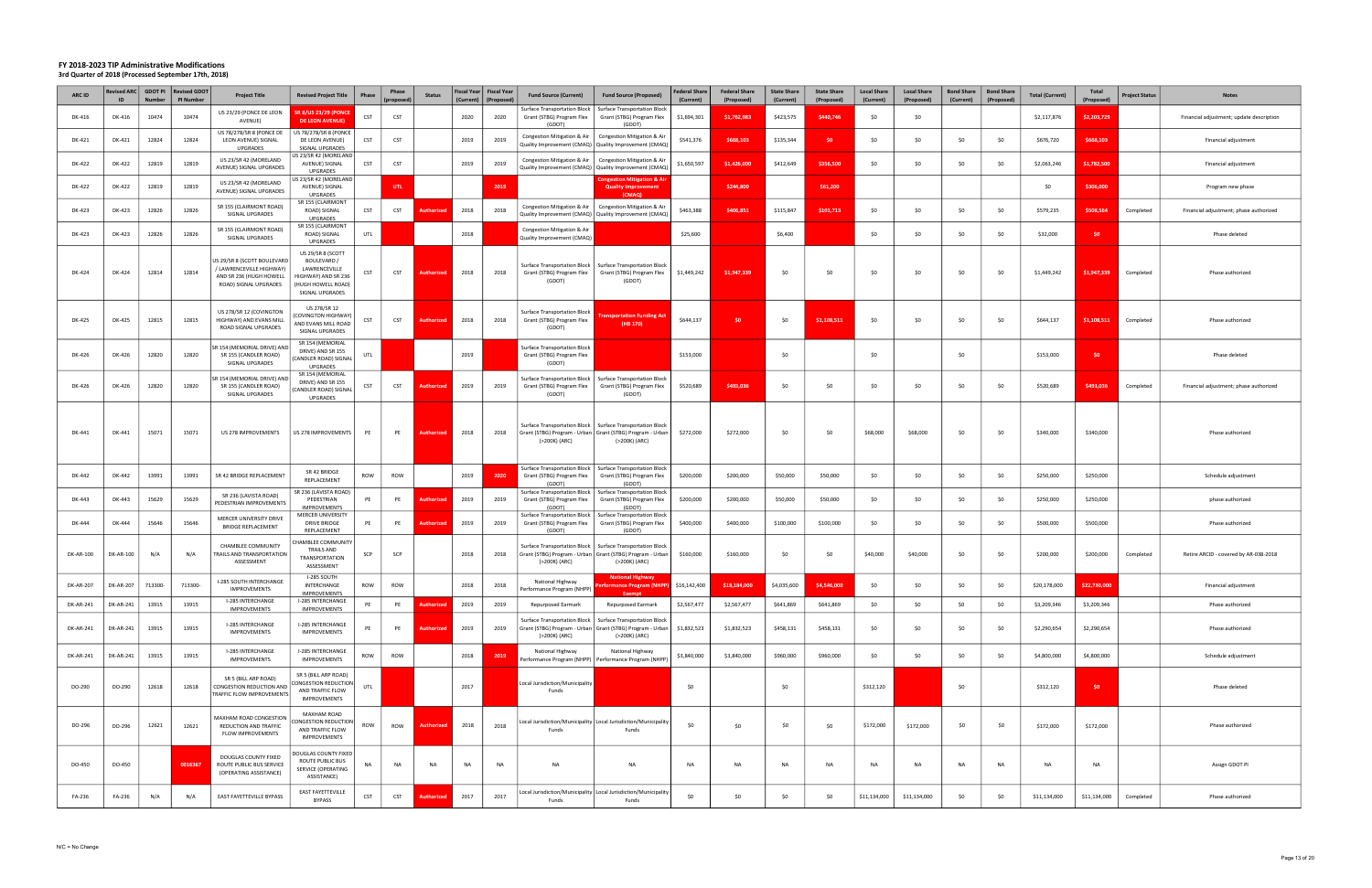| <b>ARC ID</b>  | <b>Revised ARC</b><br>ID | <b>Number</b> | GDOT PI Revised GDOT<br>PI Number | <b>Project Title</b>                                                                  | <b>Revised Project Title</b><br>Phase                                                          | Phase<br>(proposec | <b>Status</b>     | (Current) | Fiscal Year   Fiscal Year<br>(Proposed) | <b>Fund Source (Current)</b>                                                                                        | <b>Fund Source (Proposed)</b>                                                              | <b>Federal Share</b><br>(Current) | <b>Federal Share</b><br>(Proposed) | <b>State Share</b><br>(Current) | <b>State Share</b><br>(Proposed) | <b>Local Share</b><br>(Current) | <b>Local Share</b><br>(Proposed) | <b>Bond Share</b><br>(Current) | <b>Bond Share</b><br>(Proposed) | <b>Total (Current)</b> | Total<br>(Proposed) | <b>Project Status</b> | <b>Notes</b>                          |
|----------------|--------------------------|---------------|-----------------------------------|---------------------------------------------------------------------------------------|------------------------------------------------------------------------------------------------|--------------------|-------------------|-----------|-----------------------------------------|---------------------------------------------------------------------------------------------------------------------|--------------------------------------------------------------------------------------------|-----------------------------------|------------------------------------|---------------------------------|----------------------------------|---------------------------------|----------------------------------|--------------------------------|---------------------------------|------------------------|---------------------|-----------------------|---------------------------------------|
| FA-349         | FA-349                   | 8598          | 8598                              | <b>EBENEZER CHURCH ROAD</b><br><b>BRIDGE REPLACEMENT</b>                              | EBENEZER CHURCH ROAD<br>ROW<br><b>BRIDGE REPLACEMENT</b>                                       | ROW                |                   | 2019      | 2020                                    | Funds                                                                                                               | pcal Jurisdiction/Municipality   Local Jurisdiction/Municipality<br>Funds                  | S <sub>0</sub>                    | \$0                                |                                 | \$0                              | \$463,000                       | \$463,000                        | \$0                            |                                 | \$463,000              | \$463,000           |                       | Schedule adjustment                   |
| FA-349         | FA-349                   | 8598          | 8598                              | EBENEZER CHURCH ROAD<br><b>BRIDGE REPLACEMENT</b>                                     | <b>BENEZER CHURCH ROAD</b><br>CST<br><b>BRIDGE REPLACEMENT</b>                                 | CST                |                   | 2020      | 2020                                    | Surface Transportation Block  <br>Grant (STBG) Program - Urban   Grant (STBG) Program - Urbar<br>(>200K) (ARC)      | Surface Transportation Block<br>(>200K) (ARC)                                              | \$720,000                         | \$720,000                          | S <sub>0</sub>                  | \$0                              | \$2,235,425                     | \$1,562,363                      | \$0                            | \$0                             | \$2,955,425            | \$2,282,363         |                       | Financial adjustment                  |
| FA-352         | FA-352                   | 0012624       | 0012624                           | REDWINE ROAD AND STARRS<br>MILL SCHOOL COMPLEX MULTI<br><b>USE PATH</b>               | REDWINE ROAD AND<br>STARRS MILL SCHOOL<br>COMPLEX MULTI-USE<br>PATH                            | PE                 |                   |           | 2019                                    |                                                                                                                     | urface Transportation Bloc<br><b>Grant (STBG) Program</b><br><b>Urban (&gt;200K) (ARC)</b> | \$0                               | \$56,064                           | \$0                             | \$0                              | \$0                             | \$14,016                         |                                |                                 | \$0                    | \$70,080            |                       | Financial adjustment                  |
| FA-353         | FA-353                   | 12878         | 12878                             | <b>FAYETTEVILLE MULTI-USE</b><br><b>BRIDGE AND PATHS</b>                              | FAYETTEVILLE MULTI-USE<br><b>CST</b><br><b>BRIDGE AND PATHS</b>                                | CST                |                   | 2021      | 2021                                    | Surface Transportation Block  <br>Grant (STBG) Program - Urban Grant (STBG) Program - Urbar<br>(>200K) (ARC)        | <b>Surface Transportation Block</b><br>(>200K) (ARC)                                       | \$2,472,434                       | \$2,472,434                        | \$0                             | \$0                              | \$618,109                       | \$625,132                        | \$0                            | \$0                             | \$3,090,543            | \$3,097,566         |                       | Financial adjustment                  |
| FA-355         | FA-355                   | 13734         | 13734                             | SR 85 BRIDGE REPLACEMENT                                                              | SR 85 BRIDGE<br>ROW<br>REPLACEMENT                                                             | ROW                |                   | 2019      | 2019                                    | Surface Transportation Block   Surface Transportation Block<br>Grant (STBG) Program Flex<br>(GDOT)                  | Grant (STBG) Program Flex<br>(GDOT)                                                        | \$204,000                         | \$200,000                          | \$51,000                        | \$50,000                         | \$0                             | \$0                              | \$0                            | -SO                             | \$255,000              | \$250,000           |                       | Financial adjustment                  |
| FA-358         | FA-358                   | 15647         | 15647                             | COASTLINE ROAD BRIDGE<br>REPLACEMENT                                                  | OASTLINE ROAD BRIDGE<br>ROW<br>REPLACEMENT                                                     | ROW                | Authorizec        | 2020      | 2018                                    | <b>Surface Transportation Block</b><br>Grant (STBG) Program Off-<br>System Bridge                                   | 40301                                                                                      | \$100,000                         | \$0                                | \$25,000                        | \$0                              | \$0                             |                                  | \$0                            | \$83,500                        | \$125,000              | \$83,500            |                       | Financial adjustment                  |
| FA-AR-100      | FA-AR-100                | N/A           | N/A                               | SANDY CREEK ROAD/TYRONE<br>ROAD/PALMETTO ROAD/BANKS<br>ROAD PLANNING STUDY            | <b>SANDY CREEK</b><br>ROAD/TYRONE<br>ROAD/PALMETTO<br>SCP<br>ROAD/BANKS ROAD<br>PLANNING STUDY | SCP                |                   | 2018      | 2018                                    | Surface Transportation Block<br>Grant (STBG) Program - Urban   Grant (STBG) Program - Urba<br>(>200K) (ARC)         | Surface Transportation Block<br>(>200K) (ARC)                                              | \$423,600                         | \$423,600                          | \$0                             | \$0                              | \$105,900                       | \$105,900                        | \$0                            | \$0                             | \$529,500              | \$529,500           | Completed             | Retire ARCID - covered by AR-038-2018 |
| FA-AR-101      | FA-AR-101                | N/A           | N/A                               | SR 279 CORRIDOR AND<br>INTERSECTION REALIGNMENT<br>STUDY                              | SR 279 CORRIDOR AND<br>INTERSECTION<br>SCP<br>REALIGNMENT STUDY                                | SCP                |                   | 2018      | 2018                                    | <b>Surface Transportation Block</b><br>Grant (STBG) Program - Urban   Grant (STBG) Program - Urban<br>(>200K) (ARC) | Surface Transportation Block<br>(>200K) (ARC)                                              | \$202,800                         | \$202,800                          | \$0                             | \$0                              | \$50,700                        | \$50,700                         | \$0                            | \$0                             | \$253,500              | \$253,500           | Completed             | Retire ARCID - covered by AR-038-2018 |
| FN-170         | FN-170                   | TBD           | TBD                               | WINDWARD PARKWAY                                                                      | WINDWARD PARKWAY<br>PE                                                                         | PE                 | Authorizec        | 2018      | 2018                                    | Funds                                                                                                               | Local Jurisdiction/Municipality Local Jurisdiction/Municipality<br>Funds                   |                                   |                                    |                                 |                                  | \$500,000                       | \$500,000                        |                                |                                 | \$500,000              | \$500,000           |                       | Phase authorized                      |
| FN-175         | FN-175                   | TBD           | TBD                               | HAYNES BRIDGE ROAD                                                                    | HAYNES BRIDGE ROAD<br>PE                                                                       | PE                 | Authorize         | 2018      | 2018                                    | Local Jurisdiction/Municipality Local Jurisdiction/Municipality<br>Funds                                            | Funds                                                                                      |                                   |                                    |                                 |                                  | \$700,000                       | \$700,000                        |                                |                                 | \$700,000              | \$700,000           |                       | Phase authorized                      |
| FN-176         | FN-176                   | TBD           | TBD                               | SR 120 (OLD MILTON<br>PARKWAY)                                                        | SR 120 (OLD MILTON<br>PE<br>PARKWAY)                                                           | PE                 | Authoria          | 2018      | 2018                                    | Funds                                                                                                               | ocal Jurisdiction/Municipality Local Jurisdiction/Municipality<br>Funds                    |                                   |                                    |                                 |                                  | \$1,250,000                     | \$1,250,000                      |                                |                                 | \$1,250,000            | \$1,250,000         |                       | Phase authorized                      |
| FN-222         | FN-222                   | 7838          | 7838                              | SR 9 (CUMMING HIGHWAY)<br>WIDENING                                                    | SR 9 (CUMMING<br>UTL<br>HIGHWAY) WIDENING                                                      | UTL                |                   | 2021      | 2021                                    | <b>Transportation Funding Act</b><br>(HB 170)                                                                       | <b>Transportation Funding Act</b><br>(HB 170)                                              | \$0                               | \$0                                | \$1,585,500                     | \$1,664,775                      | \$0                             | \$0                              | \$0                            | -SO                             | \$1,585,500            | \$1,664,775         |                       | Financial adjustment                  |
| FN-222         | FN-222                   | 7838          | 7838                              | SR 9 (CUMMING HIGHWAY)<br>WIDENING                                                    | SR 9 (CUMMING<br><b>CST</b><br>HIGHWAY) WIDENING                                               | CST                |                   | 2021      | 2021                                    | <b>Transportation Funding Act</b><br>(HB 170)                                                                       | <b>Transportation Funding Act</b><br>(HB 170)                                              | \$0                               | \$0                                | \$31,452,687                    | \$28,249,598                     | \$0                             | \$0                              | \$0                            | \$0                             | \$31,452,687           | \$28,249,598        |                       | Financial adjustment                  |
| FN-225         | FN-225                   | 7839          | 7839                              | STATE BRIDGE ROAD<br>PLEASANT HILL ROAD<br>WIDENING                                   | STATE BRIDGE ROAD /<br>PLEASANT HILL ROAD<br>PE<br>WIDENING                                    | PE                 | <b>Authorize</b>  | 2018      | 2018                                    | Funds                                                                                                               | Local Jurisdiction/Municipality Local Jurisdiction/Municipality<br>Funds                   |                                   |                                    |                                 |                                  | \$300,000                       | \$300,000                        |                                |                                 | \$300,000              | \$300,000           |                       | Phase authorized                      |
| FN-233A        | <b>FN-233A</b>           | 4634          | 4634                              | McGINNIS FERRY ROAD:<br>SEGMENT 1 - WIDENING                                          | McGINNIS FERRY ROAD:<br>PE<br>SEGMENT 1 - WIDENING                                             | PE                 | Authorizec        | 2018      | 2018                                    | ocal Jurisdiction/Municipality   Local Jurisdiction/Municipalit<br>Funds                                            | Funds                                                                                      | S <sub>0</sub>                    | \$0                                | - SO                            | \$0                              | \$1,931,261                     | \$1,931,261                      | \$0                            | \$0                             | \$1,931,261            | \$1,931,261         |                       | Phase authorized                      |
| <b>FN-233A</b> | <b>FN-233A</b>           | 4634          | 4634                              | McGINNIS FERRY ROAD:<br>SEGMENT 1 - WIDENING                                          | McGINNIS FERRY ROAD:<br>ROW<br>SEGMENT 1 - WIDENING                                            | ROW                |                   | 2018      | 201                                     | Funds                                                                                                               | pcal Jurisdiction/Municipality   Local Jurisdiction/Municipalit<br>Funds                   | S <sub>0</sub>                    | \$0                                | \$0                             | \$0                              | \$14,702,000                    | \$14,702,000                     | \$0                            | S0                              | \$14,702,000           | \$14,702,000        |                       | Schedule adjustment                   |
| FN-253         | FN-253                   | 9640          | 9640                              | SR 9 (ROSWELL ROAD /<br>ATLANTA STREET) PEDESTRIAN<br><b>IMPROVEMENTS</b>             | SR 9 (ROSWELL ROAD /<br>ATLANTA STREET)<br>ROW<br>PEDESTRIAN<br><b>IMPROVEMENTS</b>            | ROW                |                   | 2019      | 202                                     | ocal Jurisdiction/Municipality   Local Jurisdiction/Municipalit<br>Funds                                            | Funds                                                                                      | \$0                               | \$0                                | \$0                             | \$0                              | \$156,537                       | \$77,520                         | \$0                            | \$0                             | \$156,537              | \$77,520            |                       | Financial adjustment                  |
| FN-253         | FN-253                   | 9640          | 9640                              | SR 9 (ROSWELL ROAD /<br>ATLANTA STREET) PEDESTRIAN<br><b>IMPROVEMENTS</b>             | SR 9 (ROSWELL ROAD)<br>ATLANTA STREET)<br>CST<br>PEDESTRIAN<br><b>IMPROVEMENTS</b>             | CST                |                   | 2020      | 2022                                    | <b>Bridge Discretionary</b>                                                                                         | <b>Bridge Discretionary</b>                                                                | \$2,580,500                       | \$2,580,500                        | SO.                             | \$0                              | \$2,633,194                     | \$2,542,777                      | \$0                            | \$0                             | \$5,213,694            | \$5,123,277         |                       | schedule and financial adjustment     |
| FN-264         | FN-264                   | 721000-       | 721000-                           | SR 120 (ABBOTTS BRIDGE ROAD SR 120 (ABBOTTS BRIDGE<br>/ DULUTH HIGHWAY)<br>WIDENING   | ROW<br>ROAD / DULUTH<br>HIGHWAY) WIDENING                                                      | ROW                |                   | 2018      | 2019                                    | <b>Repurposed Earmark</b>                                                                                           | <b>Repurposed Earmark</b>                                                                  | \$719,920                         | \$719,920                          | \$179,980                       | \$179,980                        | \$0                             | \$0                              | \$0                            | \$0                             | \$899,900              | \$899,900           |                       | Schedule adjustment                   |
| FN-264         | FN-264                   | 721000-       | 721000-                           | SR 120 (ABBOTTS BRIDGE ROAD   SR 120 (ABBOTTS BRIDGE<br>/ DULUTH HIGHWAY)<br>WIDENING | ROAD / DULUTH<br>ROW<br>HIGHWAY) WIDENING                                                      | ROW                |                   | 2018      | 2019                                    | Surface Transportation Block<br>Grant (STBG) Program Flex<br>(GDOT)                                                 | <b>Surface Transportation Block</b><br>Grant (STBG) Program Flex<br>(GDOT)                 | \$8,845,522                       | \$4,469,321                        | \$2,211,380                     | \$1,117,330                      | \$0                             | \$0                              | \$0                            | \$0                             | \$11,056,902           | \$5,586,651         |                       | schedule and financial adjustment     |
| FN-264         | FN-264                   | 721000-       | 721000-                           | SR 120 (ABBOTTS BRIDGE ROAD<br>/ DULUTH HIGHWAY)<br>WIDENING                          | SR 120 (ABBOTTS BRIDGE<br>UTL<br>ROAD / DULUTH<br>HIGHWAY) WIDENING                            | UTL                |                   | 2020      | 2021                                    | <b>Transportation Funding Act</b><br>(HB 170)                                                                       | <b>Transportation Funding Act</b><br>(HB 170)                                              | \$0                               | \$0                                | \$1,600,000                     | \$1,600,000                      | \$0                             | \$0                              | \$0                            | \$0                             | \$1,600,000            | \$1,600,000         |                       | Schedule adjustment                   |
| FN-264         | FN-264                   | 721000-       | 721000-                           | SR 120 (ABBOTTS BRIDGE ROAD SR 120 (ABBOTTS BRIDGE<br>/ DULUTH HIGHWAY)<br>WIDENING   | <b>CST</b><br>ROAD / DULUTH<br>HIGHWAY) WIDENING                                               | CST                |                   | 2020      | 2021                                    | <b>Transportation Funding Act</b><br>(HB 170)                                                                       | <b>Transportation Funding Act</b><br>(HB 170)                                              | \$0                               | \$0                                | \$28,066,133                    | \$28,066,133                     | \$0                             | \$0                              | \$0                            | \$0                             | \$28,066,133           | \$28,066,133        |                       | Schedule adjustment                   |
| FN-269         | FN-269                   | 721010-       | 721010-                           | SR 9 (ATLANTA STREET)<br>REVERSIBLE LANE REMOVAL<br>AND WIDENING                      | SR 9 (ATLANTA STREET)<br>REVERSIBLE LANE<br>ROW<br>REMOVAL AND<br>WIDENING                     | ROW                | <b>Authorized</b> | 2018      | 2018                                    | <b>Transportation Funding Act</b><br>(HB 170)                                                                       | <b>Transportation Funding Act</b><br>(HB 170)                                              | \$0                               | \$0                                | \$11,607,882                    | \$11,607,882                     | \$0                             | \$0                              | \$0                            | \$0                             | \$11,607,882           | \$11,607,882        |                       | Phase authorized                      |
| FN-275         | FN-275                   | 10385         | 10385                             | SANDY SPRINGS CIRCLE<br>COMPLETE STREET - PHASE II                                    | SANDY SPRINGS CIRCLE<br>COMPLETE STREET -<br>UTL<br>PHASE II                                   | UTL                |                   | 2019      | 2019                                    | Funds                                                                                                               | ocal Jurisdiction/Municipality   Local Jurisdiction/Municipality<br>Funds                  | \$0                               | \$0                                | \$0                             | \$0                              | \$725,000                       | \$1,119,978                      | \$0                            | \$0                             | \$725,000              | \$1,119,978         |                       | Financial adjustment                  |
| FN-278         | <b>FN-278</b>            | 10768         | 10768                             | WINDWARD PARKWAY<br>WESTBOUND AUXILIARY LANE                                          | WINDWARD PARKWAY<br><b>CST</b><br>WESTBOUND AUXILIARY<br>LANE                                  | CST                | <b>Authorized</b> | 2018      | 2018                                    | Georgia Transportation<br>Infrastructure Bank                                                                       | Georgia Transportation<br>Infrastructure Bank                                              | \$0                               | \$0                                | \$1,433,200                     | \$1,433,200                      | \$0                             | \$0                              | \$0                            | \$0                             | \$1,433,200            | \$1,433,200         | Completed             | Phase authorized                      |
| FN-278         | <b>FN-278</b>            | 10768         | 10768                             | WINDWARD PARKWAY<br>WESTBOUND AUXILIARY LANE                                          | WINDWARD PARKWAY<br>CST<br>WESTBOUND AUXILIARY<br>LANE                                         | CST                | <b>uthorized</b>  | 2018      | 2018                                    | Funds                                                                                                               | ocal Jurisdiction/Municipality   Local Jurisdiction/Municipality<br>Funds                  | \$0                               | \$0                                | \$0                             | \$0                              | \$500,000                       | \$500,000                        | \$0                            | -SO                             | \$500,000              | \$500,000           | Completed             | Phase authorized                      |
| <b>FN-278</b>  | <b>FN-278</b>            | 10768         | 10768                             | WINDWARD PARKWAY<br>WESTBOUND AUXILIARY LANE                                          | WINDWARD PARKWAY<br>CST<br>WESTBOUND AUXILIARY<br>LANE                                         | <b>CST</b>         | <b>\uthorized</b> | 2018      | 2018                                    | National Highway<br>Performance Program (NHPP) Performance Program (NHP)                                            | National Highway                                                                           | \$1,336,000                       | \$1,336,000                        | \$334,000                       | \$334,000                        | \$0                             | \$0                              | \$0                            | \$0                             | \$1,670,000            | \$1,670,000         | Completed             | Phase authorized                      |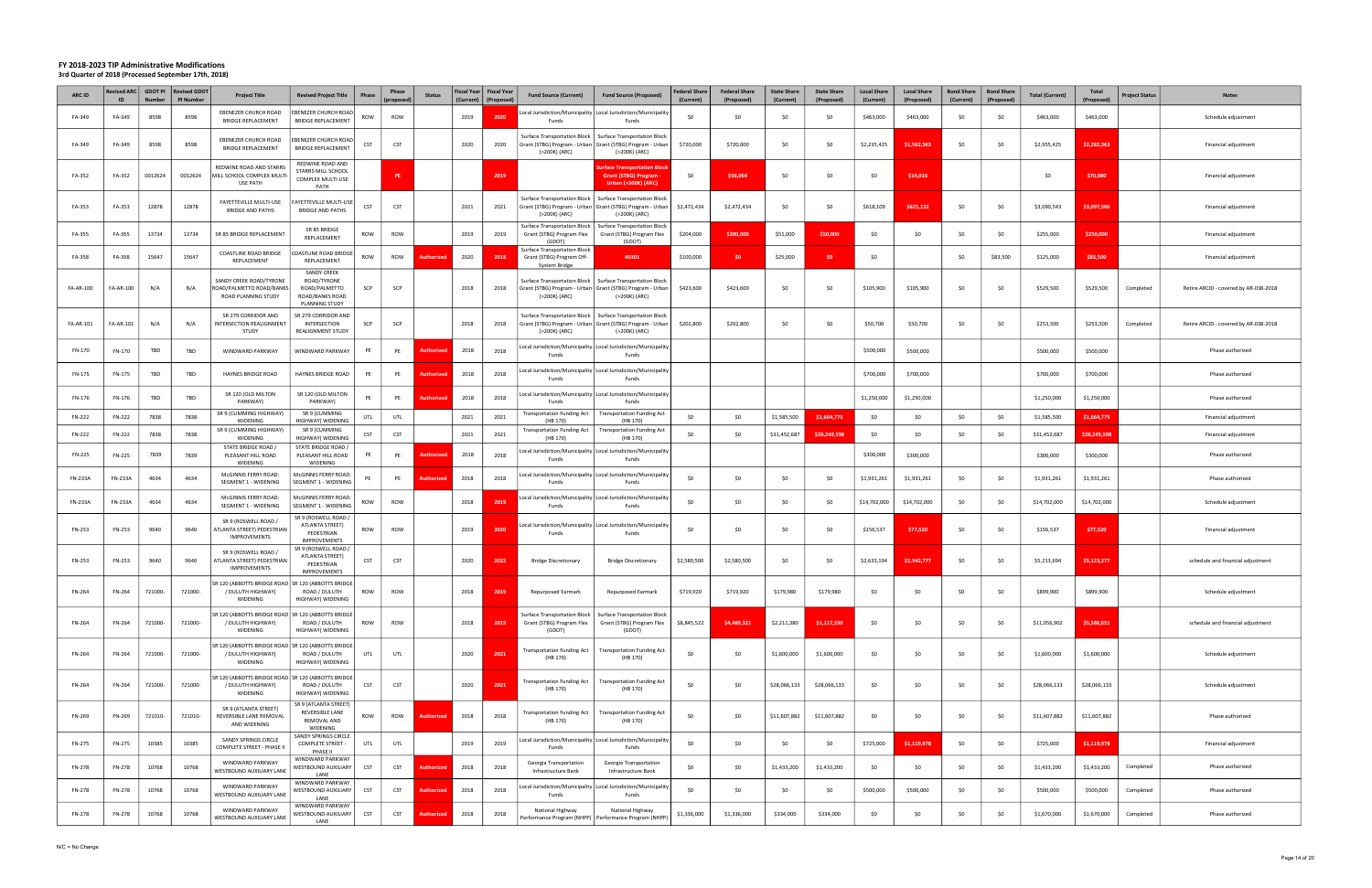| ARC ID         | ID             | Revised ARC   GDOT PI<br><b>Number</b> | <b>Revised GDOT</b><br><b>PI Number</b> | <b>Project Title</b>                                                                                           | <b>Revised Project Title</b>                                                                                                 | Phase      | Phase<br>(proposed) | <b>Status</b>     | Fiscal Year   Fiscal Year<br>(Current) | (Proposed | <b>Fund Source (Current)</b>                                                                                 | <b>Fund Source (Proposed)</b>                                                                                                               | <b>Federal Share</b><br>(Current) | <b>Federal Share</b><br>(Proposed) | <b>State Share</b><br>(Current) | <b>State Share</b><br>(Proposed) | <b>Local Share</b><br>(Current) | <b>Local Share</b><br>(Proposed) | <b>Bond Share</b><br>(Current) | <b>Bond Share</b><br>(Proposed) | <b>Total (Current)</b> | Total<br>(Proposed) | <b>Project Status</b> | <b>Notes</b>                                    |
|----------------|----------------|----------------------------------------|-----------------------------------------|----------------------------------------------------------------------------------------------------------------|------------------------------------------------------------------------------------------------------------------------------|------------|---------------------|-------------------|----------------------------------------|-----------|--------------------------------------------------------------------------------------------------------------|---------------------------------------------------------------------------------------------------------------------------------------------|-----------------------------------|------------------------------------|---------------------------------|----------------------------------|---------------------------------|----------------------------------|--------------------------------|---------------------------------|------------------------|---------------------|-----------------------|-------------------------------------------------|
| FN-287         | FN-287         | 12788                                  | 12788                                   | SR 120 (ABBOTTS BRIDGE<br>ROAD) OPERATIONAL AND<br>SAFETY IMPROVEMENTS<br>INCLUDING PEDESTRIAN<br>CONNECTIVITY | <b>SR 120 (ABBOTTS BRIDGE</b><br>ROAD) OPERATIONAL<br>AND SAFETY<br>IMPROVEMENTS<br>NCLUDING PEDESTRIAN<br>CONNECTIVITY      | PE         | PE                  | Authorized        | 2018                                   | 2018      | Grant (STBG) Program - Urban   Grant (STBG) Program - Urban<br>(>200K) (ARC)                                 | Surface Transportation Block   Surface Transportation Block<br>(>200K) (ARC)                                                                | \$100,000                         | \$100,000                          | \$0                             | \$0                              | \$25,000                        | \$25,000                         | \$0                            | \$0                             | \$125,000              | \$125,000           | Long Range            | Phase authorized                                |
| <b>FN-288A</b> | <b>FN-288A</b> | 13947                                  | 13947                                   | <b>BARNWELL ROAD</b><br>OPERATIONAL IMPROVEMENTS                                                               | BARNWELL ROAD<br>OPERATIONAL<br>IMPROVEMENTS                                                                                 |            | <b>CST</b>          |                   |                                        | 2020      |                                                                                                              | <b>Transportation Funding Act</b><br>(HB 170)                                                                                               |                                   |                                    |                                 | \$1,000,000                      |                                 |                                  | \$0                            | S <sub>0</sub>                  | \$0                    | \$1,000,000         |                       | Add new phase                                   |
| FN-292         | FN-292         | TBD                                    | TBD                                     | BIG CREEK PARKWAY - PHASE II                                                                                   | <b>BIG CREEK PARKWAY -</b><br>PHASE II                                                                                       | PE         | PE                  | <b>Authorized</b> | 2017                                   | 2017      | Funds                                                                                                        | Local Jurisdiction/Municipality Local Jurisdiction/Municipality<br>Funds                                                                    | \$0                               | \$0                                | \$0                             | \$0                              | \$2,395,800                     | \$2,395,800                      | \$0                            | \$0                             | \$2,395,800            | \$2,395,800         |                       | Phase authorized                                |
| FN-301         | FN-301         | N/A                                    | N/A                                     | WINDWARD PARKWAY<br>WIDENING AND COMPLETE<br>STREETS                                                           | WINDWARD PARKWAY<br>WIDENING AND<br><b>COMPLETE STREETS</b>                                                                  | ROW        | ROW                 | Authorize         | 2018                                   | 2018      | Funds                                                                                                        | Local Jurisdiction/Municipality Local Jurisdiction/Municipalit<br>Funds                                                                     | \$0                               | \$0                                | \$0                             | \$0                              | \$1,000,000                     | \$1,000,000                      | \$0                            | \$0                             | \$1,000,000            | \$1,000,000         |                       | phase authorized                                |
| FN-304         | FN-304         | 15023                                  | 15023                                   | PATH 400 TRAIL EXTENSION<br>FROM SANDY SPRINGS CITY<br>LIMIT TO JOHNSON FERRY<br>ROAD                          | PATH 400 TRAIL<br><b>EXTENSION FROM</b><br><b>LORIDANS DRIVE TO</b><br><b>JOHNSON FERRY ROAD</b>                             | <b>NA</b>  | NA                  | <b>NA</b>         | <b>NA</b>                              | <b>NA</b> | NA                                                                                                           | NA                                                                                                                                          | <b>NA</b>                         | <b>NA</b>                          | <b>NA</b>                       | <b>NA</b>                        | <b>NA</b>                       | <b>NA</b>                        | <b>NA</b>                      | <b>NA</b>                       | <b>NA</b>              | <b>NA</b>           |                       | Project description updates                     |
| FS-202B1       | FS-202B1       | 6913                                   | 6913                                    | <b>OAKLEY INDUSTRIAL</b><br>BOULEVARD                                                                          | OAKLEY INDUSTRIAL<br>BOULEVARD                                                                                               | CST        | <b>CST</b>          | Authorize         | 2018                                   | 2018      | Grant (STBG) Program - Urban   Grant (STBG) Program - Urban<br>(>200K) (ARC)                                 | Surface Transportation Block   Surface Transportation Block<br>(>200K) (ARC)                                                                | \$120,076                         | \$120,076                          | \$0                             | \$0                              | \$30,019                        | \$30,019                         | \$0                            | \$0                             | \$150,095              | \$150,095           | Completed             | Phase authorized                                |
| FS-208         | FS-208         | 7533                                   | 7533                                    | BUTNER ROAD INTERSECTION<br>MPROVEMENTS/CONGESTION<br>REDUCTION AND TRAFFIC<br>FLOW IMPROVEMENTS               | <b>BUTNER ROAD</b><br>INTERSECTION<br>MPROVEMENTS/CONGE<br>STION REDUCTION AND<br><b>TRAFFIC FLOW</b><br><b>IMPROVEMENTS</b> | ROW        | ROW                 | Authorized        | 2018                                   | 2018      | Federal Earmark Funding                                                                                      | <b>Federal Earmark Funding</b>                                                                                                              | \$383,515                         | \$383,515                          | \$0                             | \$0                              | \$95,879                        | \$95,879                         | \$0                            | \$0                             | \$479,394              | \$479,394           | Completed             | Phase authorized                                |
| FS-208         | FS-208         | 7533                                   | 7533                                    | BUTNER ROAD INTERSECTION<br>MPROVEMENTS/CONGESTION<br>REDUCTION AND TRAFFIC<br>FLOW IMPROVEMENTS               | <b>BUTNER ROAD</b><br>INTERSECTION<br>MPROVEMENTS/CONGE<br>STION REDUCTION AND<br><b>TRAFFIC FLOW</b><br><b>IMPROVEMENTS</b> | UTL        | UTL                 | Authorize         | 2018                                   | 2018      | <b>Federal Earmark Funding</b>                                                                               | <b>Federal Earmark Funding</b>                                                                                                              | \$49,582                          | \$49,582                           | \$0                             | \$0                              | \$12,395                        | \$12,395                         | \$0                            | \$0                             | \$61,977               | \$61,977            | Completed             | Phase authorized                                |
| FS-211         | FS-211         | 7540                                   | 7540                                    | SEMMES STREET BICYCLE AND<br>PEDESTRIAN IMPROVEMENTS -<br>PHASE 1                                              | SEMMES STREET BICYCLE<br>AND PEDESTRIAN<br>IMPROVEMENTS - PHASE<br>$\mathbf{1}$                                              | CST        | CST                 |                   | 2018                                   | 2019      | <b>Federal Earmark Funding</b>                                                                               | <b>Federal Earmark Funding</b>                                                                                                              | \$707,900                         | \$707,900                          | \$0                             | \$0                              | \$176,975                       | \$176,975                        | \$0                            | - SO                            | \$884,875              | \$884,875           |                       | Schedule adjustment                             |
| FS-211         | FS-211         | 7540                                   | 7540                                    | SEMMES STREET BICYCLE AND<br>PEDESTRIAN IMPROVEMENTS -<br>PHASE 1                                              | SEMMES STREET BICYCLE<br>AND PEDESTRIAN<br><b>IMPROVEMENTS - PHASE</b><br>$\mathbf{1}$                                       | CST        | CST                 |                   | 2018                                   | 2019      | Funds                                                                                                        | Local Jurisdiction/Municipality   Local Jurisdiction/Municipality<br>Funds                                                                  | \$0                               | \$0                                | \$0                             | \$0                              | \$1,029,269                     | \$475,083                        | \$0                            | \$0                             | \$1,029,269            | \$475,083           |                       | schedule and financial adjustment               |
| FS-215         | FS-215         | N/A                                    | N/A                                     | WELCOME ALL ROAD<br><b>INTERSECTION STUDY</b>                                                                  | WELCOME ALL ROAD<br><b>INTERSECTION STUDY</b>                                                                                | SCP        | SCP                 | <b>Authorize</b>  | 2018                                   | 2018      | Surface Transportation Block<br>Grant (STBG) Program - Urban   Grant (STBG) Program - Urban<br>(>200K) (ARC) | Surface Transportation Block<br>(>200K) (ARC)                                                                                               | \$400,000                         | \$400,000                          | \$0                             | \$0                              | \$100,000                       | \$100,000                        | \$0                            | \$0                             | \$500,000              | \$500,000           | Completed             | Phase authorized                                |
| FS-232         | FS-232         | 12634                                  | 12634                                   | ROAD SIGN REPLACEMENT<br>PROGRAM                                                                               | ROAD SIGN<br>REPLACEMENT<br>PROGRAM                                                                                          | CST        | CST                 |                   | 2019                                   | 2019      | (>200K) (ARC)                                                                                                | Surface Transportation Block   Surface Transportation Block<br>Grant (STBG) Program - Urban   Grant (STBG) Program - Urban<br>(>200K) (ARC) | \$480,000                         | \$480,000                          | \$0                             | \$0                              | \$249,304                       | \$120,000                        | \$0                            | - SO                            | \$729,304              | \$600,000           |                       | Financial adjustment                            |
| FS-235         | FS-235         | 12637                                  | 12637                                   | NEW HOPE ROAD PEDESTRIAN<br><b>FACILTIIES</b>                                                                  | NEW HOPE ROAD<br>PEDESTRIAN FACILTIIES                                                                                       | CST        | <b>CST</b>          |                   | 2020                                   | 2020      | Grant (STBG) Program - Urban   Grant (STBG) Program - Urban<br>(>200K) (ARC)                                 | Surface Transportation Block   Surface Transportation Block<br>(>200K) (ARC)                                                                | \$800,000                         | \$800,000                          | \$0                             | \$0                              | \$1,188,588                     | \$1,203,974                      | \$0                            | \$0                             | \$1,988,588            | \$2,003,974         |                       | Financial adjustment                            |
| FS-280         |                | FS-280 15080/0012                      | 882                                     | 0015080/0012 GLOBAL GATEWAY CONNECTOR                                                                          | <b>GLOBAL GATEWAY</b><br>CONNECTOR                                                                                           | <b>WOR</b> | ROW                 |                   | 2018                                   |           | Funds                                                                                                        | Local Jurisdiction/Municipality   Local Jurisdiction/Municipality<br>Funds                                                                  | \$0                               | <b>SO</b>                          |                                 | \$0                              | \$25,000                        | \$25,000                         |                                |                                 | \$25,000               | \$25,000            |                       | Schedule adjustment                             |
| FS-280         | FS-280         | 15080/00128                            | 0015080/0012<br>882                     | <b>GLOBAL GATEWAY CONNECTOR</b>                                                                                | <b>GLOBAL GATEWAY</b><br>CONNECTOR                                                                                           | UTL        | UTL                 |                   | 2019                                   | 2020      | Funds                                                                                                        | Local Jurisdiction/Municipality   Local Jurisdiction/Municipality<br>Funds                                                                  | \$0                               | \$0                                | \$0                             | \$0                              | \$50,000                        | \$50,000                         | \$0                            | \$0                             | \$50,000               | \$50,000            |                       | schedule adjustment                             |
| FS-280         | FS-280         | 5080/00128                             | 0015080/0012<br>882                     | <b>GLOBAL GATEWAY CONNECTOR</b>                                                                                | <b>GLOBAL GATEWAY</b><br>CONNECTOR                                                                                           | <b>CST</b> | <b>CST</b>          |                   | 2019                                   | 2020      | Funds                                                                                                        | Local Jurisdiction/Municipality Local Jurisdiction/Municipality<br>Funds                                                                    | \$0                               | \$0                                | \$0                             | \$0                              | \$6,351,364                     | \$6,351,364                      | \$0                            | \$0                             | \$6,351,364            | \$6,351,364         |                       | schedule adjustment                             |
| FS-282         | FS-282         | 12818                                  | 12818                                   | US 19/41/SR 3 (METROPOLITAN<br>PARKWAY) AND SR 6 (CAMP<br>CREEK PARKWAY) SIGNAL<br>UPGRADES                    | US 19/41/SR 3<br>(METROPOLITAN<br>PARKWAY) AND SR 6<br>CAMP CREEK PARKWAY)<br>SIGNAL UPGRADES                                | <b>CST</b> | <b>CST</b>          |                   | 2019                                   | 2019      | Quality Improvement (CMAQ)   Quality Improvement (CMAQ)                                                      | Congestion Mitigation & Air   Congestion Mitigation & Air                                                                                   | \$1,814,752                       | \$2,268,439                        | \$453,688                       | \$0                              | \$0                             | \$0                              | \$0                            | \$0                             | \$2,268,440            | \$2,268,439         |                       | Financial adjustment                            |
| FS-283         | FS-283         | 13809                                  | 13809                                   | US 29 BRIDGE UPGRADE                                                                                           | SR/14 US 29 BRIDGI<br><b>UPGRADE</b>                                                                                         | ROW        | ROW                 |                   | 2019                                   | 2020      | National Highway                                                                                             | National Highway<br>Performance Program (NHPP)   Performance Program (NHPP)                                                                 | \$200,000                         | \$200,000                          | \$50,000                        | \$50,000                         | \$0                             | \$0                              | \$0                            | \$0                             | \$250,000              | \$250,000           |                       | Schedule adjustment; project description update |
| FS-283         | FS-283         | 13809                                  | 13809                                   | US 29 BRIDGE UPGRADE                                                                                           | SR/14 US 29 BRIDGI<br><b>UPGRADE</b>                                                                                         | <b>CST</b> | <b>CST</b>          |                   | 2020                                   | 2022      | National Highway                                                                                             | National Highway<br>Performance Program (NHPP)   Performance Program (NHPP                                                                  | \$1,840,000                       | \$1,840,000                        | \$460,000                       | \$460,000                        | \$0                             | \$0                              | \$0                            | \$0                             | \$2,300,000            | \$2,300,000         |                       | Schedule adjustment; project description update |
| <b>FS-286A</b> | <b>FS-286A</b> | 15083                                  | 15083                                   | SOUTH FULTON BRIDGE<br>REPLACEMENT PROGRAM                                                                     | SOUTH FULTON BRIDGE<br>REPLACEMENT<br>PROGRAM                                                                                | ROW        | ROW                 |                   | 2020                                   | 2020      | Funds                                                                                                        | Local Jurisdiction/Municipality   Local Jurisdiction/Municipality<br>Funds                                                                  | \$0                               | \$0                                | \$0                             | \$0                              | \$300,000                       | \$185,000                        | \$0                            | S <sub>0</sub>                  | \$300,000              | \$185,000           |                       | Financial adjustment                            |
| FS-286A        | FS-286A        | 15083                                  | 15083                                   | SOUTH FULTON BRIDGE<br>REPLACEMENT PROGRAM                                                                     | <b>SOUTH FULTON BRIDGE</b><br>REPLACEMENT<br>PROGRAM                                                                         | UTL        |                     |                   | 2021                                   |           | Local Jurisdiction/Municipality<br>Funds                                                                     |                                                                                                                                             | \$0                               | \$0                                | \$0                             | \$0                              | \$165,000                       | \$0                              | \$0                            | \$0                             | \$165,000              | \$0                 |                       | Phase deleted                                   |
| FS-286A        | FS-286A        | 15083                                  | 15083                                   | SOUTH FULTON BRIDGE<br>REPLACEMENT PROGRAM                                                                     | <b>SOUTH FULTON BRIDGE</b><br>REPLACEMENT<br>PROGRAM                                                                         | CST        | CST                 |                   | 2021                                   | 2021      | Funds                                                                                                        | Local Jurisdiction/Municipality   Local Jurisdiction/Municipality<br>Funds                                                                  | \$0                               | \$0                                | \$0                             | \$0                              | \$3,000,000                     | \$2,724,107                      | \$0                            | \$0                             | \$3,000,000            | \$2,724,107         |                       | Financial adjustment                            |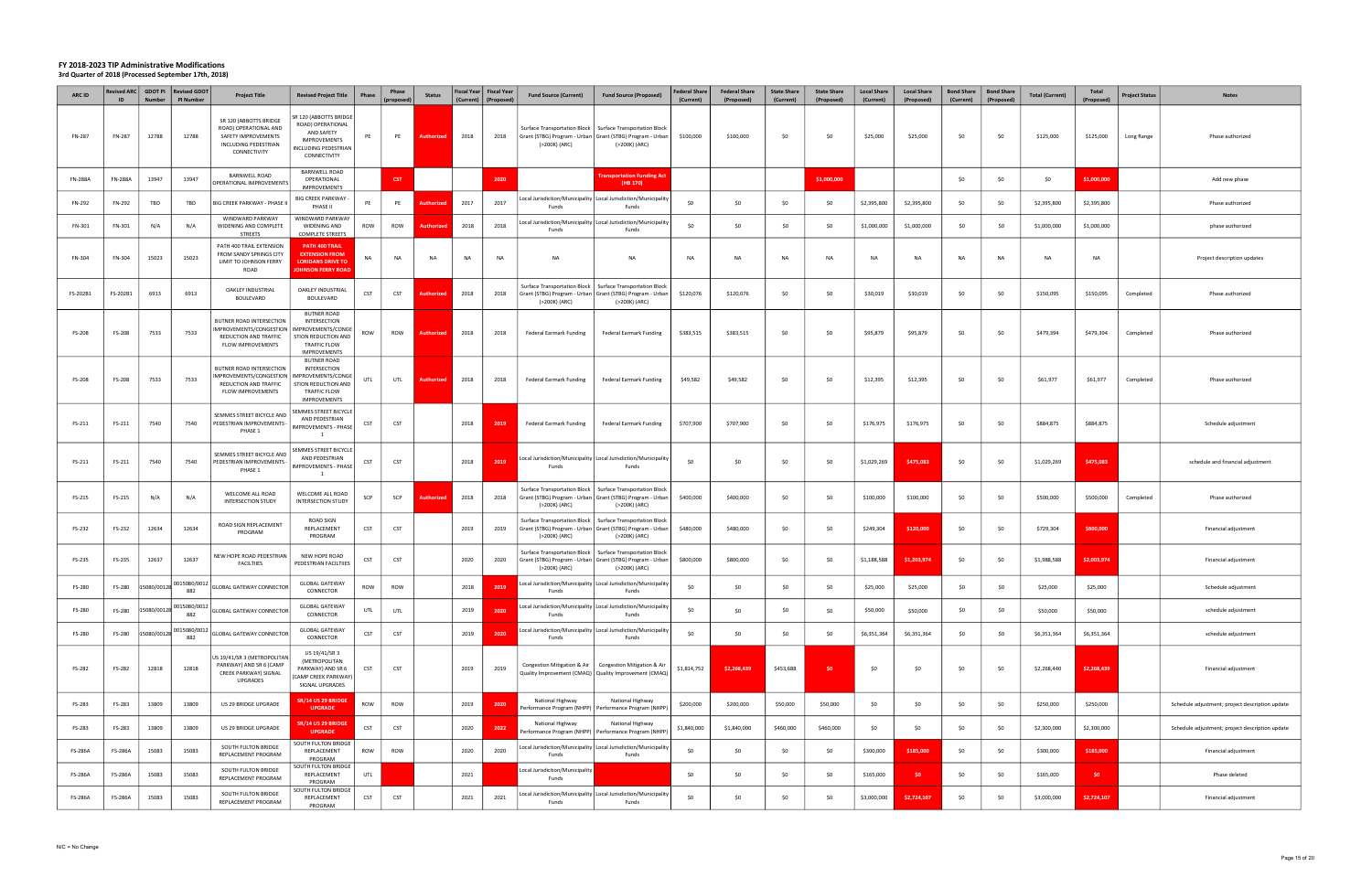| <b>ARC ID</b>    | <b>Revised ARC</b> | <b>GDOT PI</b><br>Number | <b>Revised GDOT</b><br><b>PI Number</b> | <b>Project Title</b>                                                                               | <b>Revised Project Title</b>                                                                              | Phase      | Phase<br>propose | <b>Status</b>     | Fiscal Year   Fiscal Year<br>(Current) | (Proposed | <b>Fund Source (Current)</b>                                                                       | <b>Fund Source (Proposed)</b>                                                                                                        | <b>Federal Share</b><br>(Current) | <b>Federal Share</b><br>(Proposed) | <b>State Share</b><br>(Current) | <b>State Share</b><br>(Proposed) | <b>Local Share</b><br>(Current) | <b>Local Share</b><br>(Proposed) | <b>Bond Share</b><br>(Current) | <b>Bond Share</b><br>(Proposed) | <b>Total (Current)</b> | <b>Total</b><br>(Proposed) | <b>Project Status</b> | <b>Notes</b>                          |
|------------------|--------------------|--------------------------|-----------------------------------------|----------------------------------------------------------------------------------------------------|-----------------------------------------------------------------------------------------------------------|------------|------------------|-------------------|----------------------------------------|-----------|----------------------------------------------------------------------------------------------------|--------------------------------------------------------------------------------------------------------------------------------------|-----------------------------------|------------------------------------|---------------------------------|----------------------------------|---------------------------------|----------------------------------|--------------------------------|---------------------------------|------------------------|----------------------------|-----------------------|---------------------------------------|
| <b>FS-286B</b>   | FS-286B            | 15529                    | 15529                                   | SOUTH FULTON BRIDGE<br>REPLACEMENT PROGRAM                                                         | SOUTH FULTON BRIDGE<br>REPLACEMENT<br>PROGRAM                                                             | ROW        | ROW              |                   | 2018                                   | 202       | Funds                                                                                              | ocal Jurisdiction/Municipality   Local Jurisdiction/Municipalit<br>Funds                                                             | \$0                               | \$0                                | \$0                             | \$0                              | \$83,333                        | \$145,000                        | \$0                            | \$0                             | \$83,333               | \$145,000                  |                       | Financial and schedule adjustment     |
| <b>FS-286B</b>   | <b>FS-286B</b>     | 15529                    | 15529                                   | SOUTH FULTON BRIDGE<br>REPLACEMENT PROGRAM                                                         | OUTH FULTON BRIDGE<br>REPLACEMENT<br>PROGRAM                                                              | UTL        |                  |                   | 2020                                   |           | Local Jurisdiction/Municipality<br>Fund:                                                           |                                                                                                                                      | \$0                               | \$0                                | \$0                             | \$0                              | \$33,333                        |                                  | \$0                            | SO.                             | \$33,333               | \$0                        |                       | Phase deleted                         |
| <b>FS-286B</b>   | FS-286B            | 15529                    | 15529                                   | SOUTH FULTON BRIDGE<br>REPLACEMENT PROGRAM                                                         | <b>OUTH FULTON BRIDGE</b><br>REPLACEMENT<br>PROGRAM                                                       | <b>CST</b> | CST              |                   | 2020                                   | 2021      | Local Jurisdiction/Municipality   Local Jurisdiction/Municipality<br>Funds                         | Funds                                                                                                                                | \$0                               | \$0                                | -SO                             | \$0                              | \$600,000                       | \$1,719,827                      | \$0                            | \$0                             | \$600,000              | \$1,719,827                |                       | Financial and schedule adjustment     |
| <b>FS-286C</b>   | FS-286C            | 15530                    | 15530                                   | SOUTH FULTON BRIDGE<br>REPLACEMENT PROGRAM                                                         | OUTH FULTON BRIDGE<br>REPLACEMENT<br>PROGRAM                                                              | ROW        | ROW              |                   | 2018                                   | 2020      | Local Jurisdiction/Municipality   Local Jurisdiction/Municipality<br>Fund:                         | Funds                                                                                                                                | \$0                               | \$0                                | \$0                             | \$0                              | \$83,333                        | \$138,000                        | \$0                            | \$0                             | \$83,333               | \$138,000                  |                       | Financial and schedule adjustment     |
| FS-286C          | <b>FS-286C</b>     | 15530                    | 15530                                   | SOUTH FULTON BRIDGE<br>REPLACEMENT PROGRAM                                                         | <b>OUTH FULTON BRIDGE</b><br>REPLACEMENT                                                                  | UTL        |                  |                   | 2020                                   |           | Local Jurisdiction/Municipality<br>Funds                                                           |                                                                                                                                      | \$0                               | \$0                                | -SO                             | \$0                              | \$33,333                        |                                  | \$0                            | \$0                             | \$33,333               | \$0                        |                       | Phase deleted                         |
| <b>FS-286C</b>   | <b>FS-286C</b>     | 15530                    | 15530                                   | SOUTH FULTON BRIDGE<br>REPLACEMENT PROGRAM                                                         | PROGRAM<br>OUTH FULTON BRIDGE<br>REPLACEMENT                                                              | CST        | CST              |                   | 2020                                   | 2021      | Local Jurisdiction/Municipality   Local Jurisdiction/Municipality<br>Funds                         | Funds                                                                                                                                | SO.                               | \$0                                | \$0                             | \$0                              | \$600,000                       | \$1,923,252                      | \$0                            | \$0                             | \$600,000              | \$1,923,252                |                       | Financial and schedule adjustment     |
| FS-290           | FS-290             | 15642                    | 15642                                   | OAKLEY ROAD BRIDGE<br>REPLACEMENT                                                                  | PROGRAM<br>OAKLEY ROAD BRIDGE<br>REPLACEMENT                                                              | PE         | PE               | <b>Authorize</b>  | 2019                                   | 2019      | Surface Transportation Block<br>Grant (STBG) Program Off-                                          | <b>Surface Transportation Block</b><br>Grant (STBG) Program Off-                                                                     | \$400,000                         | \$400,000                          | \$100,000                       | \$100,000                        | \$0                             | \$0                              | \$0                            | \$0                             | \$500,000              | \$500,000                  |                       | Phase authorized                      |
| FS-290           | FS-290             | 15642                    | 15642                                   | OAKLEY ROAD BRIDGE<br>REPLACEMENT                                                                  | OAKLEY ROAD BRIDGE<br>REPLACEMENT                                                                         | ROW        | ROW              |                   | 2021                                   | 2022      | System Bridge<br>Funds                                                                             | System Bridge<br>Local Jurisdiction/Municipality   Local Jurisdiction/Municipality<br>Funds                                          | \$0                               | \$0                                | \$0                             | \$0                              | \$125,000                       | \$125,000                        | \$0                            | \$0                             | \$125,000              | \$125,000                  |                       | Schedule adjustment                   |
| FS-290           | FS-290             | 15642                    | 15642                                   | OAKLEY ROAD BRIDGE<br>REPLACEMENT                                                                  | OAKLEY ROAD BRIDGE<br>REPLACEMENT                                                                         | ROW        | ROW              |                   | 2021                                   | 2022      | Surface Transportation Block<br>Grant (STBG) Program Off-                                          | <b>Surface Transportation Block</b><br>Grant (STBG) Program Off-                                                                     | \$100,000                         | \$100,000                          | \$25,000                        | \$25,000                         | \$0                             | \$0                              | \$0                            | \$0                             | \$125,000              | \$125,000                  |                       | Schedule adjustment                   |
| FS-291           | FS-291             | 9060                     | 9060                                    | UNION CITY PEDESTRIAN<br>SYSTEM PHASE II                                                           | JNION CITY PEDESTRIAN<br>SYSTEM PHASE II                                                                  | CST        | CST              | <b>Authorize</b>  | 2018                                   | 2018      | System Bridge<br>Surface Transportation Block<br>(>200K) (ARC)                                     | System Bridge<br><b>Surface Transportation Block</b><br>Grant (STBG) Program - Urban   Grant (STBG) Program - Urban<br>(>200K) (ARC) | \$150,432                         | \$150,432                          | \$0                             | \$0                              | \$37,608                        | \$37,608                         | \$0                            | \$0                             | \$188,040              | \$188,040                  | Completed             | Phase authorized                      |
| <b>FS-AR-102</b> | $-S-AR-102$        | N/A                      | N/A                                     | COLLEGE PARK MARTA<br>STATION ACCESSIBILITY STUDY                                                  | <b>COLLEGE PARK MARTA</b><br>STATION ACCESSIBILITY<br>STUDY                                               | SCP        | SCP              | uthorize          | 2018                                   | 2018      | Grant (STBG) Program - Urban   Grant (STBG) Program - Urban<br>(>200K) (ARC)                       | Surface Transportation Block   Surface Transportation Block<br>(>200K) (ARC)                                                         | \$200,000                         | \$200,000                          | \$0                             | \$0                              | \$50,000                        | \$50,000                         | \$0                            | \$0                             | \$250,000              | \$250,000                  | Deleted               | Retire ARCID - covered by AR-038-2018 |
| FT-001A          | FT-001A            | 7843                     | 7843                                    | SR 9 (ATLANTA HIGHWAY)<br>WIDENING                                                                 | SR 9 (ATLANTA<br>HIGHWAY) WIDENING                                                                        | UTL        | UTL              |                   | 2021                                   | 2021      | Transportation Funding Act  <br>(HB 170)                                                           | <b>Transportation Funding Act</b><br>(HB 170)                                                                                        | \$0                               | \$0\$                              | \$1,175,110                     | \$1,318,919                      | \$0                             | SO.                              | \$0                            | SO.                             | \$1,175,110            | \$1,318,919                |                       | Financial adjustment                  |
| FT-001A          | FT-001A            | 7843                     | 7843                                    | SR 9 (ATLANTA HIGHWAY)<br>WIDENING                                                                 | SR 9 (ATLANTA<br>HIGHWAY) WIDENING                                                                        | CST        | <b>CST</b>       |                   | 2021                                   | 2021      | Transportation Funding Act<br>(HB 170)                                                             | <b>Transportation Funding Act</b><br>(HB 170)                                                                                        | \$0                               | \$0                                | \$8,248,480                     | \$8,718,719                      | \$0                             | \$0                              | \$0                            | \$0                             | \$8,248,480            | \$8,718,719                |                       | Financial adjustment                  |
| FT-001B          | FT-001B            | 7844                     | 7844                                    | SR 9 (ATLANTA HIGHWAY):<br>SEGMENT 2 - WIDENING                                                    | SR 9 (ATLANTA<br>IIGHWAY): SEGMENT 2<br>WIDENING                                                          | UTL        | UTL              |                   | 2021                                   | 2021      | <b>Transportation Funding Act</b><br>(HB 170)                                                      | <b>Transportation Funding Act</b><br>(HB 170)                                                                                        | \$0                               | \$0                                | \$1,468,190                     | \$1,872,031                      | \$0                             | SO.                              | \$0                            | SO.                             | \$1,468,190            | \$1,872,031                |                       | Financial adjustment                  |
| FT-001B          | FT-001B            | 7844                     | 7844                                    | SR 9 (ATLANTA HIGHWAY):<br>SEGMENT 2 - WIDENING                                                    | SR 9 (ATLANTA<br>IGHWAY): SEGMENT 2<br>WIDENING                                                           | CST        | CST              |                   | 2021                                   | 2021      | <b>Transportation Funding Act</b><br>(HB 170)                                                      | <b>Transportation Funding Act</b><br>(HB 170)                                                                                        | \$0                               | \$0                                | \$17,315,878                    | \$19,077,575                     | \$0                             | \$0                              | \$0                            | SO.                             | \$17,315,878           | \$19,077,575               |                       | Financial adjustment                  |
| FT-001C          | FT-001C            | 8357                     | 8357                                    | SR 9 (ATLANTA HIGHWAY):<br>SEGMENT 3 - WIDENING                                                    | SR 9 (ATLANTA<br>IGHWAY): SEGMENT 3<br>WIDENING                                                           | UTL        | UTL              |                   | 2021                                   | 2021      | <b>Transportation Funding Act</b><br>(HB 170)                                                      | <b>Transportation Funding Act</b><br>(HB 170)                                                                                        | \$0                               | \$0                                | \$3,860,869                     | \$4,745,281                      | \$0                             | \$0                              | \$0                            | \$0                             | \$3,860,869            | \$4,745,281                |                       | Financial adjustment                  |
| FT-001C          | FT-001C            | 8357                     | 8357                                    | SR 9 (ATLANTA HIGHWAY):<br>SEGMENT 3 - WIDENING                                                    | SR 9 (ATLANTA<br>IIGHWAY): SEGMENT 3<br>WIDENING                                                          | CST        | CST              |                   | 2021                                   | 2021      | Transportation Funding Act<br>(HB 170)                                                             | <b>Transportation Funding Act</b><br>(HB 170)                                                                                        | \$0                               | \$0                                | \$30,273,941                    | \$27,000,786                     | \$0                             | \$0                              | \$0                            | \$0                             | \$30,273,941           | \$27,000,786               |                       | Financial adjustment                  |
| FT-001F          | FT-001F            | N/A                      | N/A                                     | SR 9 (DAHLONEGA HIGHWAY)<br>WIDENING (SCOPING STUDY)                                               | SR 9 (DAHLONEGA<br>HIGHWAY) WIDENING<br>(SCOPING STUDY)                                                   | SCP        | SCP              | <b>Authorize</b>  | 2018                                   | 2018      | Surface Transportation Block  <br>(>200K) (ARC)                                                    | <b>Surface Transportation Block</b><br>Grant (STBG) Program - Urban   Grant (STBG) Program - Urban<br>(>200K) (ARC)                  | \$400,000                         | \$400,000                          | \$0                             | \$0                              | \$100,000                       | \$100,000                        | \$0                            | \$0                             | \$500,000              | \$500,000                  | Deleted               | Retire ARCID - covered by AR-038-2018 |
| FT-030           | FT-030             | 6915                     | 6915                                    | SR 371 (POST ROAD)                                                                                 | SR 371 (POST ROAD)                                                                                        | <b>ROW</b> | ROW              |                   | 2022                                   | 2022      | Transportation Funding Act  <br>(HB 170)                                                           | <b>Transportation Funding Act</b><br>(HB 170)                                                                                        | \$0                               | \$0                                | \$26,469,000                    | \$15,045,000                     | \$0                             | \$0                              | \$0                            | \$0                             | \$26,469,000           | \$15,045,000               |                       | Financial adjustment                  |
| FT-031           | FT-031             | 0013965                  | 0013965                                 | SR 371 (POST ROAD)                                                                                 | SR 371 (POST ROAD)                                                                                        | PE         | PE               | Authorize         | 2018                                   | 2018      | Local Jurisdiction/Municipality Local Jurisdiction/Municipalit<br>Funds                            | Funds                                                                                                                                | \$0                               | \$0                                | \$0                             | \$0                              | \$647,500                       | \$647,500                        |                                |                                 | \$647,500              | \$647,500                  | Long Range            | Phase authorized                      |
| FT-060           | FT-060             | 13627                    | 13627                                   | SR 369 (MATT HIGHWAY)<br>BRIDGE REPLACEMEN'                                                        | SR 369 (MATT HIGHWAY)<br><b>BRIDGE REPLACEMEN</b>                                                         | UTI        | UTL              |                   | 2019                                   | 2019      | Surface Transportation Block   Surface Transportation Blocl<br>Grant (STBG) Program Flex<br>(GDOT) | Grant (STBG) Program Flex<br>(GDOT)                                                                                                  | \$208,000                         | \$212.160                          | \$52,000                        |                                  |                                 |                                  |                                |                                 | \$260,000              | \$265.200                  |                       | Financial adjustment                  |
| FT-060           | FT-060             | 13627                    | 13627                                   | SR 369 (MATT HIGHWAY)<br><b>BRIDGE REPLACEMENT</b>                                                 | SR 369 (MATT HIGHWAY)<br><b>BRIDGE REPLACEMENT</b>                                                        | CST        | CST              |                   | 2019                                   | 2019      | Grant (STBG) Program Flex<br>(GDOT)                                                                | Surface Transportation Block   Surface Transportation Block<br>Grant (STBG) Program Flex<br>(GDOT)                                   | \$1,972,016                       | \$2,792,624                        | \$493,004                       | \$698,156                        | \$0                             | \$0                              | \$0                            | \$0                             | \$2,465,020            | \$3,490,780                |                       | Financial adjustment                  |
| FT-061A          | FT-061A            | 2862                     | 2862                                    | SR 20 (CANTON HIGHWAY)<br><b>CUMMING HIGHWAY)</b><br>WIDENING                                      | SR 20 (CANTON<br>HIGHWAY / CUMMING<br>HIGHWAY) WIDENING                                                   | ROW        | ROW              | <b>Authorized</b> | 2018                                   | 2019      | <b>Transportation Funding Act</b><br>(HB 170)                                                      | <b>Transportation Funding Act</b><br>(HB 170)                                                                                        | \$0                               | \$0                                | \$15,153,282                    | \$15,153,282                     | \$0                             | \$0                              | \$0                            | \$0                             | \$15,153,282           | \$15,153,282               |                       | Phase authorized                      |
| FT-062A          | FT-062A            | 15762                    | 15762                                   | SR 369 (BROWNS BRIDGE<br>ROAD) WIDENING                                                            | R 369 (BROWNS BRIDGE<br>ROAD) WIDENING                                                                    | ROW        | ROW              | Authorizeo        | 2017                                   | 2017      | Funds                                                                                              | Local Jurisdiction/Municipality   Local Jurisdiction/Municipality<br>Funds                                                           | \$0                               | \$0                                | \$0                             | \$0                              | \$2,400,000                     | \$2,400,000                      | \$0                            | \$0                             | \$2,400,000            | \$2,400,000                |                       | Phase authorized                      |
| FT-086           | FT-086             | 13552                    | 13552                                   | SR 369 PASSING LANES FROM<br>CHEROKEE COUNTY LINE TO<br>HIGHTOWER CIRCLE (WESTERN<br>INTERSECTION) | <b>SR 369 PASSING LANES</b><br><b>FROM CHEROKEE</b><br><b>COUNTY LINE TO</b><br><b>NALLACE TATUM ROAD</b> | NA         | NA               | NA                | NA                                     | NA        | NA                                                                                                 | <b>NA</b>                                                                                                                            | <b>NA</b>                         | NA                                 | NA                              | <b>NA</b>                        | <b>NA</b>                       | NA                               | <b>NA</b>                      | NA                              | <b>NA</b>              | <b>NA</b>                  |                       | Project description updates           |
| FT-313           | FT-313             | 3682                     | 3682                                    | SR 20 WIDENING                                                                                     | SR 20 WIDENING                                                                                            | ROW        | <b>ROW</b>       | <b>Authorized</b> | 2019                                   | 2019      | <b>Transportation Funding Act</b>                                                                  | <b>Transportation Funding Act</b>                                                                                                    | \$0                               | \$0                                | \$16,180,971                    | \$16,180,971                     | \$0                             | \$0                              | \$0                            | \$0                             | \$16,180,971           | \$16,180,971               |                       | Phase authorized                      |
| FT-313           | FT-313             | 3682                     | 3682                                    | SR 20 WIDENING                                                                                     | SR 20 WIDENING                                                                                            | ROW        | <b>ROW</b>       |                   | 2020                                   | 2020      | (HB 170)<br>(HB 170)                                                                               | (HB 170)<br>Transportation Funding Act   Transportation Funding Act<br>(HB 170)                                                      | \$0                               | \$0                                | \$19,305,747                    | \$16,904,745                     | \$0                             | \$0                              | \$0                            | \$0                             | \$19,305,747           | \$16,904,745               |                       | Financial adjustment                  |
| FT-333           | FT-333             | TBD                      | TBD                                     | PILGRIM MILL ROAD WIDENING                                                                         | PILGRIM MILL ROAD<br>WIDENING                                                                             | <b>CST</b> | <b>CST</b>       | Authorized        | 2018                                   | 2018      | Funds                                                                                              | ocal Jurisdiction/Municipality Local Jurisdiction/Municipality<br>Funds                                                              | \$0                               | \$0                                | SO.                             | \$0                              | \$8,500,000                     | \$8,500,000                      | \$0                            | \$0                             | \$8,500,000            | \$8,500,000                | Completed             | Phase authorized                      |
| GW-271C          | GW-271C            | TBD                      | TBD                                     | PLEASANT HILL ROAD<br>WIDENING                                                                     | PLEASANT HILL ROAD<br>WIDENING                                                                            | CST        | <b>CST</b>       | <b>Authorize</b>  | 2018                                   | 2018      | Georgia Transportation<br>Infrastructure Bank                                                      | Georgia Transportation<br>Infrastructure Bank                                                                                        | \$0                               | \$0                                | \$1,500,000                     | \$1,500,000                      | \$0                             | \$0                              | \$0                            | \$0                             | \$1,500,000            | \$1,500,000                | Completed             | Phase authorized                      |
| GW-271C          | GW-271C            | TBD                      | TBD                                     | PLEASANT HILL ROAD<br>WIDENING                                                                     | PLEASANT HILL ROAD<br>WIDENING                                                                            | CST        | <b>CST</b>       | <b>Authorize</b>  | 2018                                   | 2018      | Funds                                                                                              | Local Jurisdiction/Municipality   Local Jurisdiction/Municipality<br>Funds                                                           | \$0                               | \$0                                | \$0                             | \$0                              | \$5,300,000                     | \$5,300,000                      | \$0                            | \$0                             | \$5,300,000            | \$5,300,000                | Completed             | Phase authorized                      |
| GW-308B          | GW-308B            | 6924                     | 6924                                    | SUGARLOAF PARKWAY<br>EXTENSION: PHASE 2 - NEW<br><b>ALIGNMENT</b>                                  | SUGARLOAF PARKWAY<br><b>EXTENSION: PHASE 2 -</b><br>NEW ALIGNMENT                                         | ROW        | ROW              |                   | 2019                                   | 2020      | Funds                                                                                              | Local Jurisdiction/Municipality   Local Jurisdiction/Municipality<br>Funds                                                           | \$0                               | \$0                                | \$0                             | \$0                              | \$29,717,000                    | \$39,597,000                     | \$0                            | \$0                             | \$29,717,000           | \$39,597,000               |                       | Financial and schedule adjustment     |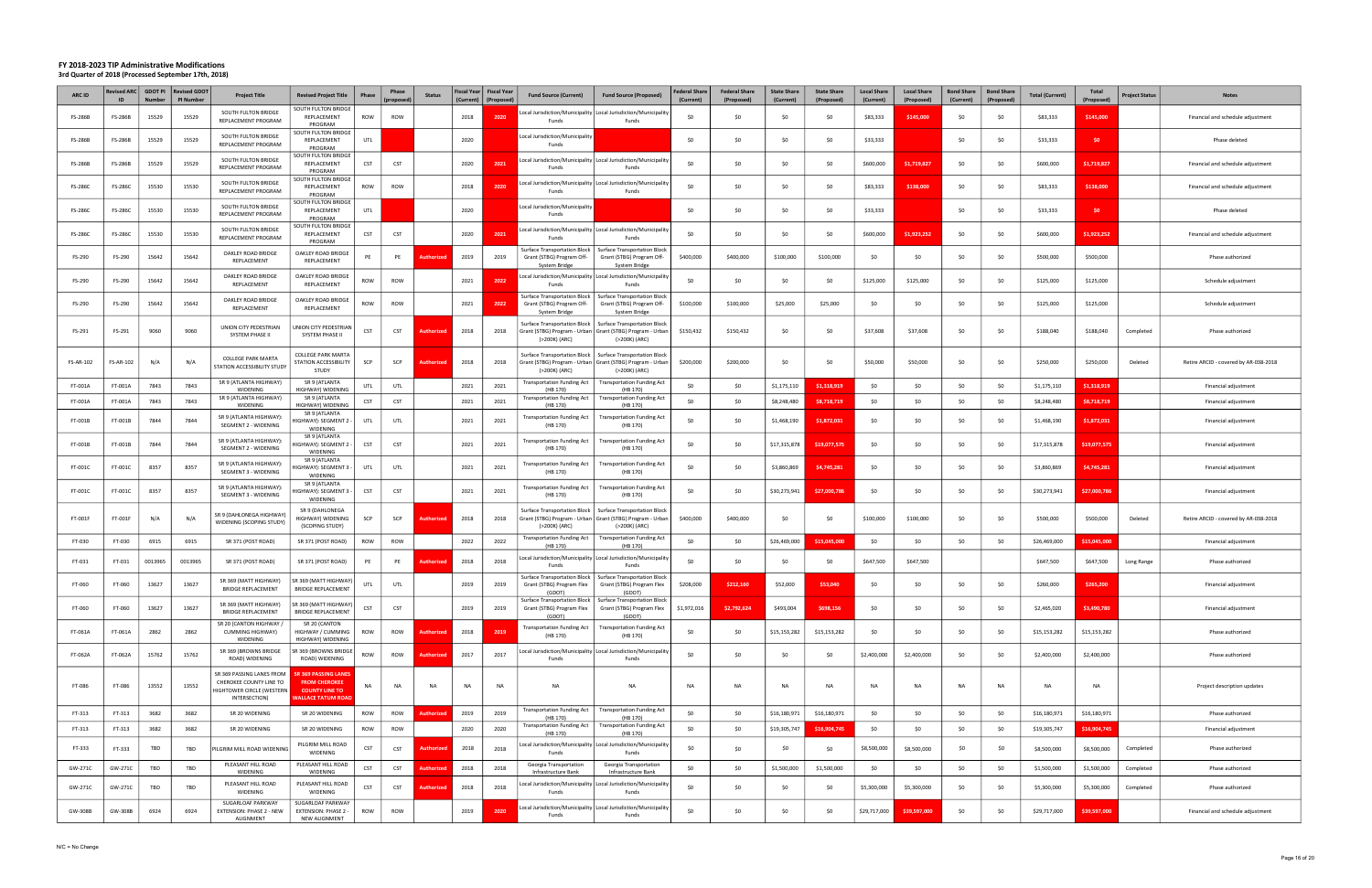| <b>ARC ID</b> | levised ARC  <br>ID | <b>GDOT PI</b><br><b>Number</b> | <b>Revised GDOT</b><br><b>PI Number</b> | <b>Project Title</b>                                                      | <b>Revised Project Title</b>                                                               | Phase      | Phase           | <b>Status</b>     |           | Fiscal Year   Fiscal Year<br>(Current)   (Proposed) | <b>Fund Source (Current)</b>                                               | <b>Fund Source (Proposed)</b>                                                                                       | <b>Federal Share</b><br>(Current) | <b>Federal Share</b><br>(Proposed) | <b>State Share</b><br>(Current) | <b>State Share</b><br>(Proposed) | <b>Local Share</b><br>(Current) | <b>Local Share</b><br>(Proposed) | <b>Bond Share</b><br>(Current) | <b>Bond Share</b><br>(Proposed) | <b>Total (Current)</b> | Total<br>(Proposed) | Project Status | <b>Notes</b>                                                                                                 |
|---------------|---------------------|---------------------------------|-----------------------------------------|---------------------------------------------------------------------------|--------------------------------------------------------------------------------------------|------------|-----------------|-------------------|-----------|-----------------------------------------------------|----------------------------------------------------------------------------|---------------------------------------------------------------------------------------------------------------------|-----------------------------------|------------------------------------|---------------------------------|----------------------------------|---------------------------------|----------------------------------|--------------------------------|---------------------------------|------------------------|---------------------|----------------|--------------------------------------------------------------------------------------------------------------|
| GW-331        | GW-331              | 7535                            | 7535                                    | NORTH EVERMORE PARKWAY<br>NEW ALIGNMENT                                   | NORTH EVERMORE<br>PARKWAY - NEW<br>ALIGNMENT                                               | UTL        | UTL             |                   | 2019      | 2020                                                | Funds                                                                      | ocal Jurisdiction/Municipality   Local Jurisdiction/Municipalit<br>Funds                                            | \$0                               | \$0                                | -SO                             | \$0                              | \$1,591,628                     | \$1,591,628                      | \$0                            | \$0                             | \$1,591,628            | \$1,591,628         |                | Schedule adjustment                                                                                          |
| GW-331        | GW-331              | 7535                            | 7535                                    | NORTH EVERMORE PARKWAY<br>NEW ALIGNMENT                                   | NORTH EVERMORE<br>PARKWAY - NEW<br>ALIGNMENT                                               | <b>CST</b> | <b>CST</b>      |                   | 2019      | 2020                                                | <b>Federal Earmark Funding</b>                                             | Federal Earmark Funding                                                                                             | \$2,184,426                       | \$2,184,426                        | \$0                             | \$0                              | \$2,745,179                     | \$2,745,179                      | \$0                            | \$0                             | \$4,929,605            | \$4,929,605         |                | Schedule adjustment                                                                                          |
| GW-382        | GW-382              | 12640                           | 12640                                   | SR 378 (BEAVER RUIN ROAD)<br>SAFE ROUTES TO SCHOOL<br>(SRTS) IMPROVEMENTS | SR 378 (BEAVER RUIN<br>OAD) SAFE ROUTES TO<br>SCHOOL (SRTS)<br><b>IMPROVEMENTS</b>         | UTL        | UTL             |                   | 2018      | 2018                                                | Surface Transportation Block  <br>(>200K) (ARC)                            | <b>Surface Transportation Block</b><br>rant (STBG) Program - Urban   Grant (STBG) Program - Urban<br>(>200K) (ARC)  | \$202,000                         | \$202,000                          | \$0                             | \$0                              | \$50,500                        | \$50,500                         | \$0                            | \$0                             | \$252,500              | \$252,500           | Completed      | Phase authorized                                                                                             |
| GW-382        | GW-382              | 12640                           | 12640                                   | SR 378 (BEAVER RUIN ROAD)<br>SAFE ROUTES TO SCHOOL<br>(SRTS) IMPROVEMENTS | SR 378 (BEAVER RUIN<br><b>ROAD) SAFE ROUTES TO</b><br>SCHOOL (SRTS)<br><b>IMPROVEMENTS</b> | CST        | CST             | Authorized        | 2018      | 2018                                                | Surface Transportation Block<br>(>200K) (ARC)                              | <b>Surface Transportation Block</b><br>Grant (STBG) Program - Urban   Grant (STBG) Program - Urban<br>(>200K) (ARC) | \$1,707,887                       | \$1,707,887                        | \$0                             | \$0                              | \$426,972                       | \$426,972                        | \$0                            | \$0                             | \$2,134,859            | \$2,134,859         | Completed      | Phase authorized                                                                                             |
| GW-383        | GW-383              | 0012641                         | 0012641                                 | US 23/SR 13 (BUFORD<br>HIGHWAY) PEDESTRIAN<br>MOBILITY IMPROVEMENTS       | US 23/SR 13 (BUFORD<br>HIGHWAY) PEDESTRIAN<br>MOBILITY<br><b>IMPROVEMENTS</b>              | UTL        | UTL             | <b>Authorizec</b> | 2018      | 2018                                                | Funds                                                                      | Local Jurisdiction/Municipality Local Jurisdiction/Municipality<br>Funds                                            | \$0                               | \$0                                | \$0                             | \$0                              | \$35,825                        | \$35,825                         | \$0                            | S0                              | \$35,825               | \$35,825            | Completed      | Phase authorized                                                                                             |
| GW-383        | GW-383              | 0012641                         | 0012641                                 | US 23/SR 13 (BUFORD<br>HIGHWAY) PEDESTRIAN<br>MOBILITY IMPROVEMENTS       | US 23/SR 13 (BUFORD<br>HIGHWAY) PEDESTRIAN<br><b>MOBILITY</b><br><b>IMPROVEMENTS</b>       | <b>CST</b> | CST             |                   | 2018      | 2018                                                | Surface Transportation Block  <br>(>200K) (ARC)                            | <b>Surface Transportation Block</b><br>Grant (STBG) Program - Urban   Grant (STBG) Program - Urba<br>(>200K) (ARC)  | \$963,262                         | \$963,262                          | \$0                             | \$0                              | \$270,163                       | \$270,163                        | \$0                            | \$0                             | \$1,233,425            | \$1,233,425         | Completed      | Phase authorized                                                                                             |
| GW-384        | GW-384              | 12883                           | 12883                                   | WESTERN GWINNETT BIKEWAY<br><b>EXTENSION</b>                              | WESTERN GWINNETT<br><b>BIKEWAY EXTENSION</b>                                               | NA         | NA              | NA                | <b>NA</b> | NA                                                  | NA                                                                         | <b>NA</b>                                                                                                           | <b>NA</b>                         | NA                                 | NA                              | <b>NA</b>                        | NA                              | <b>NA</b>                        | NA                             | <b>NA</b>                       | NA                     | <b>NA</b>           |                | Change project limits to West of Rogers Bridge Road to<br>McGinnis Ferry Road                                |
| GW-384        | GW-384              | 12883                           | 12883                                   | <b>WESTERN GWINNETT BIKEWAY</b><br><b>EXTENSION</b>                       | WESTERN GWINNETT<br><b>BIKEWAY EXTENSION</b>                                               | ROW        | ROW             | Authorizec        | 2018      | 2018                                                | ransportation Alternatives<br>(Section 133(h)) - Urban<br>(>200K) (ARC)    | <b>Transportation Alternatives</b><br>(Section 133(h)) - Urban<br>(>200K) (ARC)                                     | \$1,336,000                       | \$1,336,000                        | \$0                             | \$0                              | \$334,000                       | \$334,000                        | \$0                            | \$0                             | \$1,670,000            | \$1,670,000         |                | Phase authorized                                                                                             |
| GW-385        | GW-385              | 12884                           | 12884                                   | NORCROSS TO LILBURN<br><b>MULTIUSE TRAIL</b>                              | NORCROSS TO LILBURN<br>MULTIUSE TRAIL                                                      | PE         | PE              |                   | 2018      | 2018                                                | ransportation Alternatives<br>(Section 133(h)) - Urban<br>(>200K) (ARC)    | <b>Transportation Alternatives</b><br>(Section 133(h)) - Urban<br>(>200K) (ARC)                                     | \$251,885                         | \$251,885                          | \$0                             | S <sub>0</sub>                   | \$62,971                        | \$62,971                         | \$0                            | S0                              | \$314,856              | \$314,856           |                | Phase authorized                                                                                             |
| GW-386        | GW-386              | 110610-                         | 110610-                                 | <b>I-85 NORTH WIDENING</b>                                                | I-85 NORTH WIDENING                                                                        | CST        | <b>CST</b>      |                   | 2019      | 2019                                                | ransportation Funding Act<br>(HB 170)                                      | <b>Transportation Funding Act</b><br>(HB 170)                                                                       | \$0                               | \$0                                | \$60,700,000                    | \$60,700,000                     | \$0                             | SO.                              | \$0                            | S0                              | \$60,700,000           | \$60,700,000        |                | Phase authorized; project description updates to denote<br>MPO portion of project to SR 53 in Jackson County |
| GW-388        | GW-388              | 12698                           | 12698                                   | I-85 NORTH - NEW<br>INTERCHANGE                                           | I-85 NORTH - NEW<br>INTERCHANGE                                                            |            | <b>CST</b>      |                   |           | 2019                                                |                                                                            | ransportation Funding Ac<br>(HB 170)                                                                                |                                   |                                    |                                 | \$1,300,000                      |                                 |                                  |                                |                                 | \$0                    | \$1,300,000         |                | Add new phase                                                                                                |
| GW-389        | GW-389              | 13104                           | 13104                                   | I-85 NORTH - NEW<br>INTERCHANGE                                           | I-85 NORTH - NEW<br>INTERCHANGE                                                            | PE         | PE              | Authorized        | 2018      | 2018                                                | <b>Surface Transportation Block</b><br>(>200K) (ARC)                       | <b>Surface Transportation Block</b><br>Grant (STBG) Program - Urban   Grant (STBG) Program - Urban<br>(>200K) (ARC) | \$2,500,000                       | \$2,500,000                        | \$0                             | \$0                              | \$625,000                       | \$625,000                        | \$0                            | \$0                             | \$3,125,000            | \$3,125,000         |                | Phase authorized                                                                                             |
| GW-391        | GW-391              | 12817                           | 12817                                   | US 78/ SR 10 (EAST MAIN<br>STREET / ATHENS HIGHWAY)<br>SIGNAL UPGRADES    | JS 78/ SR 10 (EAST MAIN<br>STREET / ATHENS<br>HIGHWAY) SIGNAL<br><b>UPGRADES</b>           | ROW        | ROW             |                   | 2018      | 2019                                                | National Highway                                                           | National Highway<br>Performance Program (NHPP)   Performance Program (NHPP                                          | \$250,000                         | \$250,000                          | \$0                             | \$0                              | \$0                             | SO.                              | \$0                            | \$0                             | \$250,000              | \$250,000           |                | Financial and schedule adjustment                                                                            |
| GW-391        | GW-391              | 12817                           | 12817                                   | US 78/ SR 10 (EAST MAIN<br>STREET / ATHENS HIGHWAY)<br>SIGNAL UPGRADES    | IS 78/ SR 10 (EAST MAIN<br>STREET / ATHENS<br>HIGHWAY) SIGNAL<br><b>UPGRADES</b>           | <b>CST</b> | <b>CST</b>      |                   | 2018      | 2019                                                | National Highway                                                           | National Highway<br>Performance Program (NHPP)   Performance Program (NHPF                                          | \$650,000                         | \$1,349,390                        | \$0                             | \$0                              | \$0                             | SO.                              | \$0                            | SO.                             | \$650,000              | \$1,349,390         |                | Financial and schedule adjustment                                                                            |
| GW-392        | GW-392              | 13062                           | 13062                                   | SR 13 INTERSECTION<br><b>IMPROVEMENTS</b>                                 | SR 13 INTERSECTION<br><b>IMPROVEMENTS</b>                                                  | CST        | <b>CST</b>      |                   | 2019      | 2019                                                | <b>Surface Transportation Block</b><br>Grant (STBG) Program Flex<br>(GDOT) | (HB 170)                                                                                                            | \$0                               | \$0                                | \$744,000                       | \$744,000                        | \$186,000                       | \$0                              | \$0                            | SO.                             | \$930,000              | \$744,000           |                | Financial adjustment                                                                                         |
| GW-392        | GW-392              | 13062                           | 13062                                   | SR 13 INTERSECTION<br><b>IMPROVEMENTS</b>                                 | SR 13 INTERSECTION<br><b>IMPROVEMENTS</b>                                                  |            | CS <sub>1</sub> |                   |           | 2019                                                |                                                                            | Local<br>ırisdiction/M<br>cipality<br>Funds                                                                         |                                   |                                    |                                 |                                  |                                 | \$186,000                        |                                |                                 | \$0                    | \$186,000           |                | Add new phase                                                                                                |
| GW-393        | GW-393              | TBD                             | TBD                                     | SR 141 SOUTHBOUND<br><b>IMPROVEMENTS</b>                                  | SR 141 SOUTHBOUND<br><b>IMPROVEMENTS</b>                                                   | PE         | PE              | Authorized        | 2017      | 2017                                                | Local Jurisdiction/Municipality<br>Funds                                   | <b>Fransportation Funding A</b><br>(HB 170)                                                                         | \$0                               | \$0                                | \$0                             | \$1,016,000                      | \$500,000                       | SO.                              | \$0                            | \$0                             | \$500,000              | \$1,016,000         |                | Financial adjustment; phase authorized                                                                       |
| GW-394        | GW-394              | 13897                           | 13897                                   | SR 316 INTERCHANGE                                                        | SR 316 INTERCHANGE                                                                         | ROW        | ROW             |                   | 2020      | 2021                                                | ransportation Funding Act<br>(HB 170)                                      | <b>Transportation Funding Act</b><br>(HB 170)                                                                       | \$0                               | \$0                                | \$3,800,000                     | \$18,000,000                     | \$0                             | \$0                              | \$0                            | \$0                             | \$3,800,000            | \$18,000,000        |                | Financial and schedule adjustment                                                                            |
| GW-394        | GW-394              | 13897                           | 13897                                   | SR 316 INTERCHANGE                                                        | SR 316 INTERCHANGE                                                                         | UTL        | UTL             |                   | 2022      | 2023                                                | <b>Transportation Funding Act</b><br>(HB 170)                              | <b>Transportation Funding Act</b><br>(HB 170)                                                                       | \$0                               | \$0                                | \$250,000                       | \$4,000,000                      | \$0                             | \$0                              | \$0                            | \$0                             | \$250,000              | \$4,000,000         |                | Financial and schedule adjustment                                                                            |
| GW-394        | GW-394              | 13897                           | 13897                                   | SR 316 INTERCHANGE                                                        | SR 316 INTERCHANGE                                                                         | <b>CST</b> | <b>CST</b>      |                   | 2022      | 2023                                                | <b>Transportation Funding Act</b><br>(HB 170)                              | <b>Transportation Funding Act</b><br>(HB 170)                                                                       | \$0                               | \$0                                | \$12,700,000                    | \$47,000,000                     | \$0                             | \$0                              | \$0                            | \$0                             | \$12,700,000           | \$47,000,000        |                | Financial and schedule adjustment                                                                            |
| GW-399        | GW-399              | TBD                             | TBD                                     | SPALDING DRIVE WIDENING                                                   | SPALDING DRIVE<br>WIDENING                                                                 | PE         | PE              | <b>Authorized</b> | 2017      | 2017                                                | Funds                                                                      | Local Jurisdiction/Municipality   Local Jurisdiction/Municipality<br>Funds                                          | $50^{\circ}$                      | \$0                                | \$0                             | \$0                              | \$1,000,000                     | \$1,000,000                      | \$0                            | S0                              | \$1,000,000            | \$1,000,000         |                | Phase authorized                                                                                             |
| GW-399        | GW-399              | TBD                             | TBD                                     | SPALDING DRIVE WIDENING                                                   | SPALDING DRIVE<br>WIDENING                                                                 | <b>CST</b> | CST             |                   | 2020      | 2020                                                | Funds                                                                      | Local Jurisdiction/Municipality Local Jurisdiction/Municipality<br>Funds                                            | \$0                               | \$0                                | \$0                             | \$0                              | \$8,000,000                     | \$6,000,000                      | \$0                            | \$0                             | \$8,000,000            | \$6,000,000         |                | Financial adjustment                                                                                         |
| GW-399        | GW-399              | TBD                             | TBD                                     | SPALDING DRIVE WIDENING                                                   | SPALDING DRIVE<br>WIDENING                                                                 | CST        | CST             |                   | 2020      | 2020                                                | Georgia Transportation<br>Infrastructure Bank (GTIB)                       | Georgia Transportation<br>Infrastructure Bank (GTIB)                                                                |                                   |                                    |                                 | \$2,000,000                      |                                 |                                  |                                |                                 | \$0                    | \$2,000,000         |                | Program new phase                                                                                            |
| GW-402        | GW-402              | 14160                           | 14160                                   | ROGERS BRIDGE CONNECTION                                                  | ROGERS BRIDGE<br>CONNECTION                                                                | ROW        | ROW             | <b>Authorized</b> | 2018      | 2018                                                | Funds                                                                      | Local Jurisdiction/Municipality   Local Jurisdiction/Municipality<br>Funds                                          | \$0                               | \$0                                | \$0                             | \$0                              | \$50,000                        | \$50,000                         | \$0                            | \$0                             | \$50,000               | \$50,000            |                | Phase authorized                                                                                             |
| GW-406        | GW-406              | TBD                             | TBD                                     | SR 324 IMPROVEMENTS AND<br>WIDENING                                       | SR 324 IMPROVEMENTS<br>AND WIDENING                                                        | ROW        | ROW             | Authorized        | 2017      | 2017                                                | Funds                                                                      | Local Jurisdiction/Municipality   Local Jurisdiction/Municipalit<br>Funds                                           | \$0                               | \$0                                | \$0                             | \$0                              | \$900,000                       | \$900,000                        | \$0                            | \$0                             | \$900,000              | \$900,000           |                | Phase authorized                                                                                             |
| GW-406        | GW-406              | TBD                             | TBD                                     | SR 324 IMPROVEMENTS AND<br>WIDENING                                       | SR 324 IMPROVEMENTS<br>AND WIDENING                                                        | CST        | CST             |                   | 2018      | 2019                                                | Funds                                                                      | Local Jurisdiction/Municipality   Local Jurisdiction/Municipalit<br>Funds                                           | \$0                               | \$0                                | \$0                             | \$0                              | \$1,800,000                     | \$1,800,000                      | \$0                            | \$0                             | \$1,800,000            | \$1,800,000         |                | Schedule adjustment                                                                                          |
| GW-407        | GW-407              | TBD                             | TBD                                     | SR 20 NORTHBOUND<br><b>IMPROVEMENTS</b>                                   | SR 20 NORTHBOUND<br><b>IMPROVEMENTS</b>                                                    | ROW        | ROW             | Authorized        | 2017      | 2017                                                | Funds                                                                      | Local Jurisdiction/Municipality   Local Jurisdiction/Municipalit<br>Funds                                           | \$0                               | \$0                                | \$0                             | \$0                              | \$450,000                       | \$450,000                        | \$0                            | \$0                             | \$450,000              | \$450,000           | Completed      | Phase authorized                                                                                             |
| GW-407        | GW-407              | TBD                             | TBD                                     | SR 20 NORTHBOUND<br><b>IMPROVEMENTS</b>                                   | SR 20 NORTHBOUND<br><b>IMPROVEMENTS</b>                                                    | CST        | <b>CST</b>      | Authorized        | 2017      | 2017                                                | Funds                                                                      | Local Jurisdiction/Municipality   Local Jurisdiction/Municipality<br>Funds                                          | \$0                               | \$0                                | \$0                             | \$0                              | \$1,500,000                     | \$1,500,000                      | \$0                            | \$0                             | \$1,500,000            | \$1,500,000         | Completed      | Phase authorized                                                                                             |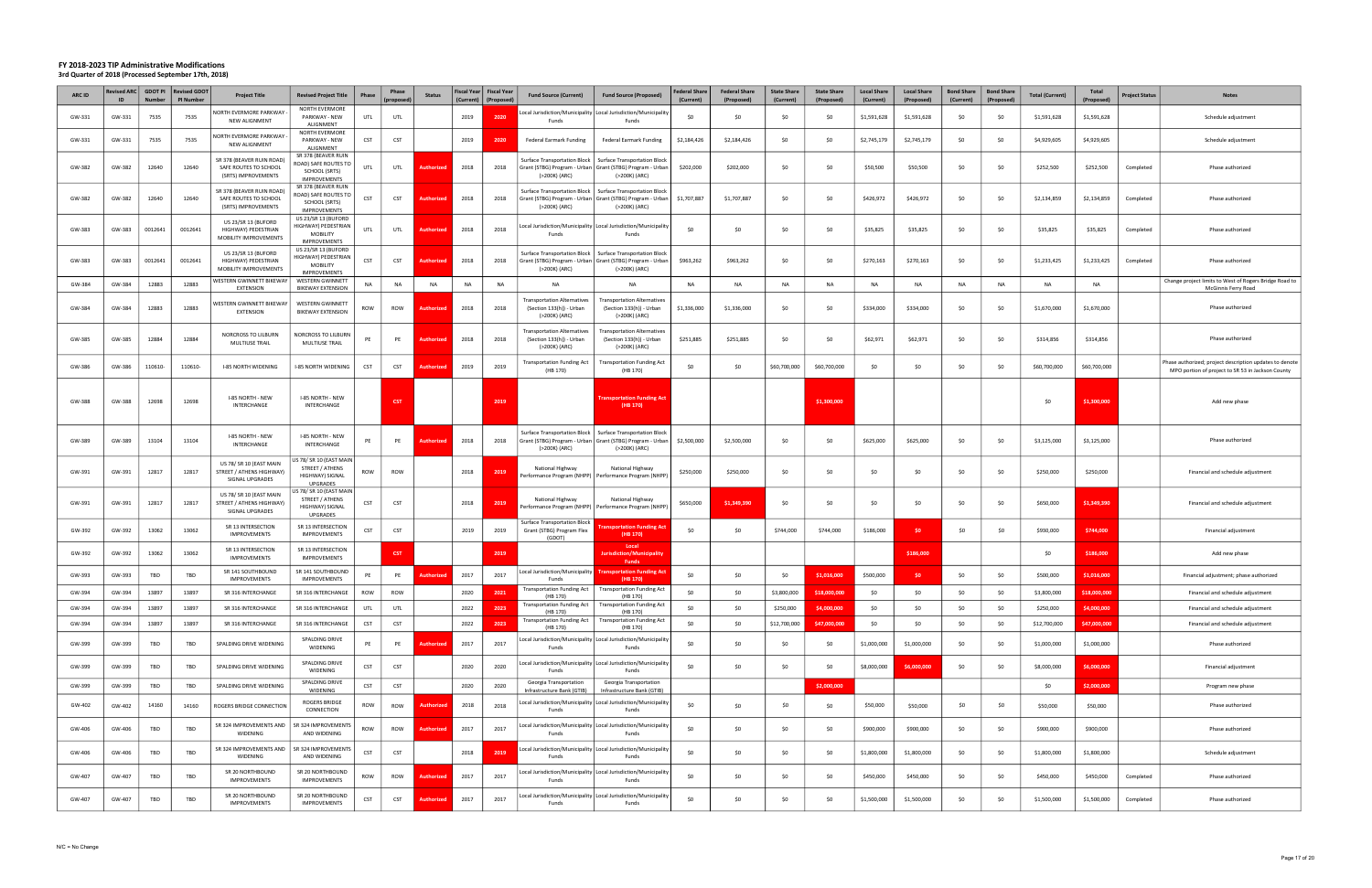| ARC ID         | ID             | <b>Number</b> | Revised ARC GDOT PI Revised GDOT<br><b>PI Number</b> | <b>Project Title</b>                                                                     | <b>Revised Project Title</b>                                                                             | Phase      | Phase<br>(proposed) | <b>Status</b>     | (Current) | Fiscal Year   Fiscal Year<br>(Proposed | <b>Fund Source (Current)</b>                                                 | <b>Fund Source (Proposed)</b>                                                                                       | <b>Federal Share</b><br>(Current) | <b>Federal Share</b><br>(Proposed) | <b>State Share</b><br>(Current) | <b>State Share</b><br>(Proposed) | <b>Local Share</b><br>(Current) | <b>Local Share</b><br>(Proposed) | <b>Bond Share</b><br>(Current) | <b>Bond Share</b><br>(Proposed) | <b>Total (Current)</b> | Total<br>(Proposed) | <b>Project Status</b> | <b>Notes</b>                                                                             |
|----------------|----------------|---------------|------------------------------------------------------|------------------------------------------------------------------------------------------|----------------------------------------------------------------------------------------------------------|------------|---------------------|-------------------|-----------|----------------------------------------|------------------------------------------------------------------------------|---------------------------------------------------------------------------------------------------------------------|-----------------------------------|------------------------------------|---------------------------------|----------------------------------|---------------------------------|----------------------------------|--------------------------------|---------------------------------|------------------------|---------------------|-----------------------|------------------------------------------------------------------------------------------|
| GW-410         | GW-410         | 15439         | 15439                                                | SR 20 (NELSON BROGDON<br>BOULEVARD) WIDENING                                             | SR 20 (NELSON<br>BROGDON BOULEVARD)<br>WIDENING                                                          | ROW        | ROW                 |                   | 2019      | 2020                                   | Funds                                                                        | Local Jurisdiction/Municipality   Local Jurisdiction/Municipality<br>Funds                                          | \$0                               | \$0                                | -SO                             | \$0                              | \$1,500,000                     | \$1,500,000                      | \$0                            | \$0                             | \$1,500,000            | \$1,500,000         |                       | Schedule adjustment                                                                      |
| GW-411         | GW-411         | 15618         | 15618                                                | MARTIN FARM ROAD BRIDGE<br>REPLACEMENT                                                   | MARTIN FARM ROAD<br><b>BRIDGE REPLACEMENT</b>                                                            | ROW        | ROW                 |                   | 2020      | 2020                                   | Local Jurisdiction/Municipality<br>Funds                                     | 40301                                                                                                               | \$0                               | \$0                                | \$0                             | \$0                              | \$125,000                       | \$125,000                        | \$0                            | \$0                             | \$125,000              | \$125,000           |                       | Financial adjustment                                                                     |
| GW-411         | GW-411         | 15618         | 15618                                                | MARTIN FARM ROAD BRIDGE<br>REPLACEMENT                                                   | MARTIN FARM ROAD<br><b>BRIDGE REPLACEMENT</b>                                                            | ROW        | ROW                 |                   | 2020      | 2020                                   | Surface Transportation Block  <br>Grant (STBG) Program Off-<br>System Bridge | <b>Surface Transportation Block</b><br>Grant (STBG) Program Off-<br>System Bridge                                   | \$100,000                         | \$252,000                          | \$25,000                        | \$63,000                         | \$0                             | -SO                              | \$0                            | \$0                             | \$125,000              | \$315,000           |                       | Financial adjustment                                                                     |
| GW-412         | GW-412         | N/A           | N/A                                                  | NORCROSS LCI GREENWAY -<br>PRIORITY ONE NETWORK<br>SEGMENTS                              | <b>NORCROSS LCI</b><br>GREENWAY - PRIORITY<br>ONE NETWORK<br>SEGMENTS                                    | PE         | PE                  | <b>Authorized</b> | 2019      | 2019                                   | Surface Transportation Block  <br>(>200K) (ARC)                              | <b>Surface Transportation Block</b><br>Grant (STBG) Program - Urban   Grant (STBG) Program - Urban<br>(>200K) (ARC) | \$380,000                         | \$380,000                          | \$0                             | \$0                              | \$95,000                        | \$95,000                         | \$0                            | \$0                             | \$475,000              | \$475,000           |                       | Phase authorized                                                                         |
| GW-416         | GW-416         |               | 0016368                                              | <b>GWINNETT TRANSIT SERVICE</b><br>ENHANCEMENT (OPERATING<br>ASSISTANCE) - PHASE 1       | <b>GWINNETT TRANSIT</b><br>SERVICE ENHANCEMENT<br>OPERATING ASSISTANCE)<br>- PHASE 1                     | NA         | <b>NA</b>           | <b>NA</b>         | NA        | <b>NA</b>                              | NA                                                                           | <b>NA</b>                                                                                                           | <b>NA</b>                         | <b>NA</b>                          | <b>NA</b>                       | <b>NA</b>                        | <b>NA</b>                       | <b>NA</b>                        | <b>NA</b>                      | NA                              | <b>NA</b>              | <b>NA</b>           |                       | Assign GDOT PI                                                                           |
| GW-417         | GW-417         |               | 0016369                                              | <b>GWINNETT TRANSIT SERVICE</b><br>ENHANCEMENT (OPERATING<br>ASSISTANCE) - PHASE 2       | <b>GWINNETT TRANSIT</b><br>SERVICE ENHANCEMENT<br>OPERATING ASSISTANCE)<br>- PHASE 2                     | NA         | <b>NA</b>           | NA                | NA        | <b>NA</b>                              | NA                                                                           | <b>NA</b>                                                                                                           | <b>NA</b>                         | <b>NA</b>                          | <b>NA</b>                       | <b>NA</b>                        | <b>NA</b>                       | <b>NA</b>                        | <b>NA</b>                      | NA                              | <b>NA</b>              | <b>NA</b>           |                       | Assign GDOT PI                                                                           |
| GW-418         | GW-418         | N/A           | N/A                                                  | INDIAN TRAIL PARK AND RIDE<br>LOT IMPROVEMENTS                                           | NDIAN TRAIL PARK AND<br><b>RIDE LOT</b><br><b>IMPROVEMENTS</b>                                           | <b>CST</b> | CST                 | uthor             | 2018      | 2018                                   | Surface Transportation Block  <br>(>200K) (ARC)                              | <b>Surface Transportation Block</b><br>Grant (STBG) Program - Urban   Grant (STBG) Program - Urban<br>(>200K) (ARC) | \$1,600,000                       | \$1,600,000                        | \$0                             | \$0                              | \$400,000                       | \$400,000                        | \$0                            | \$0                             | \$2,000,000            | \$2,000,000         | Completed             | Phase authorized                                                                         |
| GW-412         | <b>GW-420</b>  | TBD           | TBD                                                  | KILLIAN HILL ROAD WIDENING                                                               | KILLIAN HILL ROAD<br>WIDENING                                                                            | PE         | PE                  |                   | 2019      | 2020                                   | Funds                                                                        | ocal Jurisdiction/Municipality   Local Jurisdiction/Municipality<br>Funds                                           | \$0                               | \$0                                | \$0                             | \$0                              | \$1,500,000                     | \$1,500,000                      |                                |                                 | \$1,500,000            | \$1,500,000         |                       | Schedule change; correct ARCID assignment error on<br>Killian Hill Road Widening project |
| GW-AR-100      | 3W-AR-100      | N/A           | N/A                                                  | US 78 (STONE MOUNTAIN<br>HIGHWAY) CORRIDOR STUDY                                         | JS 78 (STONE MOUNTAIN<br>HIGHWAY) CORRIDOR<br><b>STUDY</b>                                               | SCP        | SCP                 |                   | 2018      | 2018                                   | Surface Transportation Block  <br>(>200K) (ARC)                              | <b>Surface Transportation Block</b><br>Grant (STBG) Program - Urban   Grant (STBG) Program - Urban<br>(>200K) (ARC) | \$300,000                         | \$300,000                          | \$0                             | \$0                              | \$75,000                        | \$75,000                         | \$0                            | \$0                             | \$375,000              | \$375,000           | Completed             | Retire ARCID - covered by AR-038-2018                                                    |
| GW-AR-102      | GW-AR-102      | N/A           | N/A                                                  | INFINITE LOOP TRAIL SCOPING<br>STUDY                                                     | INFINITE LOOP TRAIL<br><b>SCOPING STUDY</b>                                                              | SCP        | SCP                 |                   | 2019      | 2019                                   | Surface Transportation Block  <br>(>200K) (ARC)                              | <b>Surface Transportation Block</b><br>Grant (STBG) Program - Urban   Grant (STBG) Program - Urban<br>(>200K) (ARC) | \$100,000                         | \$100,000                          | \$0                             | \$0                              | \$25,000                        | \$25,000                         | \$0                            | \$0                             | \$125,000              | \$125,000           | Completed             | Retire ARCID - covered by AR-038-2019                                                    |
| GW-AR-103      | GW-AR-103      | N/A           | N/A                                                  | CROOKED CREEK MULTI-USE<br>TRAIL FEASIBILITY STUDY                                       | CROOKED CREEK MULTI-<br>USE TRAIL FEASIBILITY<br>STUDY                                                   | SCP        | SCP                 |                   | 2019      | 2019                                   | Surface Transportation Block  <br>(>200K) (ARC)                              | <b>Surface Transportation Block</b><br>Grant (STBG) Program - Urban   Grant (STBG) Program - Urban<br>(>200K) (ARC) | \$300,000                         | \$300,000                          | \$0                             | \$0                              | \$75,000                        | \$75,000                         | \$0                            | SO.                             | \$375,000              | \$375,000           | Completed             | Retire ARCID - covered by AR-038-2019                                                    |
| <b>HE-020A</b> | <b>HE-020A</b> | 13531         | 13531                                                | SR 20/81 (HAMPTON STREET):<br>SEGMENT 1 - NEW ALIGNMENT                                  | SR 20/81 (HAMPTON<br>STREET): SEGMENT 1<br><b>NEW ALIGNMENT</b>                                          | ROW        | ROW                 | Authorized        | 2019      | 2019                                   | <b>Transportation Funding Act</b><br>(HB 170)                                | <b>Transportation Funding Act</b><br>(HB 170)                                                                       | \$0                               | \$0                                | \$7,978,000                     | \$7,978,000                      | \$0                             | \$0                              | \$0                            | \$0                             | \$7,978,000            | \$7,978,000         |                       | Phase authorized                                                                         |
| HE-110         | HE-110         | N/A           | N/A                                                  | JODECO ROAD WIDENING AND<br>CAMPGROUND ROAD<br>EXTENSION/REALIGNMENT                     | ODECO ROAD WIDENING<br>AND CAMPGROUND<br><b>ROAD</b><br><b>EXTENSION/REALIGNMEN</b>                      | CST        | CST                 | Authorized        | 2017      | 2017                                   | Funds                                                                        | Local Jurisdiction/Municipality Local Jurisdiction/Municipality<br>Funds                                            | \$0                               | \$0                                | \$0                             | \$0                              | \$16,000,000                    | \$16,000,000                     | \$0                            |                                 | \$16,000,000           | \$16,000,000        | Completed             | Phase authorized                                                                         |
| HE-118B        | <b>HE-118B</b> | N/A           | N/A                                                  | MCDONOUGH PARKWAY<br><b>EXTENSION (MCDONOUGH</b><br>BYPASS): PHASE II - NEW<br>ALIGNMENT | MCDONOUGH PARKWAY<br>EXTENSION<br>MCDONOUGH BYPASS):<br>PHASE II - NEW<br>ALIGNMENT                      | ROW        | ROW                 | <b>Authorized</b> | 2017      | 2017                                   | Funds                                                                        | Local Jurisdiction/Municipality   Local Jurisdiction/Municipality<br>Funds                                          | \$0                               | \$0                                | \$0                             | \$0                              | \$350,000                       | \$350,000                        | \$0                            | \$0                             | \$350,000              | \$350,000           | Completed             | Phase authorized                                                                         |
| <b>HE-118B</b> | HE-118B        | N/A           | N/A                                                  | MCDONOUGH PARKWAY<br><b>EXTENSION (MCDONOUGH</b><br>BYPASS): PHASE II - NEW<br>ALIGNMENT | <b>ACDONOUGH PARKWAY</b><br><b>EXTENSION</b><br><b>MCDONOUGH BYPASS):</b><br>PHASE II - NEW<br>ALIGNMENT | <b>CST</b> | <b>CST</b>          | Authorized        | 2018      | 2018                                   | Funds                                                                        | Local Jurisdiction/Municipality Local Jurisdiction/Municipality<br>Funds                                            | \$0                               | \$0                                | \$0                             | \$0                              | \$2,500,000                     | \$2,500,000                      | \$0                            | \$0                             | \$2,500,000            | \$2,500,000         | Completed             | Phase authorized                                                                         |
| HE-194         | HE-194         | 12642         | 12642                                                | JODECO ROAD INTERSECTION<br><b>IMPROVEMENTS</b>                                          | JODECO ROAD<br>INTERSECTION<br><b>IMPROVEMENTS</b>                                                       | UTL        | UTL                 | <b>Authorized</b> | 2017      | 2017                                   | Congestion Mitigation & Air                                                  | Congestion Mitigation & Air<br>Quality Improvement (CMAQ)   Quality Improvement (CMAQ)                              | \$84,897                          | \$84,897                           | \$0                             | \$0                              | \$21,224                        | \$21,224                         | \$0                            | \$0                             | \$106,121              | \$106,121           | Completed             | Phase authorized                                                                         |
| HE-196         | HE-196         | 11690         | 11690                                                | ELLIOTT ROAD BRIDGE<br>REPLACEMENT                                                       | ELLIOTT ROAD BRIDGE<br>REPLACEMENT                                                                       | <b>CST</b> | <b>CST</b>          | <b>Authorized</b> | 2019      | 2019                                   | Surface Transportation Block<br>Grant (STBG) Program Off-<br>System Bridge   | <b>Surface Transportation Block</b><br>Grant (STBG) Program Off-<br>System Bridge                                   | \$1,264,040                       | \$2,119,019                        | \$316,010                       | \$529,755                        | \$0                             | \$0                              | \$0                            | \$0                             | \$1,580,050            | \$2,648,774         | Completed             | Financial adjustment; phase authorized                                                   |
| HE-196         | HE-196         | 11690         | 11690                                                | ELLIOTT ROAD BRIDGE<br>REPLACEMENT                                                       | ELLIOTT ROAD BRIDGE<br>REPLACEMENT                                                                       | UTL        |                     |                   | 2019      |                                        | Surface Transportation Block<br>Grant (STBG) Program Off-<br>System Bridge   |                                                                                                                     | \$169,793                         |                                    | \$42,448                        |                                  | \$0                             | \$0                              | \$0                            | \$0                             | \$212,241              | - \$0               | Completed             | Phase deleted                                                                            |
| HE-197         | HE-197         | 11691         | 11691                                                | <b>BLACKHALL ROAD BRIDGE</b><br>REPLACEMENT                                              | <b>BLACKHALL ROAD</b><br><b>BRIDGE REPLACEMENT</b>                                                       | CST        | CST                 | Authorize         | 2019      | 2019                                   | Grant (STBG) Program Flex<br>(GDOT)                                          | Surface Transportation Block   Surface Transportation Block<br>Grant (STBG) Program Flex<br>(GDOT)                  | \$2,401,118                       | \$2,719,853                        | \$600,280                       | \$679,963                        | \$0                             | \$0                              | \$0                            | \$0                             | \$3,001,398            | \$3,399,816         | Completed             | Financial adjustment; phase authorized                                                   |
| HE-197         | HE-197         | 11691         | 11691                                                | BLACKHALL ROAD BRIDGE<br>REPLACEMENT                                                     | <b>BLACKHALL ROAD</b><br><b>BRIDGE REPLACEMENT</b>                                                       | UTL        |                     |                   | 2019      |                                        | <b>Surface Transportation Block</b><br>Grant (STBG) Program Flex<br>(GDOT)   |                                                                                                                     | \$97,920                          |                                    | \$24,480                        |                                  | \$0                             | \$0                              | \$0                            | \$0                             | \$122,400              | \$0                 | Completed             | Phase deleted                                                                            |
| HE-201         | HE-201         | 13995         | 13995                                                | SR 42 BRIDGE REPLACEMENT                                                                 | SR 42 BRIDGE<br>REPLACEMENT                                                                              | ROW        | ROW                 |                   | 2020      | 2020                                   | Grant (STBG) Program Flex<br>(GDOT)                                          | Surface Transportation Block   Surface Transportation Block<br>Grant (STBG) Program Flex<br>(GDOT)                  | \$208,080                         | \$200,000                          | \$52,020                        | \$50,000                         | \$0                             | \$0                              | \$0                            | \$0                             | \$260,100              | \$250,000           |                       | Financial adjustment                                                                     |
| HE-202         | HE-202         | 0015823       | 0015823                                              | SR 42 / US 23 WIDENING                                                                   | SR 42 / US 23 WIDENING                                                                                   | PE         | PE                  | <b>Authorized</b> | 2018      | 2018                                   | <b>Transportation Funding Act</b><br>(HB 170)                                | <b>Transportation Funding Act</b><br>(HB 170)                                                                       | \$0                               | \$0                                | \$200,000                       | \$200,000                        | \$0                             | \$0                              |                                |                                 | \$200,000              | \$200,000           |                       | Phase authorized                                                                         |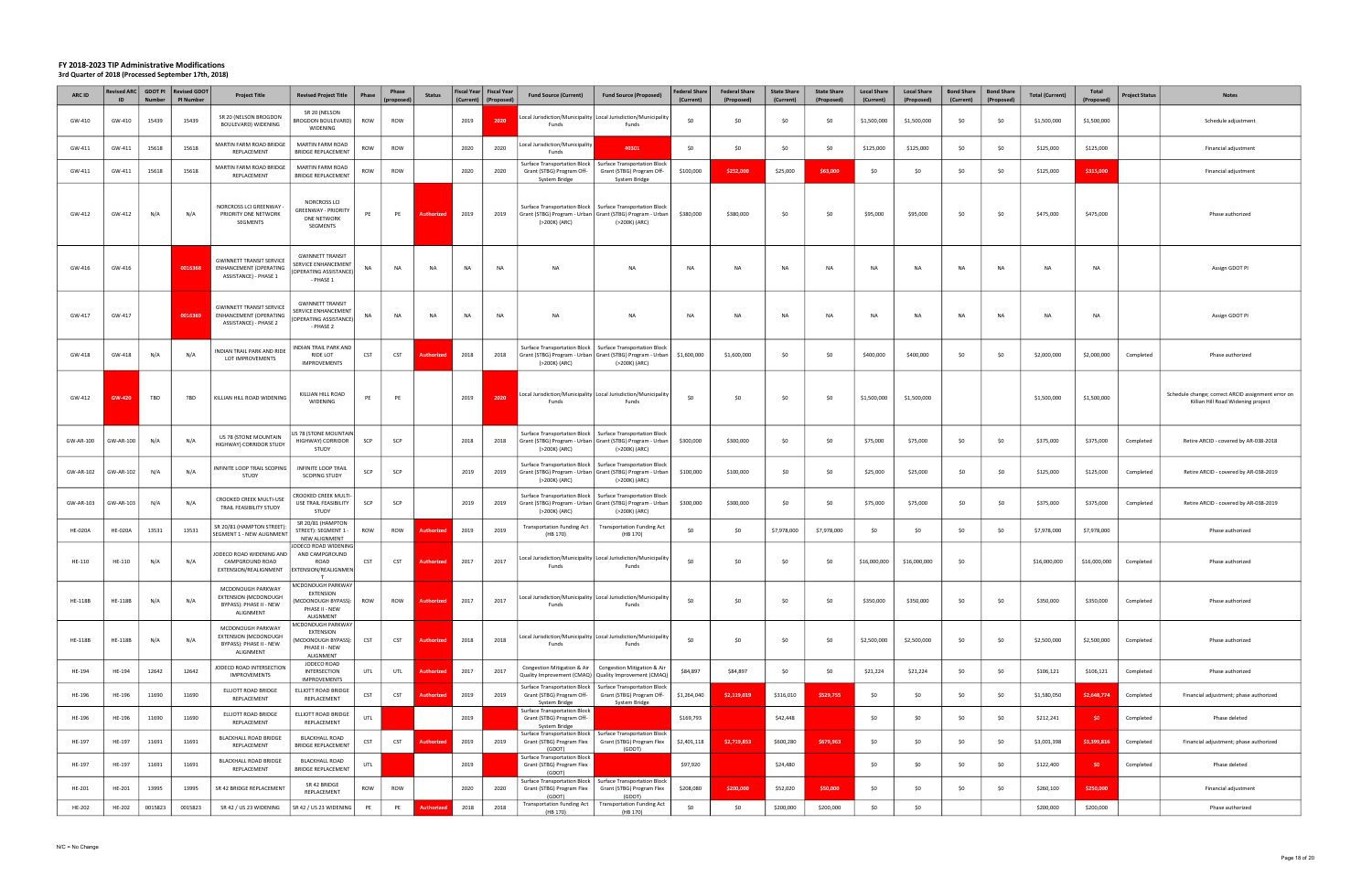| <b>ARC ID</b>  | Revised ARC    | <b>GDOT PI</b><br>Numbe | <b>Revised GDOT</b><br>PI Number | <b>Project Title</b>                                                                                  | <b>Revised Project Title</b>                                                                                    | Phase      | Phase<br><i>proposed</i> | <b>Status</b>     | (Current) | Fiscal Year   Fiscal Year<br>(Proposed | <b>Fund Source (Current)</b>                                          | <b>Fund Source (Proposed)</b>                                                                                                                 | <b>Federal Share</b><br>(Current) | <b>Federal Share</b><br>(Proposed) | <b>State Share</b><br>(Current) | <b>State Share</b><br>(Proposed) | <b>Local Share</b><br>(Current) | <b>Local Share</b><br>(Proposed) | <b>Bond Share</b><br>(Current) | <b>Bond Share</b><br>(Proposed) | <b>Total (Current)</b> | Total<br>(Proposed) | <b>Project Status</b> | <b>Notes</b>                           |
|----------------|----------------|-------------------------|----------------------------------|-------------------------------------------------------------------------------------------------------|-----------------------------------------------------------------------------------------------------------------|------------|--------------------------|-------------------|-----------|----------------------------------------|-----------------------------------------------------------------------|-----------------------------------------------------------------------------------------------------------------------------------------------|-----------------------------------|------------------------------------|---------------------------------|----------------------------------|---------------------------------|----------------------------------|--------------------------------|---------------------------------|------------------------|---------------------|-----------------------|----------------------------------------|
| HE-202         | HE-202         | 0015823                 | 0015823                          | SR 42 / US 23 WIDENING                                                                                | SR 42 / US 23 WIDENING                                                                                          | UTL        | UTL                      |                   | 2020      | 2022                                   | <b>Transportation Funding Act</b><br>(HB 170)                         | <b>Transportation Funding Act</b><br>(HB 170)                                                                                                 | SO.                               | \$0                                | \$1,200,000                     | \$250,000                        | \$0                             | \$0                              |                                |                                 | \$1,200,000            | \$250,000           |                       | Financial and schedule adjustment      |
| HE-202         | HE-202         | 0015823                 | 0015823                          | SR 42 / US 23 WIDENING                                                                                | SR 42 / US 23 WIDENING                                                                                          | <b>CST</b> | <b>CST</b>               |                   | 2020      | 2022                                   | Fransportation Funding Act  <br>(HB 170)                              | <b>Transportation Funding Act</b><br>(HB 170)                                                                                                 | \$0                               | \$0                                | \$250,000                       | \$1,200,000                      | \$0                             | \$0                              |                                |                                 | \$250,000              | \$1.200.000         |                       | Financial and schedule adjustment      |
| HE-203         | HE-203         | TBD                     | TBD                              | WEST VILLAGE PARKWAY<br>WIDENING                                                                      | WEST VILLAGE PARKWAY<br>WIDENING                                                                                | ROW        | ROW                      | uthorize          | 2018      | 2018                                   | Funds                                                                 | Local Jurisdiction/Municipality   Local Jurisdiction/Municipality<br>Funds                                                                    |                                   |                                    |                                 |                                  | \$1,000,000                     | \$1,000,000                      |                                |                                 | \$1,000,000            | \$1,000,000         |                       | Phase authorized                       |
| M-AR-274B2     | 1-AR-274B2     | 15137                   | 15137                            | MARTA CLEAN BUS<br>PROCUREMENT                                                                        | MARTA CLEAN BUS<br>PROCUREMENT                                                                                  | <b>CST</b> | CST                      | Authori           | 2018      | 2018                                   | Congestion Mitigation & Air                                           | Congestion Mitigation & Air<br>Quality Improvement (CMAQ) Quality Improvement (CMAQ)                                                          | \$4,000,000                       | \$4,000,000                        | \$0                             | \$0                              | \$1,000,000                     | \$1,000,000                      | \$0                            | - SO                            | \$5,000,000            | \$5,000,000         |                       | Phase authorized                       |
| M-AR-274B3     | A-AR-274B3     | N/A                     | N/A                              | <b>MARTA CLEAN BUS</b><br>PROCUREMENT                                                                 | MARTA CLEAN BUS<br>PROCUREMENT                                                                                  | <b>CST</b> | <b>CST</b>               | uthoriz           | 2016      | 2016                                   |                                                                       | Clean Fuels Formula Program   Clean Fuels Formula Program                                                                                     | \$3,700,000                       | \$3,700,000                        | \$0                             | \$0                              | \$925,000                       | \$925,000                        | \$0                            | \$0                             | \$4,625,000            | \$4,625,000         |                       | Phase authorized                       |
| M-AR-320       | M-AR-320       | N/A                     | N/A                              | EDGEWOOD/CANDLER PARK<br><b>MARTA STATION</b><br><b>IMPROVEMENTS</b>                                  | EDGEWOOD/CANDLER<br>PARK MARTA STATION<br><b>IMPROVEMENTS</b>                                                   | PE         | PE                       | Authorized        | 2018      | 2018                                   | (>200K) (ARC)                                                         | Surface Transportation Block   Surface Transportation Block<br>Grant (STBG) Program - Urban   Grant (STBG) Program - Urban<br>(>200K) (ARC)   | \$400,000                         | \$400,000                          | \$0                             | \$0                              | \$100,000                       | \$100,000                        | \$0                            | \$0                             | \$500,000              | \$500,000           | Completed             | Phase authorized                       |
| M-AR-320       | M-AR-320       | N/A                     | N/A                              | EDGEWOOD/CANDLER PARK<br><b>MARTA STATION</b><br><b>IMPROVEMENTS</b>                                  | EDGEWOOD/CANDLER<br>PARK MARTA STATION<br>IMPROVEMENTS                                                          | CST        | CST                      | <b>Authorize</b>  | 2018      | 2018                                   | (>200K) (ARC)                                                         | Surface Transportation Block   Surface Transportation Block<br>Grant (STBG) Program - Urban   Grant (STBG) Program - Urban  <br>(>200K) (ARC) | \$3,360,000                       | \$3,360,000                        | \$0                             | \$0                              | \$840,000                       | \$840,000                        | \$0                            | - SO                            | \$4,200,000            | \$4,200,000         | Completed             | Phase authorized                       |
| M-AR-450       | M-AR-450       |                         | 0016371                          | MORE MARTA INITIATIVE<br>SERVICE EXPANSION<br>(OPERATING ASSISTANCE) -<br>PHASE I                     | <b>MORE MARTA INITIATIVE</b><br><b>SERVICE EXPANSION</b><br>(OPERATING ASSISTANCE)<br>- PHASE I                 |            | NA                       | <b>NA</b>         | <b>NA</b> | <b>NA</b>                              | NA                                                                    | <b>NA</b>                                                                                                                                     | <b>NA</b>                         | <b>NA</b>                          | <b>NA</b>                       | <b>NA</b>                        | <b>NA</b>                       | NA                               | NA                             | NA                              | <b>NA</b>              | <b>NA</b>           |                       | Assign GDOT PI                         |
| <b>NE-004</b>  | <b>NE-004</b>  | 231210-                 | 231210-                          | SR 162 (SALEM ROAD)<br>WIDENING                                                                       | SR 162 (SALEM ROAD)<br>WIDENING                                                                                 | ROW        | ROW                      |                   | 2018      | 2018                                   | <b>Transportation Funding Act</b><br>(HB 170)                         | <b>Transportation Funding Act</b><br>(HB 170)                                                                                                 | \$0                               | \$0                                | \$11,675,000                    | \$11,675,000                     | \$0                             | \$0                              | \$0                            | \$0                             | \$11,675,000           | \$11,675,000        |                       | Phase authorized                       |
| <b>NE-099B</b> | <b>NE-099B</b> | 12646                   | 12646                            | <b>FLAT SHOALS ROAD</b>                                                                               | <b>FLAT SHOALS ROAD</b>                                                                                         | UTL        | UTL                      | uthoriz           | 2018      | 2018                                   | Funds                                                                 | Local Jurisdiction/Municipality Local Jurisdiction/Municipality<br>Funds                                                                      | \$0                               | \$0                                | -SO                             | \$0                              | \$300,571                       | \$300,571                        | \$0                            | \$0                             | \$300,571              | \$300,571           | Completed             | Phase authorized                       |
| <b>NE-099B</b> | <b>NE-099B</b> | 12646                   | 12646                            | FLAT SHOALS ROAD                                                                                      | FLAT SHOALS ROAD                                                                                                | <b>CST</b> | <b>CST</b>               | uthoriz           | 2018      | 2018                                   | Congestion Mitigation & Air                                           | Congestion Mitigation & Air<br>Quality Improvement (CMAQ)   Quality Improvement (CMAQ)                                                        | \$1,474,575                       | \$1,992,092                        | \$0                             | \$0                              | \$368,644                       | \$498,023                        | \$0                            | \$0                             | \$1,843,219            | \$2,490,115         | Completed             | Financial adjustment; phase authorized |
| NE-103         | NE-103         | 13602                   | 13602                            | FRONTAGE ROAD BRIDGE<br>UPGRADE                                                                       | RONTAGE ROAD BRIDGE<br>UPGRADE                                                                                  | ROW        | ROW                      |                   | 2020      | 2020                                   | Grant (STBG) Program Flex<br>(GDOT)                                   | Surface Transportation Block   Surface Transportation Block<br>Grant (STBG) Program Flex<br>(GDOT)                                            | \$212,242                         | \$95,717                           | \$53,060                        | \$23,929                         | \$0                             | \$0                              | \$0                            | \$0                             | \$265,302              | \$119,646           |                       | Financial adjustment                   |
| NE-104         | NE-104         | 13751                   | 13751                            | SR 81 BRIDGE REPLACEMENT                                                                              | SR 81 BRIDGE<br>REPLACEMENT                                                                                     | ROW        | ROW                      |                   | 2019      | 2020                                   | Grant (STBG) Program Flex<br>(GDOT)                                   | Surface Transportation Block   Surface Transportation Block<br>Grant (STBG) Program Flex<br>(GDOT)                                            | \$687,072                         | \$1,004,610                        | \$171,768                       | \$251,153                        | \$0                             | \$0                              | \$0                            | SO.                             | \$858,840              | \$1,255,763         |                       | Financial and schedule adjustment      |
| NE-104         | NE-104         | 13751                   | 13751                            | SR 81 BRIDGE REPLACEMENT                                                                              | SR 81 BRIDGE<br>REPLACEMENT                                                                                     | <b>CST</b> | CST                      |                   | 2021      | 2022                                   | Surface Transportation Block  <br>Grant (STBG) Program Flex<br>(GDOT) | <b>Surface Transportation Block</b><br>Grant (STBG) Program Flex<br>(GDOT)                                                                    | \$2,488,192                       | \$2,537,956                        | \$622,048                       | \$634,489                        | \$0                             | \$0                              | \$0                            | \$0                             | \$3,110,240            | \$3,172,445         |                       | Financial and schedule adjustment      |
| NE-105         | NE-105         | 15095                   | 15095                            | CROWELL ROAD/ALMON ROAD<br>ACCESS ROAD                                                                | CROWELL ROAD/ALMON<br>ROAD ACCESS ROAD                                                                          | PE         | PE                       | Authorize         | 2018      | 2018                                   | (>200K) (ARC)                                                         | Surface Transportation Block   Surface Transportation Block<br>Grant (STBG) Program - Urban   Grant (STBG) Program - Urban<br>(>200K) (ARC)   | \$20,800                          | \$20,800                           | \$0                             | \$0                              | \$5,200                         | \$5,200                          | \$0                            | - SO                            | \$26,000               | \$26,000            |                       | Phase authorized                       |
| NE-106         | NE-106         | 15096                   | 15096                            | <b>BROWN BRIDGE ROAD</b><br>WIDENING AND BRIDGE<br>REPLACEMENT OVER YELLOW<br><b>RIVER</b>            | <b>BROWN BRIDGE ROAD</b><br>WIDENING AND BRIDGE<br>REPLACEMENT OVER<br>YELLOW RIVER                             |            | PE                       | <b>Authorize</b>  | 2018      | 2018                                   | (>200K) (ARC)                                                         | Surface Transportation Block   Surface Transportation Block<br>Grant (STBG) Program - Urban   Grant (STBG) Program - Urban<br>(>200K) (ARC)   | \$47,800                          | \$47,800                           | \$0                             | \$0                              | \$11,950                        | \$11,950                         | \$0                            | \$0                             | \$59,750               | \$59,750            |                       | Phase authorized                       |
| NE-107         | NE-107         | 15097                   | 15097                            | BROWN BRIDGE ROAD BRIDGE<br>REPLACEMENT                                                               | <b>BROWN BRIDGE ROAD</b><br><b>BRIDGE REPLACEMENT</b>                                                           | PE         | PE                       | <b>Authorized</b> | 2018      | 2018                                   | Surface Transportation Block  <br>(>200K) (ARC)                       | <b>Surface Transportation Block</b><br>Grant (STBG) Program - Urban   Grant (STBG) Program - Urban<br>(>200K) (ARC)                           | \$198,348                         | \$198,348                          | \$0                             | \$0                              | \$49,587                        | \$49,587                         | \$0                            | \$0                             | \$247,935              | \$247,935           |                       | Phase authorized                       |
| <b>NE-108</b>  | <b>NE-108</b>  | 15560                   | 15560                            | SR 81 BRIDGE UPGRADE                                                                                  | SR 81 BRIDGE UPGRADE                                                                                            | ROW        | ROW                      |                   | 2021      | 2022                                   | Grant (STBG) Program Flex<br>(GDOT)                                   | Surface Transportation Block   Surface Transportation Block<br>Grant (STBG) Program Flex<br>(GDOT)                                            | \$200,000                         | \$200,000                          | \$50,000                        | \$50,000                         | \$0                             | \$0                              | \$0                            | \$0                             | \$250,000              | \$250,000           |                       | Schedule adjustment                    |
| PA-036B        | PA-036B        | 13700                   | 13700                            | CEDARCREST ROAD WIDENING                                                                              | <b>CEDARCREST ROAD</b><br>WIDENING                                                                              | PE         | PE                       | <b>Authorized</b> | 2017      | 2018                                   | Funds                                                                 | Local Jurisdiction/Municipality Local Jurisdiction/Municipality<br>Funds                                                                      | \$0                               | \$0                                | \$0                             | \$0                              | \$2,000,000                     | \$2,000,000                      | \$0                            | \$0                             | \$2,000,000            | \$2,000,000         |                       | Schedule adjustment; phase authorized  |
| PA-036B        | PA-036B        | 13700                   | 13700                            | CEDARCREST ROAD WIDENING                                                                              | <b>CEDARCREST ROAD</b><br>WIDENING                                                                              | ROW        | ROW                      |                   | 2017      | 2020                                   | Funds                                                                 | Local Jurisdiction/Municipality Local Jurisdiction/Municipality<br>Funds                                                                      | \$0                               | \$0                                | \$0                             | \$0                              | \$11,000,000                    | \$11,000,000                     | \$0                            | \$0                             | \$11,000,000           | \$11,000,000        |                       | Schedule adjustment                    |
| PA-061C1       | PA-061C1       | 13702                   | 13702                            | SR 61 (VILLA RICA HIGHWAY):<br>SEGMENT 3 - WIDENING                                                   | SR 61 (VILLA RICA<br>IGHWAY): SEGMENT 3<br>WIDENING                                                             | CST        | CST                      |                   | 2023      | 2023                                   | <b>Transportation Funding Act</b><br>(HB 170)                         | <b>Transportation Funding Act</b><br>(HB 170)                                                                                                 | \$0                               | \$0                                | \$41,038,600                    | \$41,592,199                     | \$0                             | \$0                              | \$0                            | \$0                             | \$41,038,600           | \$41,592,199        |                       | Financial adjustment                   |
| PA-095         | PA-095         | 10332                   | 10332                            | JOHNSTON STREET, GRIFFIN<br>STREET, SPRING STREET, AND<br>PARK STREET PEDESTRIAN<br><b>FACILITIES</b> | JOHNSTON STREET,<br><b>GRIFFIN STREET, SPRING</b><br>STREET, AND PARK<br>STREET PEDESTRIAN<br>FACILITIES        | UTL        | UTL                      | Authorized        | 2018      | 2018                                   | (>200K) (ARC)                                                         | Surface Transportation Block   Surface Transportation Block<br>Grant (STBG) Program - Urban   Grant (STBG) Program - Urban<br>(>200K) (ARC)   | \$296,000                         | \$296,000                          | \$0                             | \$0                              | \$74,000                        | \$74,000                         | \$0                            | \$0                             | \$370,000              | \$370,000           | Completed             | Phase authorized                       |
| PA-095         | PA-095         | 10332                   | 10332                            | JOHNSTON STREET, GRIFFIN<br>STREET, SPRING STREET, AND<br>PARK STREET PEDESTRIAN<br><b>FACILITIES</b> | JOHNSTON STREET,<br><b>GRIFFIN STREET, SPRING</b><br>STREET, AND PARK<br>STREET PEDESTRIAN<br><b>FACILITIES</b> | CST        | CST                      | <b>Authoriz</b>   | 2018      | 2018                                   | (>200K) (ARC)                                                         | Surface Transportation Block   Surface Transportation Block<br>Grant (STBG) Program - Urban   Grant (STBG) Program - Urban<br>(>200K) (ARC)   | \$1,600,000                       | \$1,600,000                        | \$0                             | \$0                              | \$465,000                       | \$465,000                        | \$0                            | \$0                             | \$2,065,000            | \$2,065,000         | Completed             | Phase authorized                       |